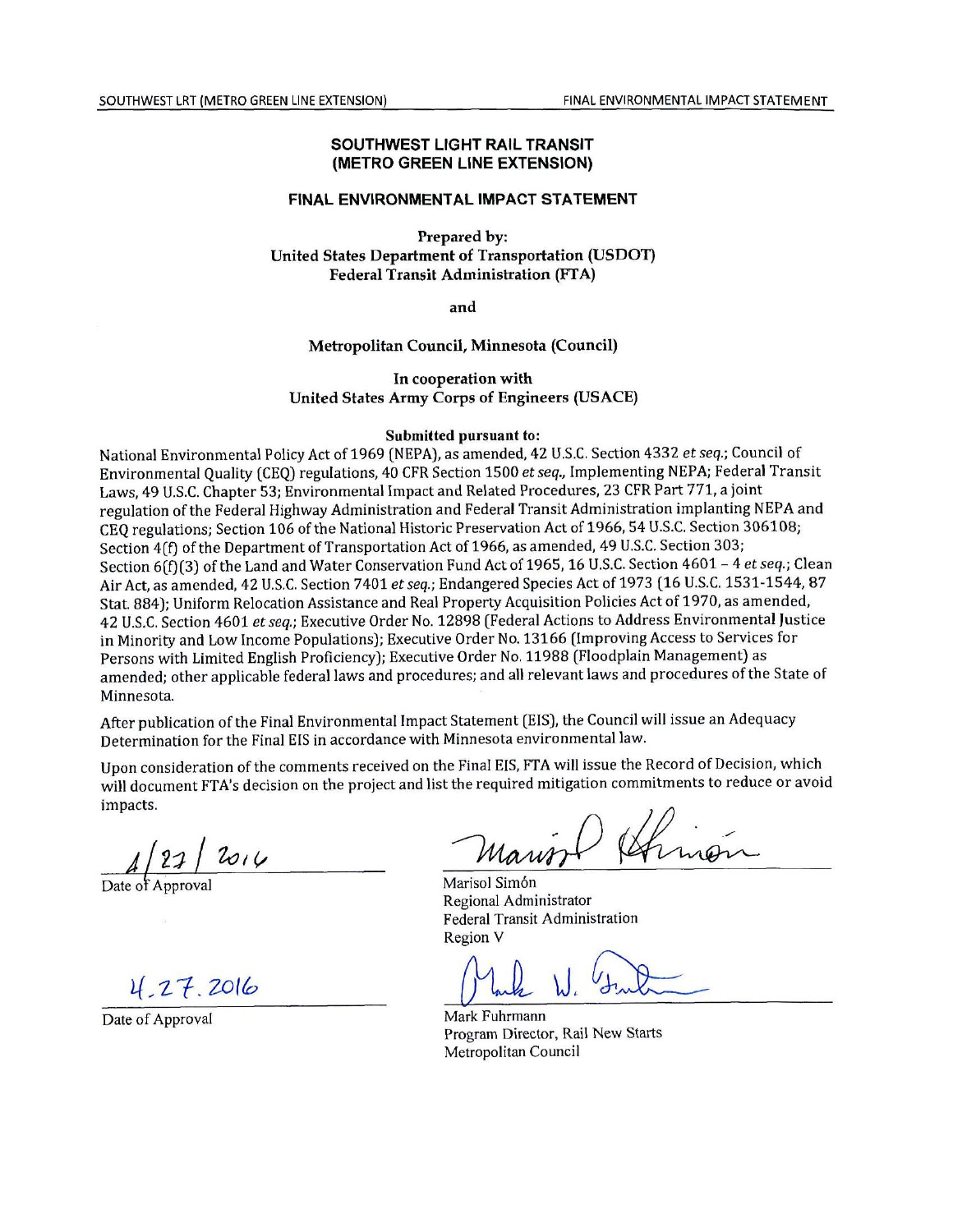# **Abstract**

The Metropolitan Council (Council) proposes to construct and operate the 14.5-mile Southwest Light Rail Transit (METRO Green Line Extension) Project (Southwest LRT) as an extension of the Central Corridor LRT (METRO Green Line) to provide transportation improvements in the southwest metropolitan region. The Southwest LRT would extend from Eden Prairie, Minnesota, through the cities of Minnetonka, Hopkins, and St. Louis Park, to downtown Minneapolis, passing in close proximity to Edina, and connecting to the METRO Green Line, which began revenue service in June 2014. Within the Final Environmental Impact Statement (Final EIS), the Project is defined as the Locally Preferred Alternative (LPA) plus the identified Locally Requested Capital Investments (LRCIs) as defined to date. The identified LPA is a light rail line alignment constructed and operating on the Kenilworth-Opus-Golden Triangle alignment, reflecting adjustments made subsequent to publication of the Draft EIS. In addition to the proposed light rail alignment, stations, parkand-ride lots, and ancillary facilities, including a proposed operations and maintenance facility (OMF), the LPA includes proposed related bus, roadway, and bicycle/ pedestrian improvements, and related freight rail modifications.

The Final EIS includes the project's Purpose and Need Statement and a description of the alternatives currently and previously considered. The following environmental categories are addressed in the Final EIS, including related methods and regulations, agency coordination (where applicable), anticipated direct and indirect long-term, short-term (construction), and cumulative impacts, and committed mitigation measures: land use; economic activity; neighborhood and community; acquisitions and displacements; cultural resources; parks, recreation areas, and open spaces; visual quality and aesthetics; geology and groundwater resources; surface water resources; ecosystems; air quality and greenhouse gases; noise; vibration; hazardous and contaminated materials; electromagnetic interference; energy; and transportation (i.e., transit, roadways and traffic, parking, freight, pedestrian and bicycle, and safety and security). The Final EIS also addresses the following: environmental justice compliance; Section 4(f) compliance with a Final Section 4(f) Evaluation; finance; evaluation of alternatives; public involvement and agency coordination; and a potential related joint development project.

# **For additional information concerning this document, contact:**

# **FTA Regional Contact Local Agency Contact**

Marisol Simόn Nani Jacobson 312.353.2789

Regional Administrator **Assistant Director, Environmental and Agreements**<br>Federal Transit Administration **Assistant Director, Environmental and Agreements** Federal Transit Administration Metro Transit – Southwest LRT Project Office 200 West Adams Street, Suite 320<br>
Chicago, Il 60606<br>
St. Louis Park, MN 55426 St. Louis Park, MN 55426<br>612.373.3808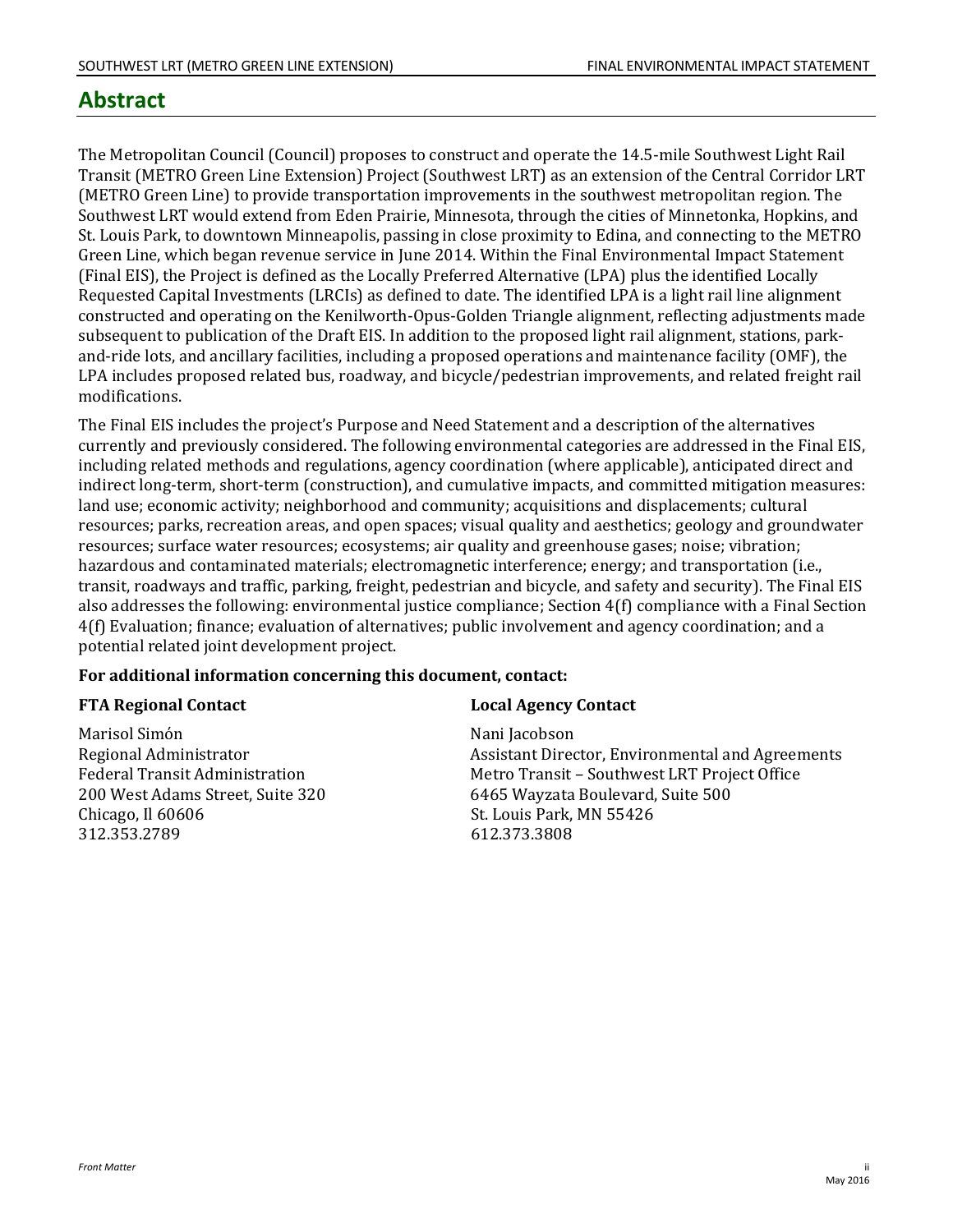# **Table of Contents**

| 1            |     |                    |                                                                                         |  |
|--------------|-----|--------------------|-----------------------------------------------------------------------------------------|--|
|              | 1.1 |                    |                                                                                         |  |
|              | 1.2 |                    |                                                                                         |  |
|              | 1.3 |                    |                                                                                         |  |
|              |     |                    |                                                                                         |  |
|              |     |                    |                                                                                         |  |
|              |     |                    |                                                                                         |  |
|              |     |                    |                                                                                         |  |
|              |     |                    |                                                                                         |  |
|              | 1.4 |                    |                                                                                         |  |
|              | 1.5 |                    | Limited Competitive, Reliable Transit Options for Choice Riders and Transit Dependent   |  |
|              |     |                    |                                                                                         |  |
|              | 1.6 |                    | Need to Maintain a Balanced and Economically Competitive Multimodal Freight System 1-14 |  |
|              | 1.7 |                    |                                                                                         |  |
| $\mathbf{2}$ |     |                    |                                                                                         |  |
|              | 2.1 |                    |                                                                                         |  |
|              |     |                    |                                                                                         |  |
|              |     | 2.1.1.1            |                                                                                         |  |
|              |     | 2.1.1.2<br>2.1.1.3 |                                                                                         |  |
|              |     | 2.1.1.4            |                                                                                         |  |
|              |     |                    |                                                                                         |  |
|              |     | 2.1.2.1            |                                                                                         |  |
|              |     | 2.1.2.2            |                                                                                         |  |
|              |     | 2.1.2.3            |                                                                                         |  |
|              |     | 2.1.2.4            |                                                                                         |  |
|              |     | 2.1.2.5            |                                                                                         |  |
|              |     |                    |                                                                                         |  |
|              |     |                    |                                                                                         |  |
|              |     | 2.1.4.1            |                                                                                         |  |
|              |     | 2.1.4.2            |                                                                                         |  |
|              |     |                    |                                                                                         |  |
|              |     |                    |                                                                                         |  |
|              |     | 2.2.1.1            |                                                                                         |  |
|              |     | 2.2.1.2            |                                                                                         |  |
|              |     |                    |                                                                                         |  |
|              |     | 2.2.2.1            |                                                                                         |  |
|              |     | 2.2.2.2            | Notice of Intent to Publish an Environmental Impact Statement 2-33                      |  |
|              |     | 2.2.2.3            |                                                                                         |  |
|              |     |                    |                                                                                         |  |
|              |     |                    |                                                                                         |  |
|              |     | 2.2.4.1            |                                                                                         |  |
|              |     | 2.2.4.2            |                                                                                         |  |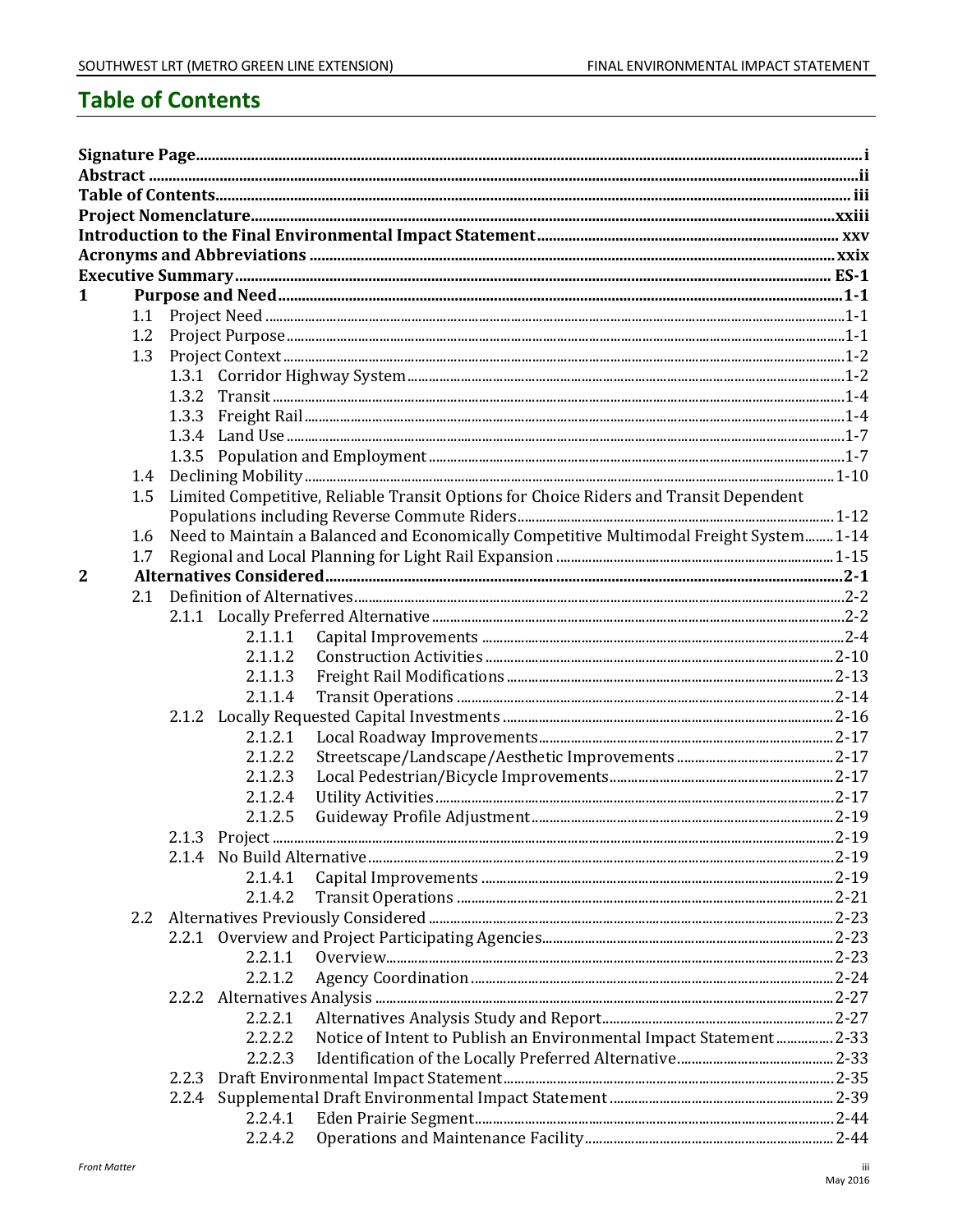|   |     | 2.2.4.3 |                                                                  |  |
|---|-----|---------|------------------------------------------------------------------|--|
|   |     |         |                                                                  |  |
|   | 2.3 |         |                                                                  |  |
|   | 2.4 |         |                                                                  |  |
| 3 |     |         |                                                                  |  |
|   | 3.0 |         | $Introduction 3-1$                                               |  |
|   | 3.1 |         |                                                                  |  |
|   |     |         |                                                                  |  |
|   |     |         |                                                                  |  |
|   |     | 3.1.2.1 |                                                                  |  |
|   |     | 3.1.2.2 |                                                                  |  |
|   |     | 3.1.2.3 |                                                                  |  |
|   |     |         |                                                                  |  |
|   |     | 3.1.3.1 |                                                                  |  |
|   |     | 3.1.3.2 |                                                                  |  |
|   |     | 3.1.3.3 |                                                                  |  |
|   |     |         |                                                                  |  |
|   |     | 3.1.4.1 |                                                                  |  |
|   |     | 3.1.4.2 |                                                                  |  |
|   | 3.2 |         |                                                                  |  |
|   |     |         |                                                                  |  |
|   |     |         |                                                                  |  |
|   |     | 3.2.2.1 |                                                                  |  |
|   |     | 3.2.2.2 |                                                                  |  |
|   |     | 3.2.2.3 |                                                                  |  |
|   |     |         |                                                                  |  |
|   |     | 3.2.3.1 |                                                                  |  |
|   |     | 3.2.3.2 |                                                                  |  |
|   |     | 3.2.3.3 |                                                                  |  |
|   |     |         |                                                                  |  |
|   |     | 3.2.4.1 |                                                                  |  |
|   |     | 3.2.4.2 |                                                                  |  |
|   |     | 3.2.4.3 |                                                                  |  |
|   |     | 3.2.4.4 | Existing Businesses and Development/Redevelopment Effects3-51    |  |
|   |     |         |                                                                  |  |
|   |     |         |                                                                  |  |
|   |     | 3.3.1.1 |                                                                  |  |
|   |     | 3.3.1.2 |                                                                  |  |
|   |     | 3.3.1.3 | Methodology for the Determination of Neighborhood                |  |
|   |     |         |                                                                  |  |
|   |     |         |                                                                  |  |
|   |     | 3.3.2.1 |                                                                  |  |
|   |     | 3.3.2.2 |                                                                  |  |
|   |     | 3.3.2.3 |                                                                  |  |
|   |     | 3.3.2.4 |                                                                  |  |
|   |     | 3.3.2.5 |                                                                  |  |
|   |     |         |                                                                  |  |
|   |     | 3.3.3.1 | Long-term Direct Impacts on Neighborhoods and Communities 3-70   |  |
|   |     | 3.3.3.2 | Long-term Indirect Impacts on Neighborhoods and Communities 3-87 |  |
|   |     | 3.3.3.3 | Short-term Impacts on Neighborhoods and Communities 3-88         |  |
|   |     |         |                                                                  |  |
|   |     | 3.3.4.1 |                                                                  |  |
|   |     | 3.3.4.2 |                                                                  |  |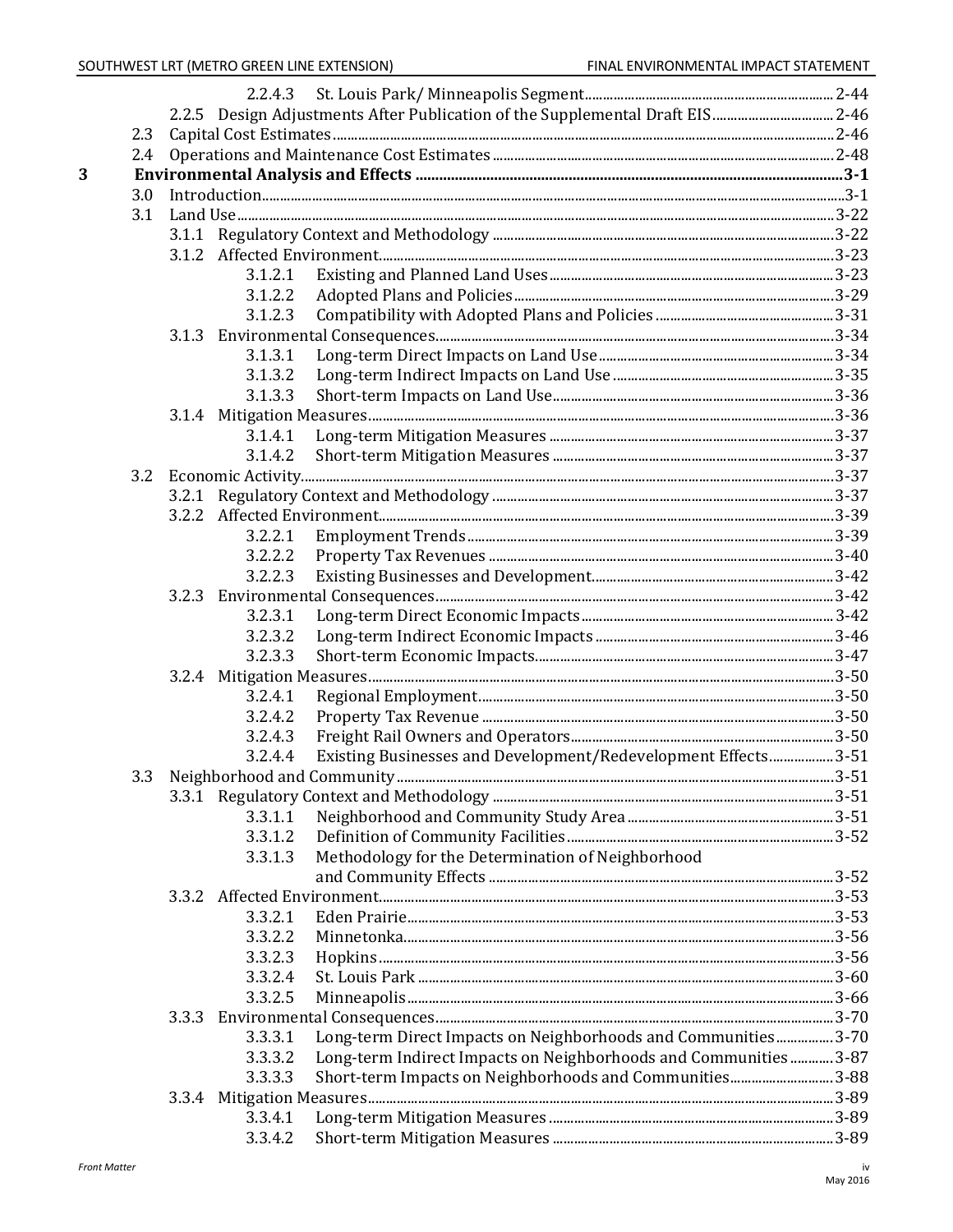|     | 3.4.1 |         |                                                                         |  |
|-----|-------|---------|-------------------------------------------------------------------------|--|
|     | 3.4.2 |         |                                                                         |  |
|     | 3.4.3 |         |                                                                         |  |
|     |       | 3.4.3.1 |                                                                         |  |
|     |       | 3.4.3.2 |                                                                         |  |
|     |       | 3.4.3.3 |                                                                         |  |
|     |       |         |                                                                         |  |
|     |       | 3.4.4.1 |                                                                         |  |
| 3.5 |       |         |                                                                         |  |
|     |       |         |                                                                         |  |
|     |       | 3.5.1.1 |                                                                         |  |
|     |       | 3.5.1.2 |                                                                         |  |
|     |       | 3.5.1.3 | Standards Used to Assess and Resolve Adverse Effects  3-103             |  |
|     |       |         |                                                                         |  |
|     |       | 3.5.2.1 |                                                                         |  |
|     |       | 3.5.2.2 |                                                                         |  |
|     |       |         |                                                                         |  |
|     |       | 3.5.3.1 |                                                                         |  |
|     |       | 3.5.3.2 |                                                                         |  |
|     |       |         |                                                                         |  |
|     | 3.5.5 |         |                                                                         |  |
|     |       | 3.5.5.1 |                                                                         |  |
|     |       | 3.5.5.2 |                                                                         |  |
| 3.6 |       |         |                                                                         |  |
|     |       |         |                                                                         |  |
|     |       |         |                                                                         |  |
|     |       |         |                                                                         |  |
|     | 3.6.4 |         |                                                                         |  |
|     |       | 3.6.4.1 |                                                                         |  |
|     |       | 3.6.4.2 |                                                                         |  |
| 3.7 |       |         |                                                                         |  |
|     |       |         |                                                                         |  |
|     |       |         |                                                                         |  |
|     |       |         |                                                                         |  |
|     |       | 3.7.2.2 |                                                                         |  |
|     |       | 3.7.2.3 |                                                                         |  |
|     |       | 3.7.2.4 |                                                                         |  |
|     |       | 3.7.2.5 |                                                                         |  |
|     |       | 3.7.2.6 |                                                                         |  |
|     | 3.7.3 |         |                                                                         |  |
|     |       | 3.7.3.1 |                                                                         |  |
|     |       | 3.7.3.2 |                                                                         |  |
|     |       | 3.7.3.3 |                                                                         |  |
|     |       |         |                                                                         |  |
|     |       | 3.7.4.1 | Long-term Mitigation Measures (Substantial and Moderate Impacts)  3-147 |  |
|     |       | 3.7.4.2 |                                                                         |  |
| 3.8 |       |         |                                                                         |  |
|     |       |         |                                                                         |  |
|     | 3.8.2 |         |                                                                         |  |
|     |       | 3.8.2.1 |                                                                         |  |
|     |       | 3.8.2.2 |                                                                         |  |
|     | 3.8.3 |         |                                                                         |  |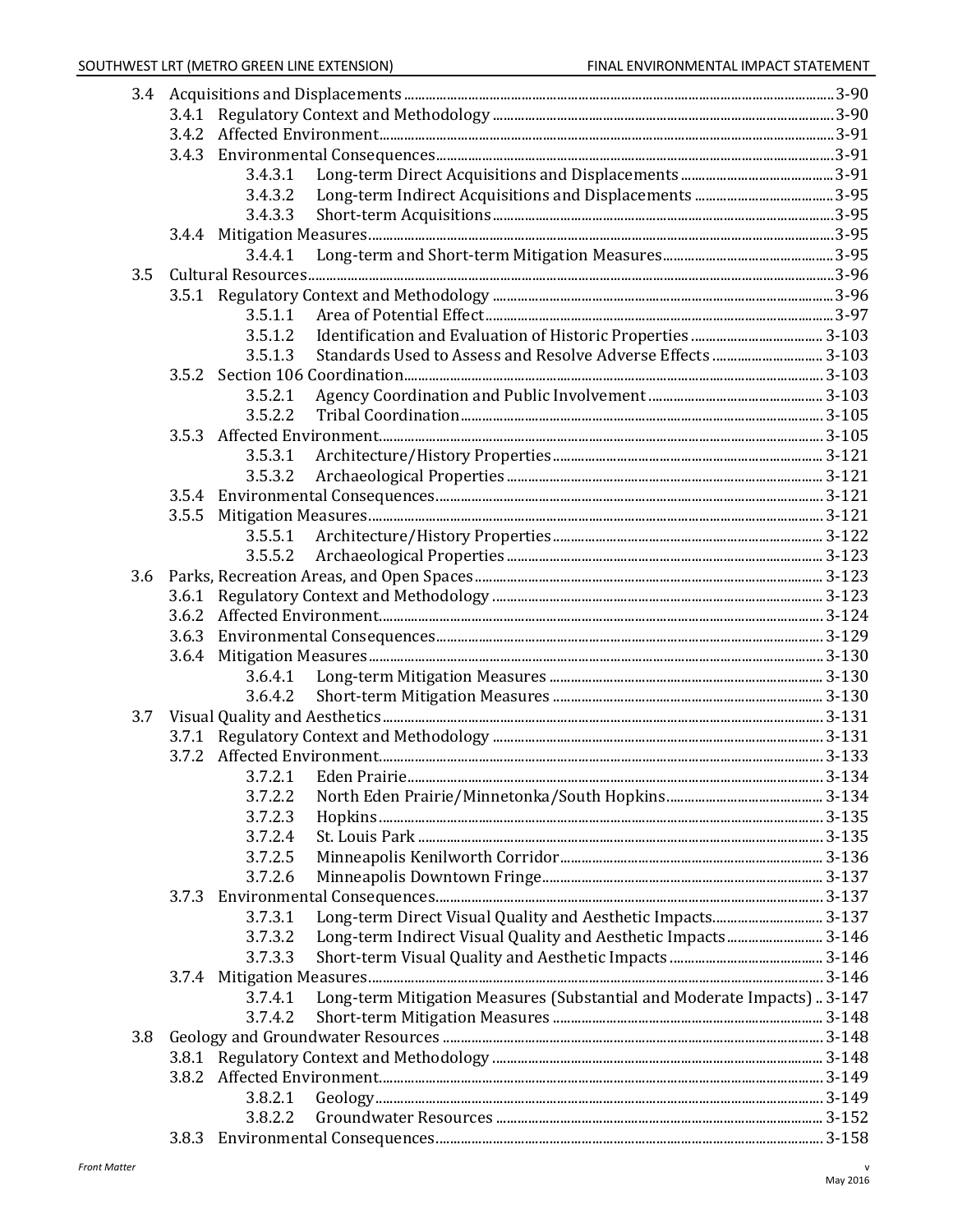|     |       | 3.8.3.1 |                                                        |  |
|-----|-------|---------|--------------------------------------------------------|--|
|     |       | 3.8.3.2 |                                                        |  |
|     |       |         |                                                        |  |
|     |       | 3.8.4.1 |                                                        |  |
|     |       | 3.8.4.2 |                                                        |  |
| 3.9 |       |         |                                                        |  |
|     |       |         |                                                        |  |
|     |       | 3.9.1.1 |                                                        |  |
|     |       | 3.9.1.2 |                                                        |  |
|     |       | 3.9.1.3 |                                                        |  |
|     |       |         |                                                        |  |
|     |       | 3.9.2.1 |                                                        |  |
|     |       | 3.9.2.2 |                                                        |  |
|     |       | 3.9.2.3 |                                                        |  |
|     | 3.9.3 |         |                                                        |  |
|     |       |         |                                                        |  |
|     |       | 3.9.4.1 |                                                        |  |
|     |       | 3.9.4.2 |                                                        |  |
|     |       | 3.9.4.3 |                                                        |  |
|     |       |         |                                                        |  |
|     |       | 3.9.5.1 |                                                        |  |
|     |       | 3.9.5.2 |                                                        |  |
|     |       | 3.9.5.3 |                                                        |  |
|     |       |         |                                                        |  |
|     |       | 3.9.6.1 |                                                        |  |
|     |       | 3.9.6.2 |                                                        |  |
|     |       | 3.9.6.3 |                                                        |  |
|     |       |         |                                                        |  |
|     |       |         |                                                        |  |
|     |       |         |                                                        |  |
|     |       |         |                                                        |  |
|     |       |         |                                                        |  |
|     |       |         |                                                        |  |
|     |       |         |                                                        |  |
|     |       |         |                                                        |  |
|     |       |         |                                                        |  |
|     |       |         |                                                        |  |
|     |       |         |                                                        |  |
|     |       |         |                                                        |  |
|     |       |         |                                                        |  |
|     |       |         |                                                        |  |
|     |       |         | 3.10.4.1 Mitigation Measures for Impacts on Threatened |  |
|     |       |         |                                                        |  |
|     |       |         |                                                        |  |
|     |       |         |                                                        |  |
|     |       |         |                                                        |  |
|     |       |         |                                                        |  |
|     |       |         |                                                        |  |
|     |       |         |                                                        |  |
|     |       |         |                                                        |  |
|     |       |         |                                                        |  |
|     |       |         |                                                        |  |
|     |       |         |                                                        |  |
|     |       |         |                                                        |  |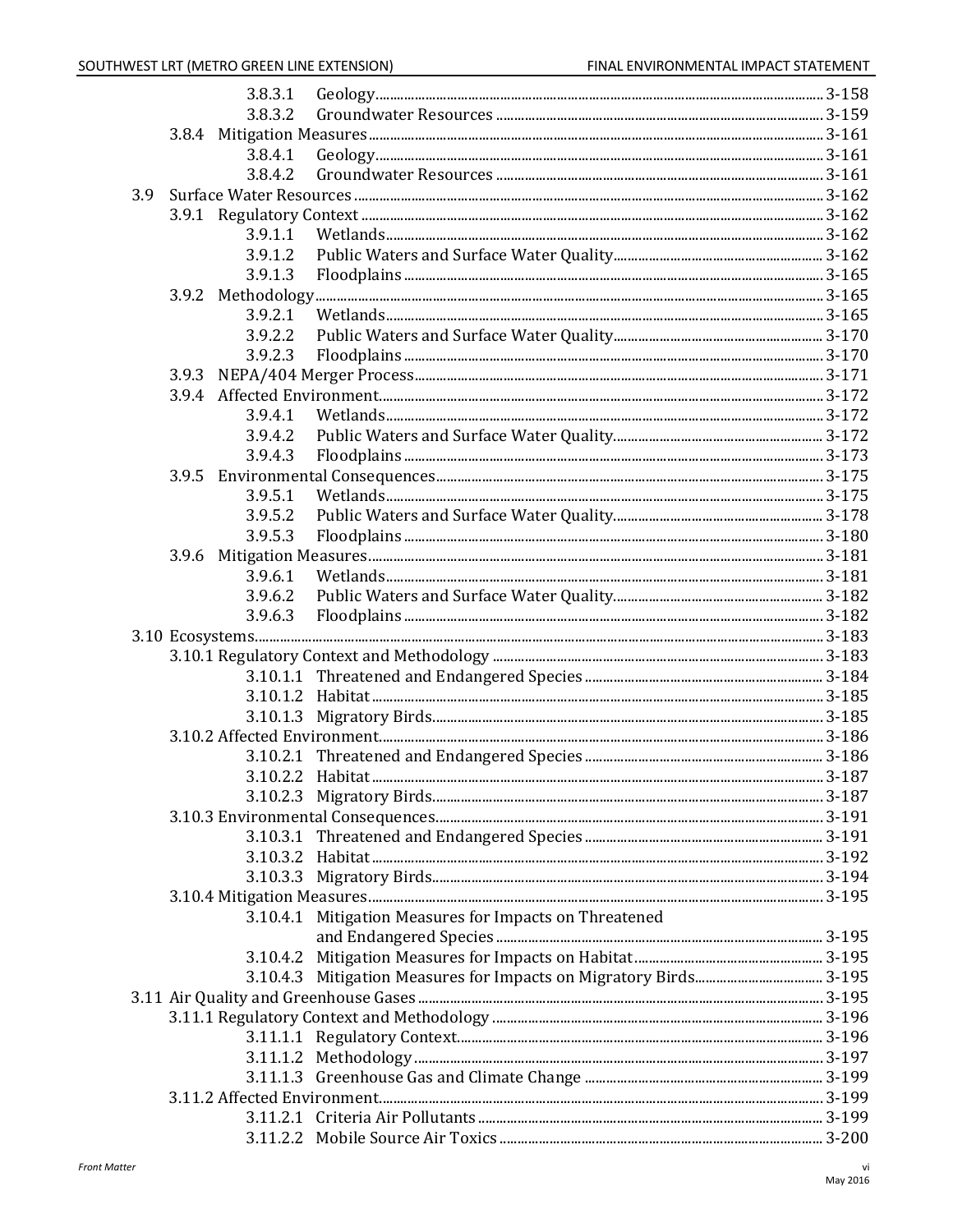| 3.13.4.2 Long-term Mitigation Measures (Ground-borne Noise) 3-234            |  |
|------------------------------------------------------------------------------|--|
|                                                                              |  |
|                                                                              |  |
|                                                                              |  |
|                                                                              |  |
|                                                                              |  |
| 3.14.3.1 Long-term Direct Impacts from Hazardous and Contaminated            |  |
|                                                                              |  |
| 3.14.3.2 Long-term Indirect Impacts from Hazardous and Contaminated          |  |
|                                                                              |  |
| 3.14.3.3 Short-term Impacts from Hazardous and Contaminated Materials  3-245 |  |
|                                                                              |  |
|                                                                              |  |
|                                                                              |  |
|                                                                              |  |
|                                                                              |  |
| 3.15.1.1 Electromagnetic Fields and Electromagnetic Interference  3-247      |  |
|                                                                              |  |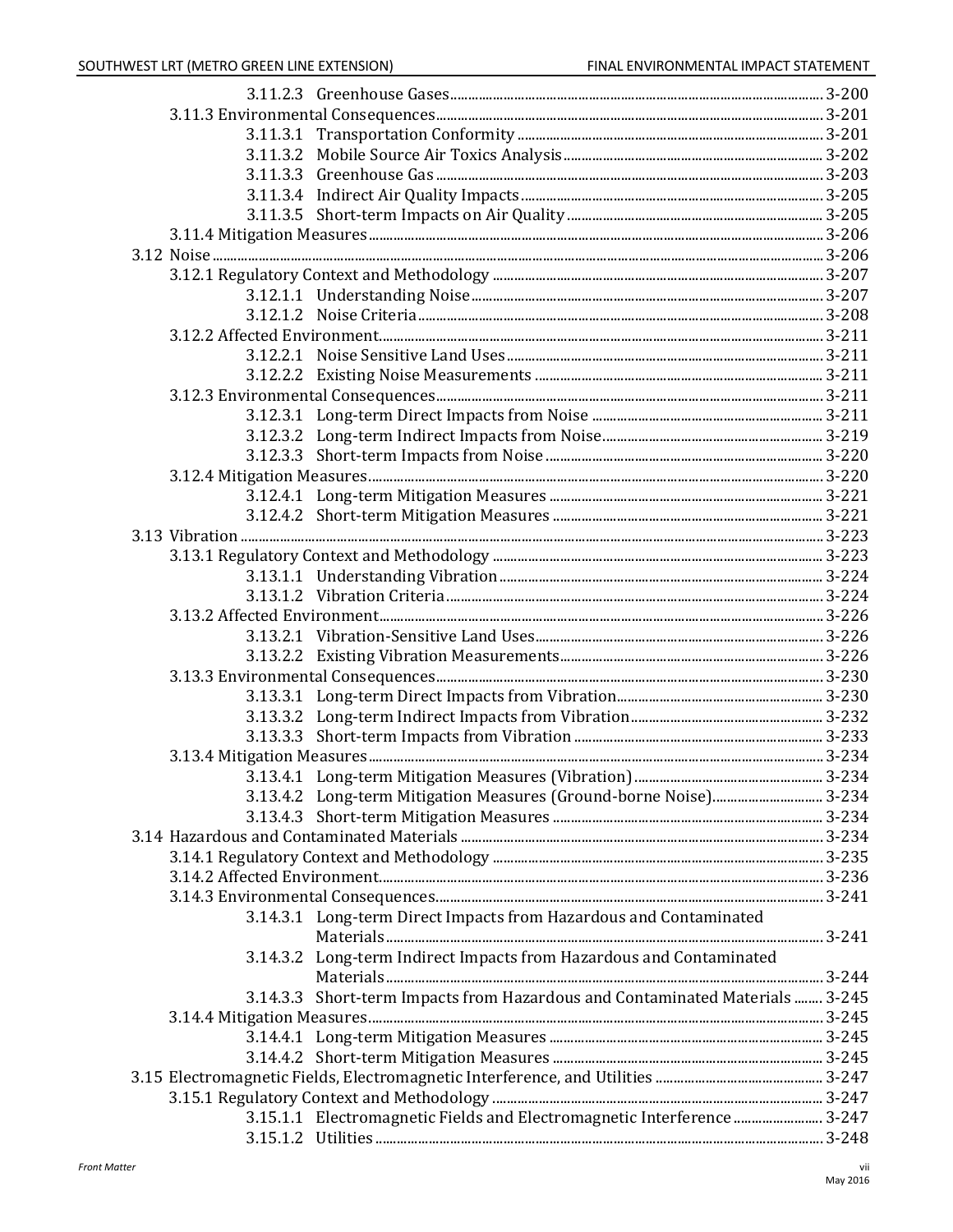|     |         | 3.15.2.1 Electromagnetic Interference and Electromagnetic Fields 3-249   |  |
|-----|---------|--------------------------------------------------------------------------|--|
|     |         |                                                                          |  |
|     |         |                                                                          |  |
|     |         | 3.15.3.1 Electromagnetic Fields and Electromagnetic Interference  3-250  |  |
|     |         |                                                                          |  |
|     |         |                                                                          |  |
|     |         | 3-252. Electromagnetic Fields and Electromagnetic Interference  3-252    |  |
|     |         |                                                                          |  |
|     |         |                                                                          |  |
|     |         |                                                                          |  |
|     |         |                                                                          |  |
|     |         |                                                                          |  |
|     |         |                                                                          |  |
|     |         |                                                                          |  |
|     |         |                                                                          |  |
|     |         |                                                                          |  |
|     |         |                                                                          |  |
|     |         |                                                                          |  |
|     |         |                                                                          |  |
|     |         |                                                                          |  |
|     |         |                                                                          |  |
|     |         |                                                                          |  |
|     |         | 3.17.1.2 Geographic and Temporal Boundaries for the Cumulative           |  |
|     |         |                                                                          |  |
|     |         |                                                                          |  |
|     |         |                                                                          |  |
|     |         | 3.17.2.2 Present Actions and Reasonably Foreseeable Future Actions 3-261 |  |
|     |         |                                                                          |  |
|     |         |                                                                          |  |
|     |         |                                                                          |  |
|     |         |                                                                          |  |
|     |         |                                                                          |  |
|     |         |                                                                          |  |
|     |         |                                                                          |  |
|     |         |                                                                          |  |
|     |         |                                                                          |  |
|     |         |                                                                          |  |
|     |         |                                                                          |  |
| 4.0 |         |                                                                          |  |
| 4.1 |         |                                                                          |  |
|     |         |                                                                          |  |
|     |         |                                                                          |  |
|     | 4.1.2.1 |                                                                          |  |
|     | 4.1.2.2 |                                                                          |  |
|     | 4.1.2.3 |                                                                          |  |
|     |         |                                                                          |  |
|     | 4.1.3.1 |                                                                          |  |
|     | 4.1.3.2 |                                                                          |  |
|     | 4.1.3.3 |                                                                          |  |
|     |         |                                                                          |  |
|     | 4.1.4.1 |                                                                          |  |
|     | 4.1.4.2 |                                                                          |  |
|     |         |                                                                          |  |
| 4.2 |         |                                                                          |  |
|     |         |                                                                          |  |

 $\overline{\mathbf{4}}$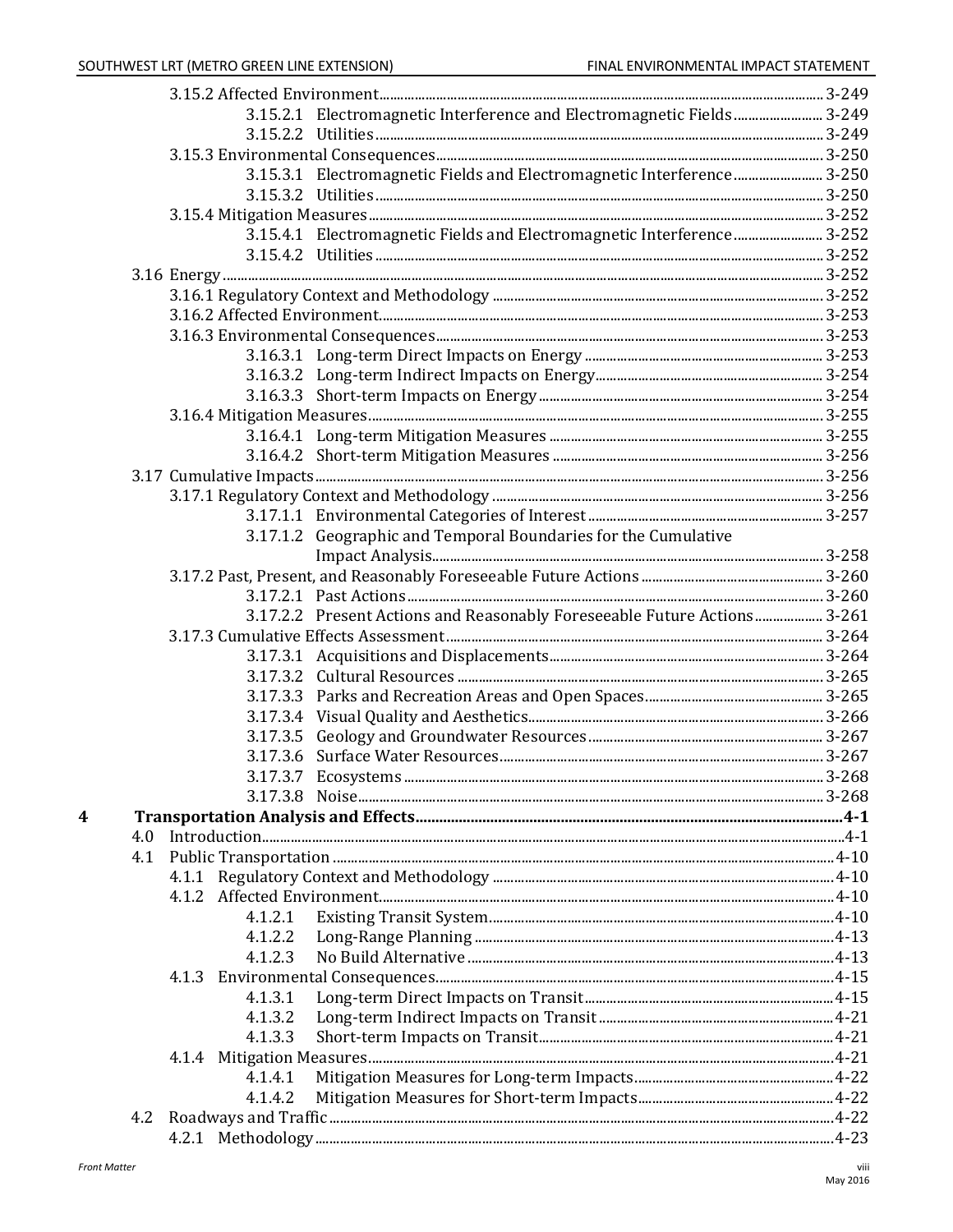|     | 4.2.1.1 |                                                                                                                                                                                                                                |  |
|-----|---------|--------------------------------------------------------------------------------------------------------------------------------------------------------------------------------------------------------------------------------|--|
|     | 4.2.1.2 |                                                                                                                                                                                                                                |  |
|     | 4.2.1.3 |                                                                                                                                                                                                                                |  |
|     |         |                                                                                                                                                                                                                                |  |
|     | 4.2.2.1 |                                                                                                                                                                                                                                |  |
|     | 4.2.2.2 |                                                                                                                                                                                                                                |  |
|     | 4.2.2.3 |                                                                                                                                                                                                                                |  |
|     |         |                                                                                                                                                                                                                                |  |
|     | 4.2.3.1 |                                                                                                                                                                                                                                |  |
|     | 4.2.3.2 |                                                                                                                                                                                                                                |  |
|     | 4.2.3.3 |                                                                                                                                                                                                                                |  |
|     |         |                                                                                                                                                                                                                                |  |
|     | 4.2.4.1 |                                                                                                                                                                                                                                |  |
|     | 4.2.4.2 |                                                                                                                                                                                                                                |  |
| 4.3 |         |                                                                                                                                                                                                                                |  |
|     |         |                                                                                                                                                                                                                                |  |
|     |         |                                                                                                                                                                                                                                |  |
|     |         |                                                                                                                                                                                                                                |  |
|     | 4.3.3.1 |                                                                                                                                                                                                                                |  |
|     | 4.3.3.2 |                                                                                                                                                                                                                                |  |
|     | 4.3.3.3 |                                                                                                                                                                                                                                |  |
|     |         |                                                                                                                                                                                                                                |  |
|     | 4.3.4.1 |                                                                                                                                                                                                                                |  |
|     | 4.3.4.2 |                                                                                                                                                                                                                                |  |
| 4.4 |         |                                                                                                                                                                                                                                |  |
|     |         |                                                                                                                                                                                                                                |  |
|     |         |                                                                                                                                                                                                                                |  |
|     | 4.4.2.1 |                                                                                                                                                                                                                                |  |
|     | 4.4.2.2 |                                                                                                                                                                                                                                |  |
|     | 4.4.2.3 |                                                                                                                                                                                                                                |  |
|     | 4.4.2.4 |                                                                                                                                                                                                                                |  |
|     |         |                                                                                                                                                                                                                                |  |
|     |         |                                                                                                                                                                                                                                |  |
|     | 4.4.4.1 |                                                                                                                                                                                                                                |  |
|     |         |                                                                                                                                                                                                                                |  |
|     | 4.4.4.3 |                                                                                                                                                                                                                                |  |
|     |         |                                                                                                                                                                                                                                |  |
|     | 4.4.5.1 |                                                                                                                                                                                                                                |  |
|     | 4.4.5.2 |                                                                                                                                                                                                                                |  |
| 4.5 |         |                                                                                                                                                                                                                                |  |
|     |         |                                                                                                                                                                                                                                |  |
|     |         | 4-51 meters de de la processe de la proponent de la processe de la production de la production de la production de la production de la production de la production de la production de la production de la production de la pr |  |
|     | 4.5.2.1 |                                                                                                                                                                                                                                |  |
|     | 4.5.2.2 |                                                                                                                                                                                                                                |  |
|     |         |                                                                                                                                                                                                                                |  |
|     | 4.5.3.1 |                                                                                                                                                                                                                                |  |
|     | 4.5.3.2 |                                                                                                                                                                                                                                |  |
|     | 4.5.3.3 | Short-term Direct and Indirect Pedestrian and Bicycle Impacts  4-70                                                                                                                                                            |  |
|     |         |                                                                                                                                                                                                                                |  |
|     | 4.5.4.1 |                                                                                                                                                                                                                                |  |
|     | 4.5.4.2 |                                                                                                                                                                                                                                |  |
| 4.6 |         |                                                                                                                                                                                                                                |  |
|     |         |                                                                                                                                                                                                                                |  |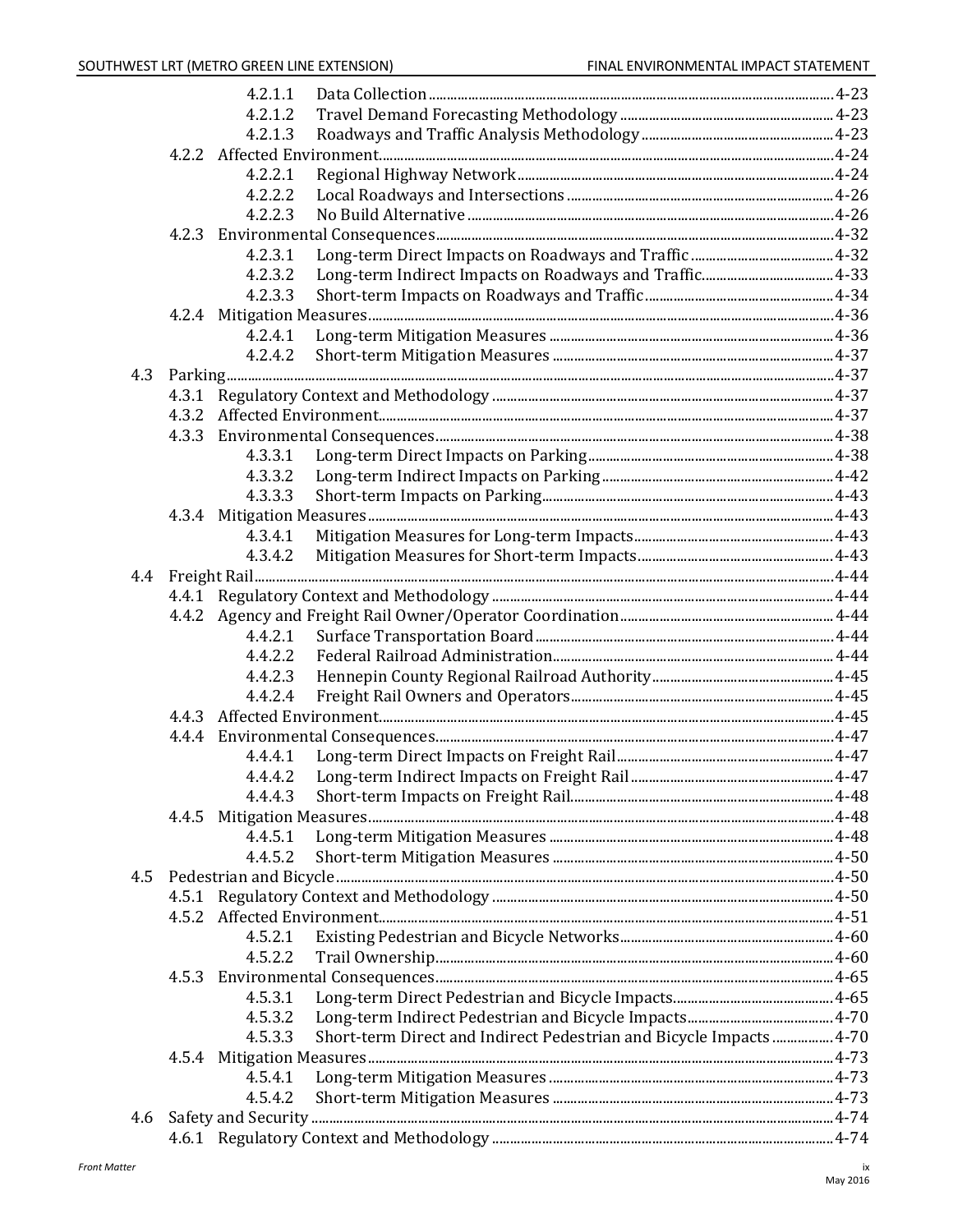|   |     | 4.6.1.1                                                                                      |  |
|---|-----|----------------------------------------------------------------------------------------------|--|
|   |     | 4.6.1.2                                                                                      |  |
|   |     |                                                                                              |  |
|   |     | 4.6.2.1                                                                                      |  |
|   |     | 4.6.2.2                                                                                      |  |
|   |     | 4.6.2.3                                                                                      |  |
|   |     |                                                                                              |  |
|   |     | 4.6.3.1                                                                                      |  |
|   |     | 4.6.3.2                                                                                      |  |
|   |     |                                                                                              |  |
|   |     | 4.6.4.1                                                                                      |  |
|   |     | 4.6.4.2                                                                                      |  |
| 5 |     |                                                                                              |  |
|   |     |                                                                                              |  |
|   | 5.1 |                                                                                              |  |
|   |     |                                                                                              |  |
|   |     |                                                                                              |  |
|   |     |                                                                                              |  |
|   |     |                                                                                              |  |
|   |     |                                                                                              |  |
|   | 5.2 |                                                                                              |  |
|   |     |                                                                                              |  |
|   |     |                                                                                              |  |
|   | 5.3 |                                                                                              |  |
|   |     |                                                                                              |  |
|   |     |                                                                                              |  |
|   | 5.4 |                                                                                              |  |
|   |     | 5.4.1.1                                                                                      |  |
|   |     | 5.4.1.2                                                                                      |  |
|   |     | 5.4.1.3                                                                                      |  |
|   |     | 5.4.1.4                                                                                      |  |
|   |     | 5.4.1.5                                                                                      |  |
|   |     |                                                                                              |  |
|   |     | 5.4.1.6                                                                                      |  |
|   |     | 5.4.1.7                                                                                      |  |
|   | 5.5 |                                                                                              |  |
| 6 |     |                                                                                              |  |
|   |     | 6-1 Summary of the Draft Section 4(f) Evaluation and Draft Section 4(f) Evaluation Update6-1 |  |
|   |     |                                                                                              |  |
|   |     |                                                                                              |  |
|   | 6.2 | Changes from the Draft Section 4(f) Evaluation and the Draft Section 4(f) Evaluation Update  |  |
|   |     |                                                                                              |  |
|   | 6.3 |                                                                                              |  |
|   | 6.4 |                                                                                              |  |
|   |     |                                                                                              |  |
|   |     |                                                                                              |  |
|   |     |                                                                                              |  |
|   |     |                                                                                              |  |
|   |     | 6.4.4.1                                                                                      |  |
|   |     | 6.4.4.2                                                                                      |  |
|   |     | 6.4.4.3                                                                                      |  |
|   |     |                                                                                              |  |
|   |     | 6.4.4.4                                                                                      |  |
|   | 6.5 |                                                                                              |  |
|   |     |                                                                                              |  |
|   |     |                                                                                              |  |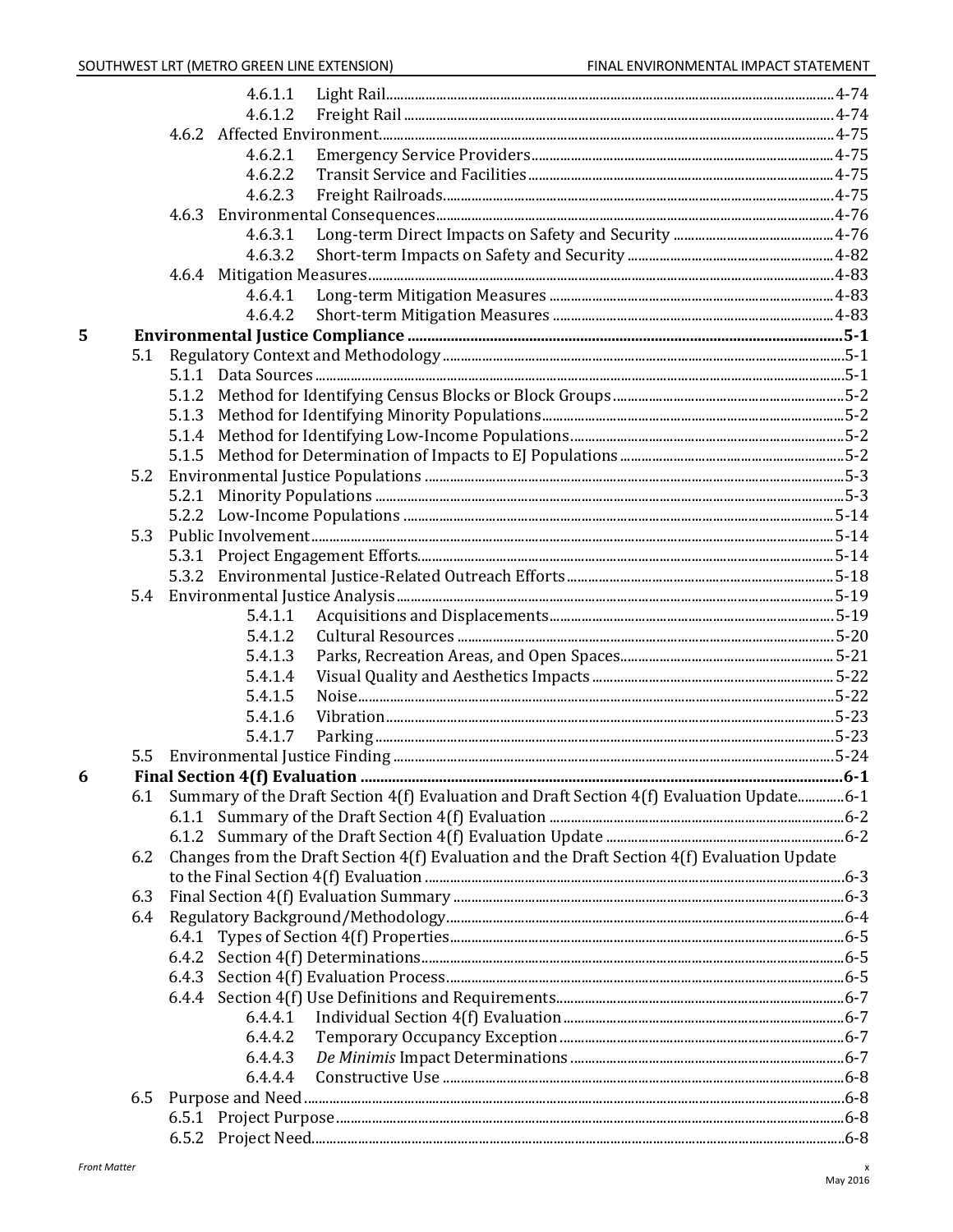| 6.6 |       |          |                                                                           |  |
|-----|-------|----------|---------------------------------------------------------------------------|--|
|     |       |          |                                                                           |  |
|     |       | 6.6.1.1  | Purgatory Creek Park - Temporary Occupancy Exception/No Section           |  |
|     |       |          |                                                                           |  |
|     |       | 6.6.1.2  | Flying Cloud Dog Park - No Section 4(f) Use Determination  6-20           |  |
|     |       | 6.6.1.3  | Unnamed Open Space B - De Minimis Impact Determination 6-21               |  |
|     |       | 6.6.1.4  | Opus Development Area Trail Network - De Minimis Impact                   |  |
|     |       |          |                                                                           |  |
|     |       | 6.6.1.5  |                                                                           |  |
|     |       | 6.6.1.6  |                                                                           |  |
|     |       | 6.6.1.7  | Isaak Walton League Creekside Park - No Section 4(f) Use                  |  |
|     |       |          |                                                                           |  |
|     |       | 6.6.1.8  |                                                                           |  |
|     |       |          |                                                                           |  |
|     |       | 6.6.1.9  |                                                                           |  |
|     |       | 6.6.1.10 |                                                                           |  |
|     |       | 6.6.1.11 |                                                                           |  |
|     |       | 6.6.1.12 | Kenilworth Channel/Lagoon (as an Element of the Minneapolis Chain         |  |
|     |       |          |                                                                           |  |
|     |       | 6.6.1.13 |                                                                           |  |
|     |       |          |                                                                           |  |
|     | 6.6.2 |          |                                                                           |  |
|     |       | 6.6.2.1  |                                                                           |  |
|     |       | 6.6.2.2  |                                                                           |  |
|     |       | 6.6.2.3  |                                                                           |  |
|     |       | 6.6.2.4  | Chicago, Milwaukee, St. Paul, & Pacific Railroad Depot - No Use  6-64     |  |
|     |       | 6.6.2.5  | Peavey-Haglin Experimental Concrete Grain Elevator - No Use  6-64         |  |
|     |       | 6.6.2.6  |                                                                           |  |
|     |       | 6.6.2.7  | Minikahda Club - Temporary Occupancy Exception/No Section 4(f)            |  |
|     |       |          |                                                                           |  |
|     |       | 6.6.2.8  |                                                                           |  |
|     |       | 6.6.2.9  |                                                                           |  |
|     |       | 6.6.2.10 |                                                                           |  |
|     |       | 6.6.2.11 |                                                                           |  |
|     |       | 6.6.2.12 |                                                                           |  |
|     |       |          | 6.6.2.13 Cedar Lake Parkway/Grand Rounds Historic District - Temporary    |  |
|     |       |          |                                                                           |  |
|     |       | 6.6.2.14 |                                                                           |  |
|     |       | 6.6.2.15 | Kenilworth Lagoon/Grand Rounds Historic District - non-De Minimis         |  |
|     |       |          |                                                                           |  |
|     |       |          |                                                                           |  |
|     |       |          |                                                                           |  |
|     |       |          |                                                                           |  |
|     |       |          |                                                                           |  |
|     |       |          |                                                                           |  |
|     |       |          |                                                                           |  |
|     |       |          |                                                                           |  |
|     |       | 6.6.2.22 | Kenwood Parkway Residential Historic District - No Use  6-107             |  |
|     |       |          |                                                                           |  |
|     |       |          |                                                                           |  |
|     |       |          | 6.6.2.25 St. Paul, Minneapolis & Manitoba Railroad/Great Northern Railway |  |
|     |       |          |                                                                           |  |
|     |       | 6.6.2.26 | Osseo Branch Line of the St. Paul, Minneapolis & Manitoba                 |  |
|     |       |          | Railroad/Great Northern Railway Historic District - No Use  6-110         |  |
|     |       | 6.6.2.27 |                                                                           |  |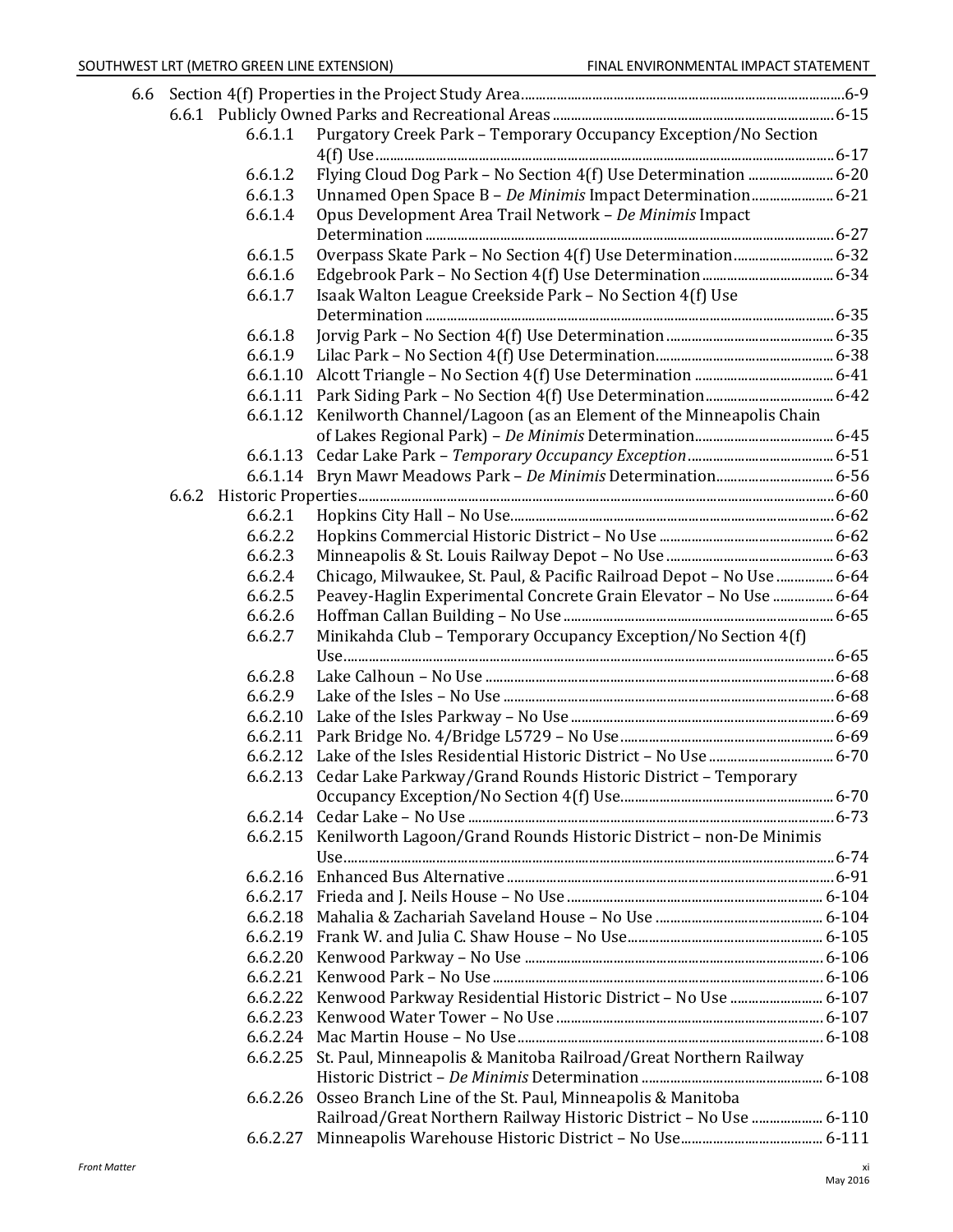|   | 6.7 |                                                                                               |  |
|---|-----|-----------------------------------------------------------------------------------------------|--|
|   |     |                                                                                               |  |
|   |     |                                                                                               |  |
|   |     |                                                                                               |  |
|   | 6.8 |                                                                                               |  |
| 7 |     |                                                                                               |  |
|   | 7.1 |                                                                                               |  |
|   |     |                                                                                               |  |
|   |     |                                                                                               |  |
|   |     |                                                                                               |  |
|   |     |                                                                                               |  |
|   |     | 7.1.4.1                                                                                       |  |
|   |     | 7.1.4.2                                                                                       |  |
|   |     | 7.1.4.3                                                                                       |  |
|   |     | 7.1.4.4                                                                                       |  |
|   | 7.2 |                                                                                               |  |
|   |     |                                                                                               |  |
|   |     |                                                                                               |  |
|   |     | 7.2.2.1                                                                                       |  |
|   |     | 7.2.2.2                                                                                       |  |
|   |     | 7.2.2.3                                                                                       |  |
|   |     | 7.2.2.4                                                                                       |  |
|   |     | Federal Operating Revenue (FTA Section 5307 Urbanized Area<br>7.2.2.5                         |  |
|   |     |                                                                                               |  |
|   |     | 7.2.2.6                                                                                       |  |
|   | 7.3 |                                                                                               |  |
|   |     |                                                                                               |  |
|   |     | 7.3.2                                                                                         |  |
|   |     |                                                                                               |  |
|   | 7.4 |                                                                                               |  |
| 8 |     |                                                                                               |  |
|   |     |                                                                                               |  |
|   |     | 8.1.1 Improve Access and Mobility to Jobs and Activity Centers for Commuters and Reverse      |  |
|   |     |                                                                                               |  |
|   |     | 8.1.1.1                                                                                       |  |
|   |     | 8.1.1.2                                                                                       |  |
|   |     | 8.1.2 Attract Choice Riders to the Transit System by Providing a Competitive, Reliable, Cost- |  |
|   |     |                                                                                               |  |
|   |     | 8.1.2.1                                                                                       |  |
|   |     | 8.1.2.2                                                                                       |  |
|   |     | 8.1.3.1                                                                                       |  |
|   |     | 8.1.3.2                                                                                       |  |
|   | 8.2 |                                                                                               |  |
| 9 |     |                                                                                               |  |
|   |     |                                                                                               |  |
|   |     |                                                                                               |  |
|   |     | 9.1.2 Public Involvement Activities During the Draft EIS Public Comment Period                |  |
|   |     |                                                                                               |  |
|   |     |                                                                                               |  |
|   |     |                                                                                               |  |
|   |     | 9.1.5.1                                                                                       |  |
|   |     |                                                                                               |  |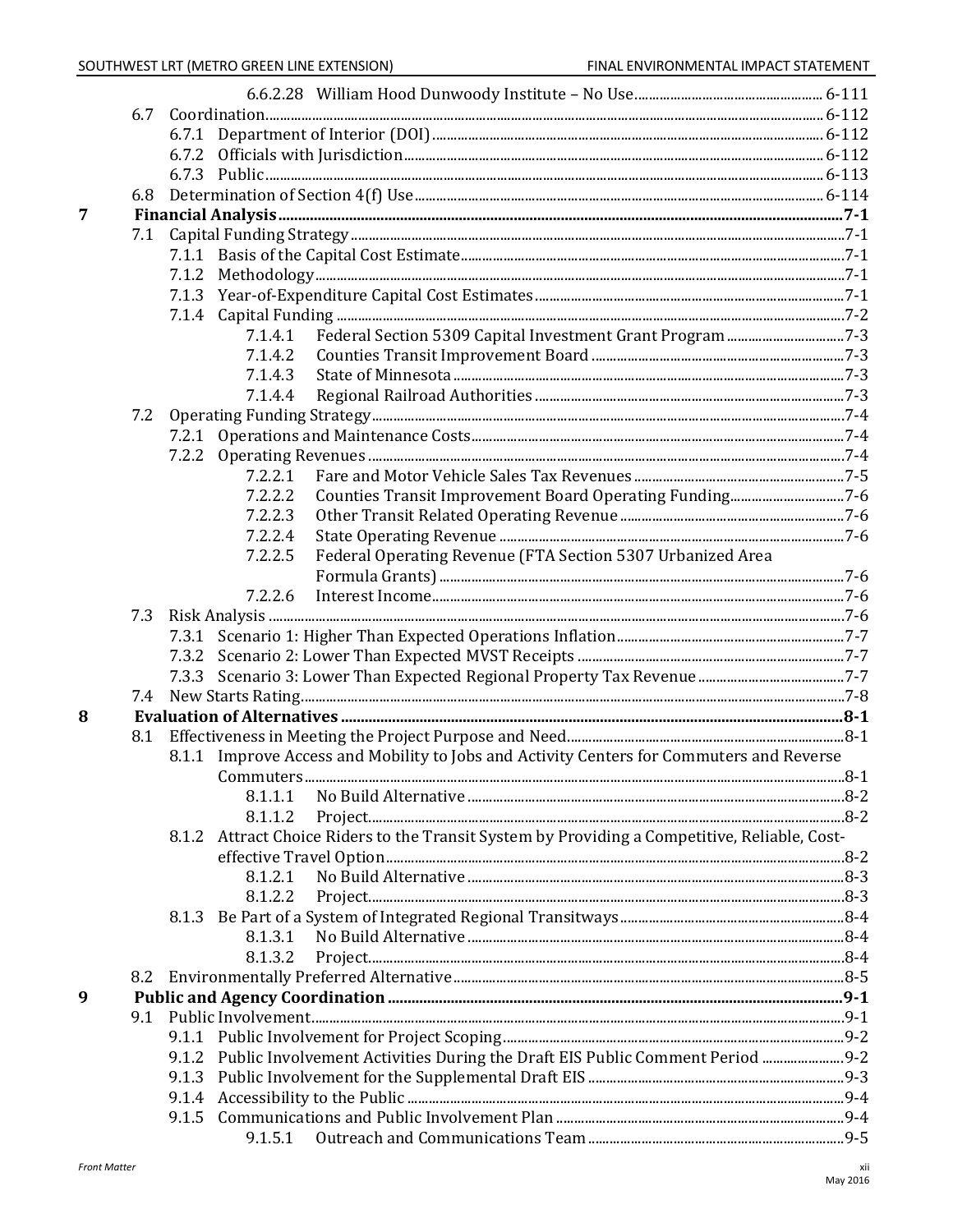|    |     | 9.1.5.2                                                                                      |  |
|----|-----|----------------------------------------------------------------------------------------------|--|
|    |     | 9.1.5.3                                                                                      |  |
|    |     |                                                                                              |  |
|    |     |                                                                                              |  |
|    |     | 9.2.1.1                                                                                      |  |
|    |     | 9.2.1.2                                                                                      |  |
|    |     | 9.2.1.3                                                                                      |  |
|    |     |                                                                                              |  |
|    | 9.3 |                                                                                              |  |
|    |     |                                                                                              |  |
|    |     | 9.3.2 Agency Coordination since Publication of the Draft Environmental Impact Statement 9-15 |  |
|    | 9.4 | Summary of Public and Agency Comments on the Draft EIS and Supplemental Draft EIS 9-16       |  |
|    |     |                                                                                              |  |
|    |     |                                                                                              |  |
|    |     |                                                                                              |  |
|    |     | 9.4.2.1                                                                                      |  |
|    |     |                                                                                              |  |
| 10 |     |                                                                                              |  |
|    |     |                                                                                              |  |
|    |     |                                                                                              |  |
|    |     |                                                                                              |  |
|    |     |                                                                                              |  |
|    |     |                                                                                              |  |
|    |     |                                                                                              |  |
|    |     |                                                                                              |  |
|    |     |                                                                                              |  |
|    |     |                                                                                              |  |
|    |     |                                                                                              |  |
|    |     |                                                                                              |  |
|    |     |                                                                                              |  |
|    |     |                                                                                              |  |
|    |     |                                                                                              |  |
|    |     |                                                                                              |  |
|    |     |                                                                                              |  |
|    |     |                                                                                              |  |
|    |     |                                                                                              |  |
|    |     |                                                                                              |  |
|    |     |                                                                                              |  |
|    |     |                                                                                              |  |
|    |     |                                                                                              |  |

# **Appendices**

- A List of Recipients
- B List of Preparers
- C –Supporting Documents and Technical Reports (Incorporated by Reference)
- D –Sources and References Cited
- E Preliminary Engineering Plans
- F Development and Evaluation of Design Adjustments between Publication of the Draft and Supplemental Draft EISs
- G Public Notices
- H Section 106 Assessment of Effects Final Report and Supporting Documentation
- I Section 4(f) Supporting Documentation
- J Visual Simulations and Supporting Documentation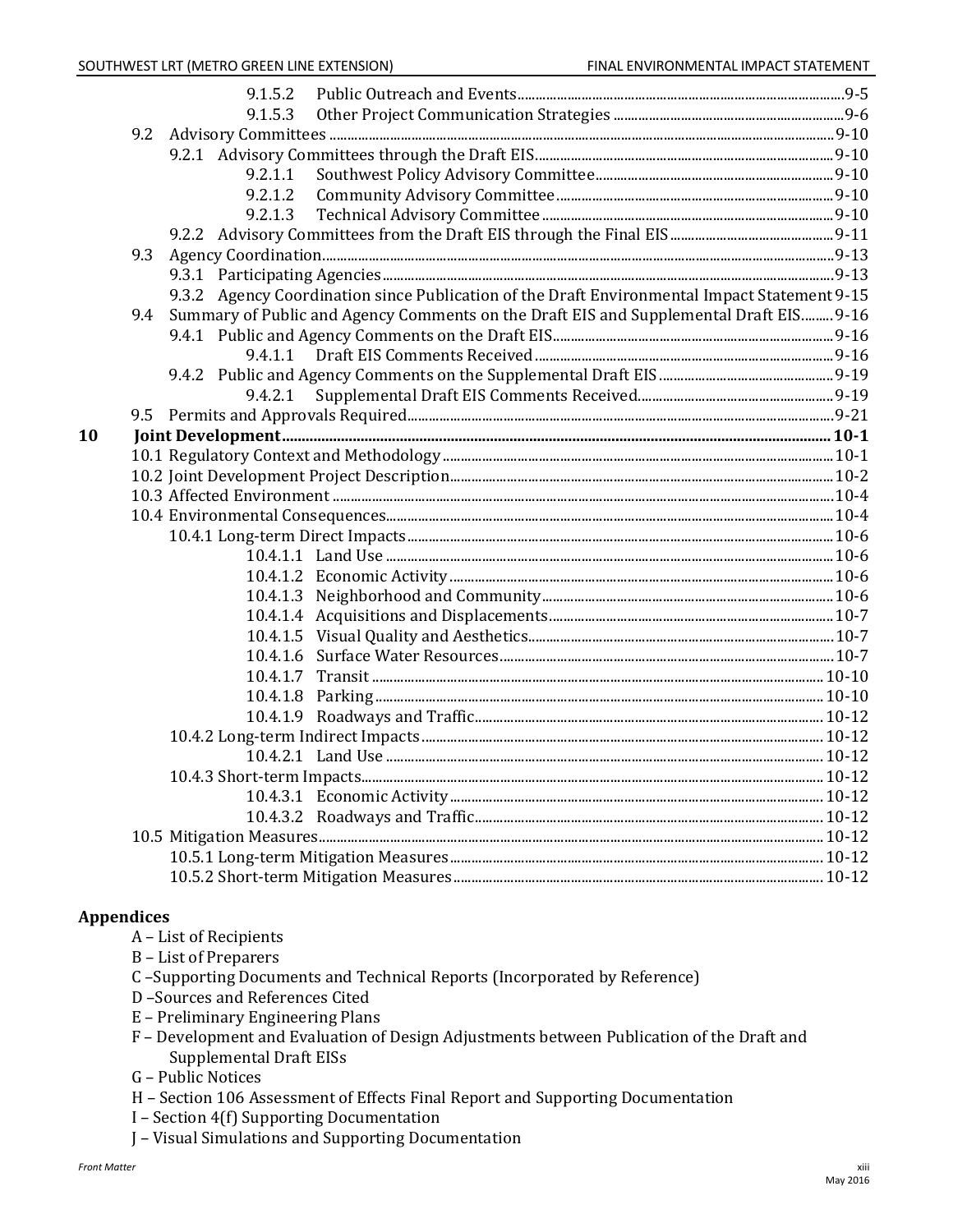- K Noise and Vibration Supporting Documentation
- L Draft EIS Comments and Responses
- M Supplemental Draft EIS Comments and Responses
- N Agency Coordination Letters

# **Tables**

| $ES-1$    |                                                                                           |  |
|-----------|-------------------------------------------------------------------------------------------|--|
| $ES-2$    | Summary of Mitigation Measures in the Kenilworth Corridor, by Environmental and           |  |
|           |                                                                                           |  |
| $ES-3$    |                                                                                           |  |
| $ES-4$    | Summary of Impacts, Commitments, and Mitigation Measures by Environmental and             |  |
|           |                                                                                           |  |
| $1.3 - 1$ |                                                                                           |  |
| $1.3 - 2$ |                                                                                           |  |
| $1.5 - 1$ | Peak Evening Total Automobile and Transit Travel Times in the Project Corridor            |  |
|           |                                                                                           |  |
| $1.5 - 2$ |                                                                                           |  |
| $2.1 - 1$ | LPA: Proposed Light Rail Stations and Related Park-and-Ride Lots and Bus Improvements 2-7 |  |
| $2.1 - 2$ |                                                                                           |  |
| $2.1 - 3$ | Summary of STB Filings Required for Council's Purchase of Bass Lake Spur from Canadian    |  |
|           |                                                                                           |  |
| $2.1 - 4$ | General Locally Requested Capital Investment Activities by Requestor and Identification   |  |
|           |                                                                                           |  |
| $2.2 - 1$ | Southwest Transitway Alternatives Analysis Goals and Evaluation Measures 2-28             |  |
| $2.3 - 1$ | Base-Year Capital Cost Estimates of the LPA, by FTA Standard Cost Category                |  |
|           |                                                                                           |  |
| $2.3 - 2$ | Base-Year Capital Cost Estimates for Locally Requested Capital Investments                |  |
|           |                                                                                           |  |
| $2.4 - 1$ | Annual Systemwide Operations and Maintenance Costs in 2040: No-Build Alternative          |  |
|           |                                                                                           |  |
| $3.0 - 1$ |                                                                                           |  |
| $3.1 - 1$ |                                                                                           |  |
| $3.1 - 2$ |                                                                                           |  |
| $3.1 - 3$ |                                                                                           |  |
| $3.1 - 4$ | No Build Alternative and the Project Compatibility with Adopted Plans and Policies 3-32   |  |
| $3.1 - 5$ |                                                                                           |  |
| $3.2 - 1$ | Summary of Existing Economic Activity in Proposed Light Rail Station Areas3-43            |  |
| $3.2 - 2$ | Annual Long-term Direct Earnings and Job Effect of Operations and Maintenance             |  |
| $3.2 - 3$ |                                                                                           |  |
| $3.2 - 4$ |                                                                                           |  |
| $3.2 - 5$ | Summary of Proposed Capital Funding Sources (New or Existing) for the Project  3-48       |  |
| $3.2 - 6$ |                                                                                           |  |
| $3.3 - 1$ |                                                                                           |  |
| $3.3 - 2$ |                                                                                           |  |
| $3.3 - 3$ |                                                                                           |  |
| $3.3 - 4$ |                                                                                           |  |
| $3.3 - 5$ |                                                                                           |  |
| $3.3 - 6$ |                                                                                           |  |
| $3.3 - 7$ |                                                                                           |  |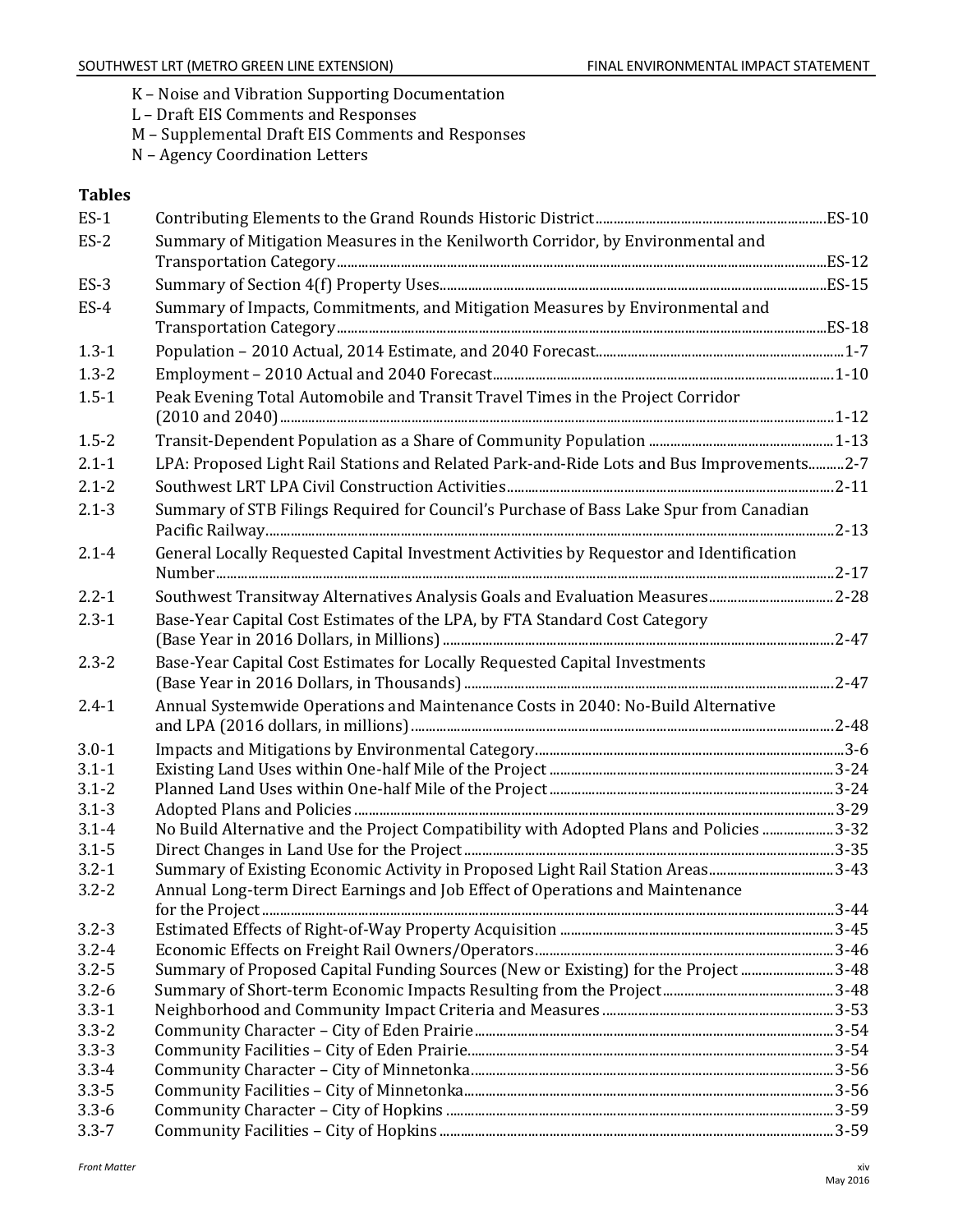| $3.3 - 8$  |                                                                                             |  |
|------------|---------------------------------------------------------------------------------------------|--|
| $3.3 - 9$  |                                                                                             |  |
| $3.3 - 10$ |                                                                                             |  |
| $3.3 - 11$ |                                                                                             |  |
| $3.3 - 12$ | Impacts to Community Facilities, Community Character, and Community Cohesion -              |  |
|            |                                                                                             |  |
| $3.3 - 13$ | Impacts to Community Facilities, Community Character, and Community Cohesion -              |  |
|            |                                                                                             |  |
| $3.3 - 14$ | Impacts to Community Facilities, Community Character, and Community Cohesion -              |  |
|            |                                                                                             |  |
| $3.3 - 15$ | Impacts to Community Facilities, Community Character, and Community Cohesion -              |  |
|            |                                                                                             |  |
|            | Impacts to Community Facilities, Community Character, and Community Cohesion -              |  |
| $3.3 - 16$ |                                                                                             |  |
|            |                                                                                             |  |
| $3.3 - 17$ |                                                                                             |  |
| $3.4 - 1$  |                                                                                             |  |
| $3.5 - 1$  |                                                                                             |  |
| $3.5 - 2$  |                                                                                             |  |
| $3.5 - 3$  |                                                                                             |  |
| $3.6 - 1$  | Summary Information about Parks, Recreation Areas, and Open Spaces in the Parks,            |  |
|            |                                                                                             |  |
| $3.6 - 2$  | Summary of Impacts to Parks, Recreation Areas, and Open Spaces in the Study Area 3-129      |  |
| $3.7 - 1$  |                                                                                             |  |
| $3.9 - 1$  | Summary of Regulatory Agencies with Jurisdiction over Surface Water Resources               |  |
|            |                                                                                             |  |
| $3.9 - 2$  |                                                                                             |  |
| $3.9 - 3$  |                                                                                             |  |
| $3.9 - 4$  | Long-term Direct Wetland Impacts (Including Streams and Wetlands) by Resource Type 3-176    |  |
| $3.9 - 5$  | Short-term Wetland Impacts (Including Streams and Wetlands) by Resource Type 3-177          |  |
| $3.9 - 6$  |                                                                                             |  |
| $3.9 - 7$  |                                                                                             |  |
| $3.9 - 8$  |                                                                                             |  |
| $3.10 - 1$ |                                                                                             |  |
| $3.10 - 2$ | Summary of State-Listed Threatened, Endangered, or Special Concern Species  3-187           |  |
| $3.10 - 3$ | Summary of Long-term Direct Impacts to Natural Vegetated Land Cover Types 3-192             |  |
| $3.10 - 4$ | Summary of Long-term Direct Impacts to Regionally Significant Ecological Areas 3-192        |  |
| $3.10 - 5$ |                                                                                             |  |
| $3.10 - 6$ |                                                                                             |  |
| $3.11 - 1$ |                                                                                             |  |
| $3.11 - 2$ |                                                                                             |  |
| $3.11 - 3$ |                                                                                             |  |
| $3.11 - 4$ | Annual Greenhouse Gas Emissions of the Region (metric Tons in 2013 and 2040) 3-204          |  |
| $3.11 - 5$ |                                                                                             |  |
| $3.12 - 1$ |                                                                                             |  |
| $3.12 - 2$ |                                                                                             |  |
| $3.12 - 4$ |                                                                                             |  |
| $3.12 - 5$ | Summary of Noise Assessment and Impacts for Category 2, Residential Land Use                |  |
|            |                                                                                             |  |
| $3.12 - 6$ | Summary of Noise Impacts for Category 3, Institutional Land Use (without mitigation)  3-219 |  |
| $3.12 - 7$ | Summary of Mitigation Measures and Residual Impacts for Residential                         |  |
|            |                                                                                             |  |
| $3.13 - 1$ | Ground-Borne Vibration and Ground-Borne Noise Impact Criteria for General Assessment 3-225  |  |
| $3.13 - 2$ | Ground-Borne Vibration and Ground-Borne Noise Impact Criteria for Special Buildings 3-226   |  |
|            |                                                                                             |  |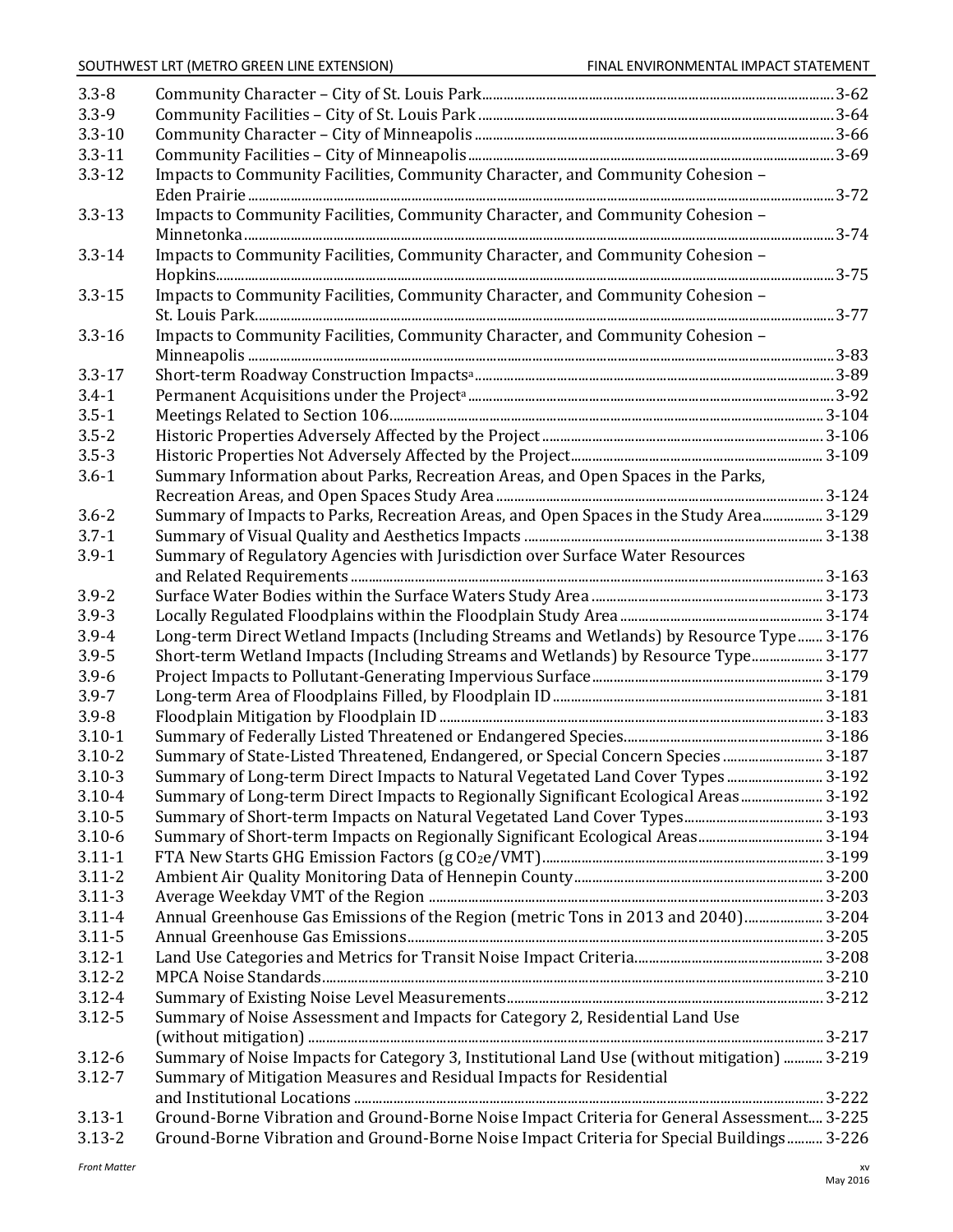| $3.13 - 3$               |                                                                                              |  |
|--------------------------|----------------------------------------------------------------------------------------------|--|
| $3.13 - 4$               |                                                                                              |  |
| $3.13 - 5$               | Summary of Vibration Assessments and Impacts for Residential Land Uses                       |  |
| $3.13 - 6$               | Summary of Vibration Impacts for Institutional Land Uses (without mitigation) 3-232          |  |
| $3.13 - 7$               | Summary of Ground-borne Noise Assessments and Impacts for Residential Land Use               |  |
|                          |                                                                                              |  |
| $3.13 - 8$               | Summary of Ground-borne Noise Assessments and Impacts for Institutional Land Use             |  |
|                          |                                                                                              |  |
| $3.14 - 1$               | Hazardous and Contaminated Materials Sites, by Municipality and Level of Risk  3-237         |  |
| $3.15 - 1$               |                                                                                              |  |
| $3.16 - 1$               |                                                                                              |  |
| $3.16 - 2$               | Projected Annual Energy Consumption of the No Build Alternative and Project in 2040 3-254    |  |
| $3.16 - 3$               |                                                                                              |  |
| $3.16 - 4$               |                                                                                              |  |
| $3.17 - 1$               | Overall Cumulative Effects Study Area 2020-2040 Population and Employment Projections. 3-260 |  |
| $3.17 - 2$<br>$3.17 - 3$ |                                                                                              |  |
| $3.17 - 4$               |                                                                                              |  |
| $4.0 - 1$                |                                                                                              |  |
| $4.1 - 1$                | Average Weekday Total Transit Travel Times (minutes) during the PM Peak Period -             |  |
|                          |                                                                                              |  |
| $4.1 - 2$                | Average Weekday Total Systemwide and Project Corridor Transit Trips, Year 2040 4-18          |  |
| $4.1 - 3$                |                                                                                              |  |
| $4.1 - 4$                | Average Weekday Work and Nonwork Corridor Transit Trips and Transit Mode Share to            |  |
|                          |                                                                                              |  |
| $4.1 - 5$                | Average Weekday Station Usage (Ons and Offs) by Mode of Access, Year 2040  4-20              |  |
| $4.2 - 1$                | Average Weekday Vehicle Trips and Vehicle Miles Traveled in 2010 and 2040, Region Wide 4-26  |  |
| $4.2 - 2$                | Peak-hour Traffic Operations Analysis for Existing Conditions (2014), No Build Alternative   |  |
|                          |                                                                                              |  |
| $4.2 - 3$                |                                                                                              |  |
| $4.3 - 1$                |                                                                                              |  |
| $4.3 - 2$                |                                                                                              |  |
| $4.4 - 1$                | Existing Freight Rail Operating Conditions in the Wayzata Subdivision, Kenilworth Corridor,  |  |
| $4.4 - 2$                |                                                                                              |  |
|                          |                                                                                              |  |
| $4.4 - 3$                |                                                                                              |  |
| $4.5 - 1$                | Pedestrian and Bicycle Facilities, Station Access, and Usage Counts by Light Rail Station    |  |
|                          |                                                                                              |  |
| $4.5 - 2$                |                                                                                              |  |
| $4.5 - 3$                |                                                                                              |  |
| $4.5 - 4$                |                                                                                              |  |
| $4.6 - 1$                |                                                                                              |  |
| $4.6 - 2$                |                                                                                              |  |
| $5.2 - 1$                |                                                                                              |  |
| $5.2 - 2$                |                                                                                              |  |
| $5.2 - 3$                |                                                                                              |  |
| $5.2 - 4$                |                                                                                              |  |
|                          |                                                                                              |  |
| $5.2 - 5$                |                                                                                              |  |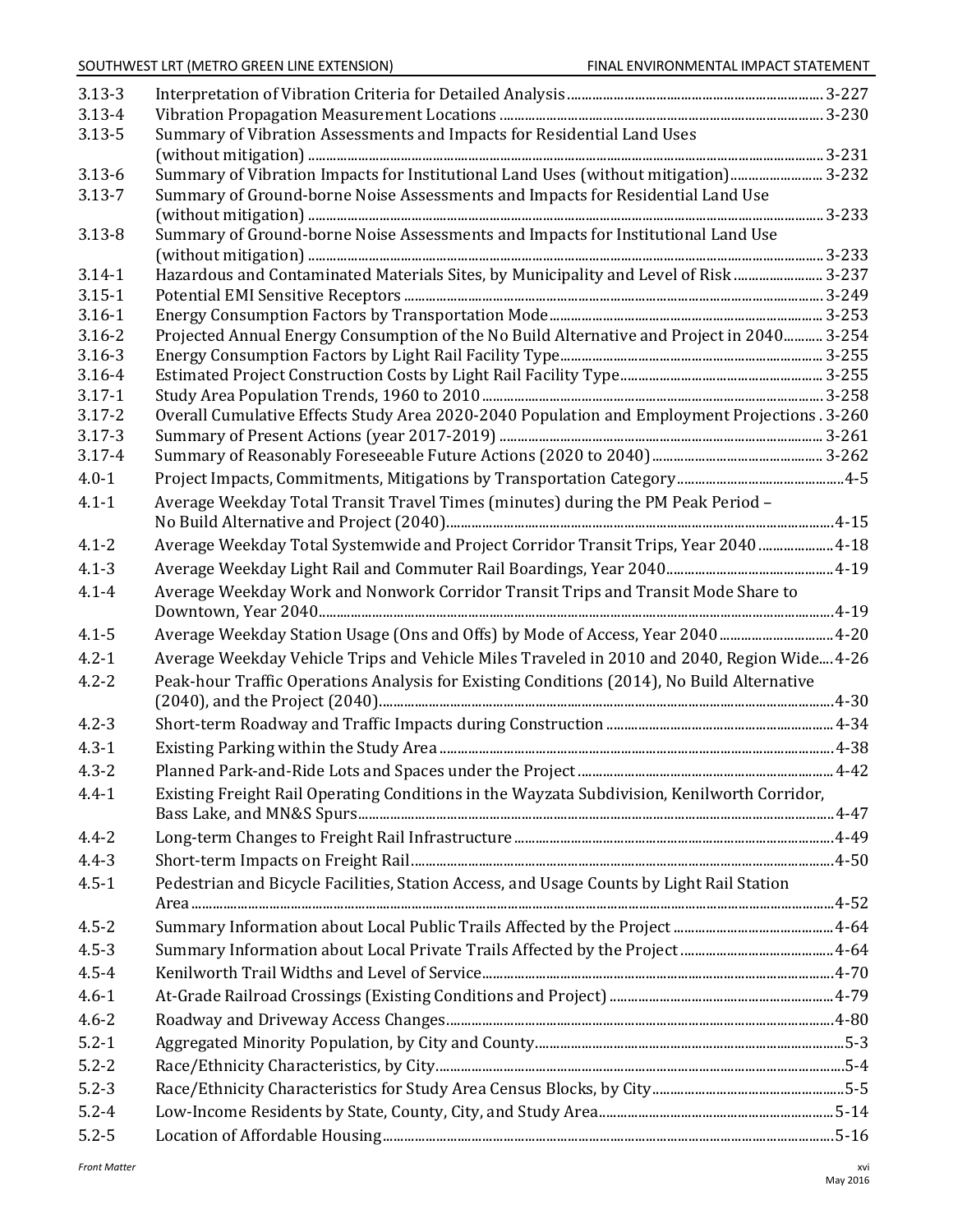| $5.3 - 1$  | Major Environmental Justice Issues and Project Actions and Responses, by Station Area 5-18 |  |
|------------|--------------------------------------------------------------------------------------------|--|
| $5.4 - 1$  |                                                                                            |  |
| $6.2 - 1$  | Comparison of FTA's Section 4(f) Property Use Determinations in the Draft Section 4(f)     |  |
|            | Evaluation, Draft Section 4(f) Evaluation Update, and Final Section 4(f) Evaluation 6-3    |  |
| $6.2 - 2$  |                                                                                            |  |
| $6.6 - 1$  |                                                                                            |  |
| $6.6 - 2$  |                                                                                            |  |
| $6.6 - 3$  |                                                                                            |  |
| $6.6 - 4$  |                                                                                            |  |
| $7.1 - 1$  | YOE Capital Cost Estimate for the LPA, by FTA Standard Cost Category (millions)7-1         |  |
| $7.1 - 2$  |                                                                                            |  |
| $7.1 - 3$  | LPA Capital Cost Funding by Source (year of expenditure dollars, in millions) 7-2          |  |
| $7.2 - 1$  | Annual Systemwide Operations and Maintenance Costs in 2040: No Build Alternative and       |  |
|            |                                                                                            |  |
| $7.2 - 2$  | Annual Systemwide O&M Revenue in 2040: No Build Alternative and LPA                        |  |
|            |                                                                                            |  |
| $9.1 - 1$  | Corridors of Opportunity Community Engagement Team Recommended Grantees and                |  |
|            |                                                                                            |  |
| $9.3 - 1$  |                                                                                            |  |
| $9.5 - 1$  | Preliminary List of Required Permits/Approvals and Reviews (by Agency Jurisdiction) 9-22   |  |
| $10.2 - 1$ | Project Elements without and with the Beltline Station Joint Development Project 10-2      |  |
| $10.4 - 1$ |                                                                                            |  |
|            |                                                                                            |  |

# **Exhibits**

| $ES-1$    |                                                                                              |  |
|-----------|----------------------------------------------------------------------------------------------|--|
| $ES-2$    |                                                                                              |  |
| $1.3 - 1$ |                                                                                              |  |
| $1.3 - 2$ | Highways, Park-and-Ride Lots, Regional Trails within the Southwest LRT Project Corridor  1-5 |  |
| $1.3 - 3$ |                                                                                              |  |
| $1.3 - 4$ | Project Corridor Areas with Projected Population Growth of 25 and 50 Percent                 |  |
| $1.3 - 5$ | Project Corridor Areas with Projected Employment Growth of 25 and 50 Percent                 |  |
| $1.3 - 6$ | Existing Employment Density - Existing METRO Green Line and METRO Blue Line and the          |  |
| $2.1 - 1$ |                                                                                              |  |
| $2.1 - 2$ |                                                                                              |  |
| $2.1 - 3$ |                                                                                              |  |
| $2.1 - 4$ |                                                                                              |  |
| $2.1 - 5$ |                                                                                              |  |
| $2.1 - 6$ |                                                                                              |  |
| $2.1 - 7$ |                                                                                              |  |
| $2.2 - 1$ |                                                                                              |  |
| $2.2 - 2$ |                                                                                              |  |
| $2.2 - 3$ |                                                                                              |  |
| $2.2 - 4$ |                                                                                              |  |
| $2.2 - 5$ |                                                                                              |  |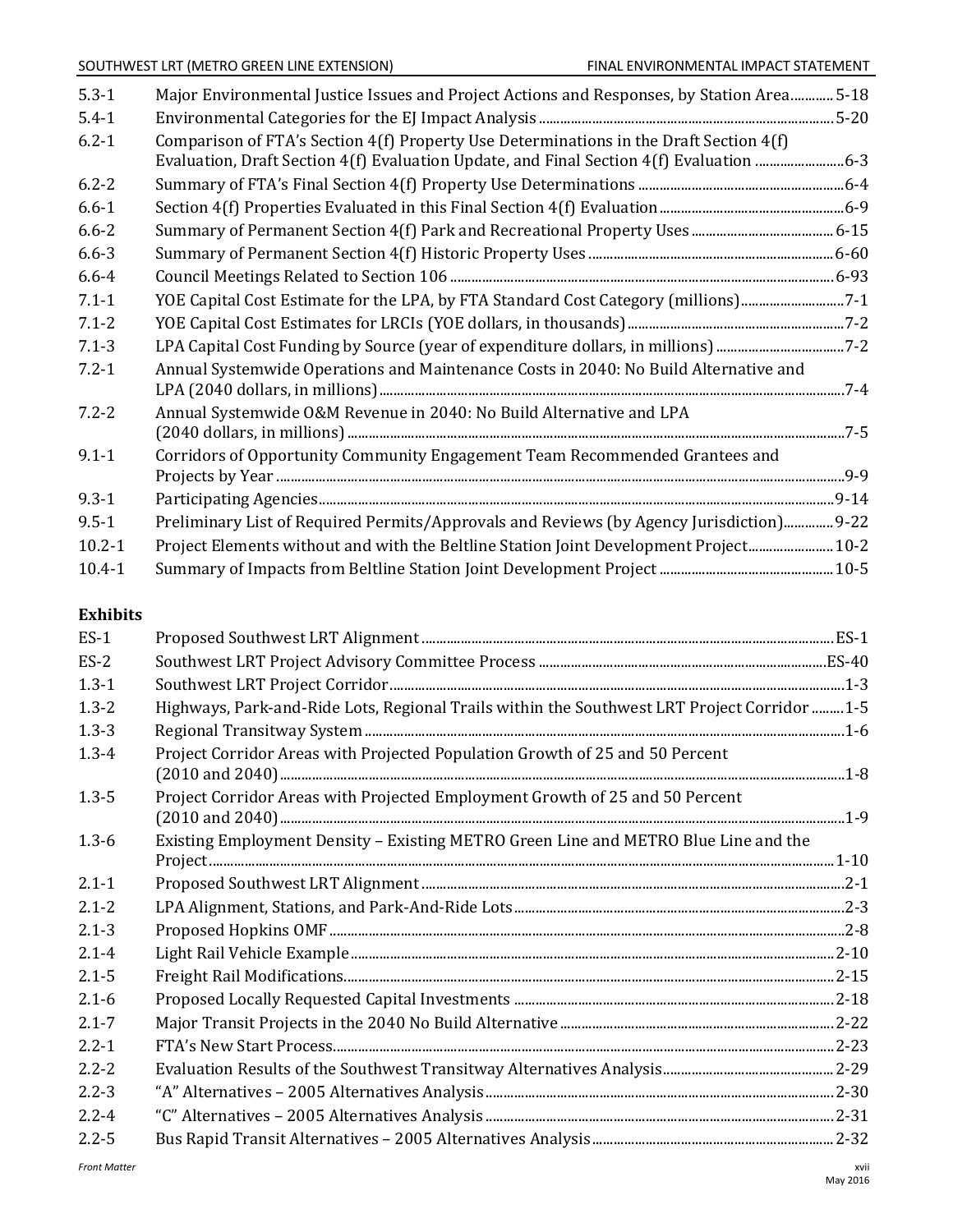| $2.2 - 6$  |                                                                                                  |  |
|------------|--------------------------------------------------------------------------------------------------|--|
| $2.2 - 7$  |                                                                                                  |  |
| $2.2 - 8$  | Summary of Evaluation of Alternatives within the Draft Environmental Impact Statement 2-38       |  |
| $2.2 - 9$  |                                                                                                  |  |
| $2.2 - 10$ |                                                                                                  |  |
| $2.2 - 11$ |                                                                                                  |  |
|            |                                                                                                  |  |
| $3.1 - 1$  |                                                                                                  |  |
| $3.1 - 2$  |                                                                                                  |  |
| $3.1 - 3$  |                                                                                                  |  |
| $3.1 - 4$  |                                                                                                  |  |
| $3.2 - 1$  | Historical and Projected Employment in the Seven-County Twin Cities Metropolitan Area 3-40       |  |
| $3.2 - 2$  |                                                                                                  |  |
| $3.2 - 3$  | Percentage of Budgeted General Fund Revenue by Source for Effected Local                         |  |
|            |                                                                                                  |  |
| $3.3 - 1$  |                                                                                                  |  |
| $3.3 - 2$  |                                                                                                  |  |
| $3.3 - 3$  |                                                                                                  |  |
| $3.3 - 4$  |                                                                                                  |  |
| $3.3 - 5$  |                                                                                                  |  |
| $3.4 - 1$  |                                                                                                  |  |
| $3.4 - 2$  |                                                                                                  |  |
| $3.5 - 1$  | Architecture/History Area of Potential Effect, Properties, and Hopkins                           |  |
|            | Downtown Commercial Historic District: Eden Prairie, Minnetonka, and Hopkins  3-98               |  |
| $3.5 - 2$  | Architecture/History Area of Potential Effect and Properties: St. Louis Park and Minneapolis3-99 |  |
| $3.5 - 3$  | Architecture/History Area of Potential Effect and Historic Districts: St. Louis Park and         |  |
|            |                                                                                                  |  |
| $3.5 - 4$  | Archaeological Area of Potential Effect: Eden Prairie, Minnetonka, and Hopkins 3-101             |  |
| $3.5 - 5$  |                                                                                                  |  |
| $3.6 - 1$  |                                                                                                  |  |
| $3.6 - 2$  |                                                                                                  |  |
| $3.8 - 1$  | Drinking Water Supply Management Areas, Wellhead Protection Areas,                               |  |
|            |                                                                                                  |  |
| $3.8 - 2$  |                                                                                                  |  |
| $3.8 - 3$  |                                                                                                  |  |
| $3.8 - 4$  |                                                                                                  |  |
| $3.8 - 5$  |                                                                                                  |  |
| $3.8 - 6$  |                                                                                                  |  |
| $3.9 - 1$  |                                                                                                  |  |
| $3.9 - 2$  | Delineated Wetlands (Including Streams and Wetlands) Impacts within                              |  |
|            |                                                                                                  |  |
| $3.9 - 3$  | Delineated Wetlands (Including Streams and Wetlands) and Impacts within                          |  |
|            |                                                                                                  |  |
| $3.9 - 4$  |                                                                                                  |  |
| $3.9 - 5$  |                                                                                                  |  |
| $3.10 - 1$ |                                                                                                  |  |
| $3.10 - 2$ |                                                                                                  |  |
| $3.10 - 3$ |                                                                                                  |  |
| $3.11 - 1$ | Projected National MSAT Emission Trends 1999 - 2050 for Vehicles Operating                       |  |
|            |                                                                                                  |  |
| $3.12 - 1$ |                                                                                                  |  |
| $3.12 - 2$ |                                                                                                  |  |
| $3.12 - 3$ | Existing Noise Measurement Locations in Eden Prairie, Minnetonka and Hopkins  3-213              |  |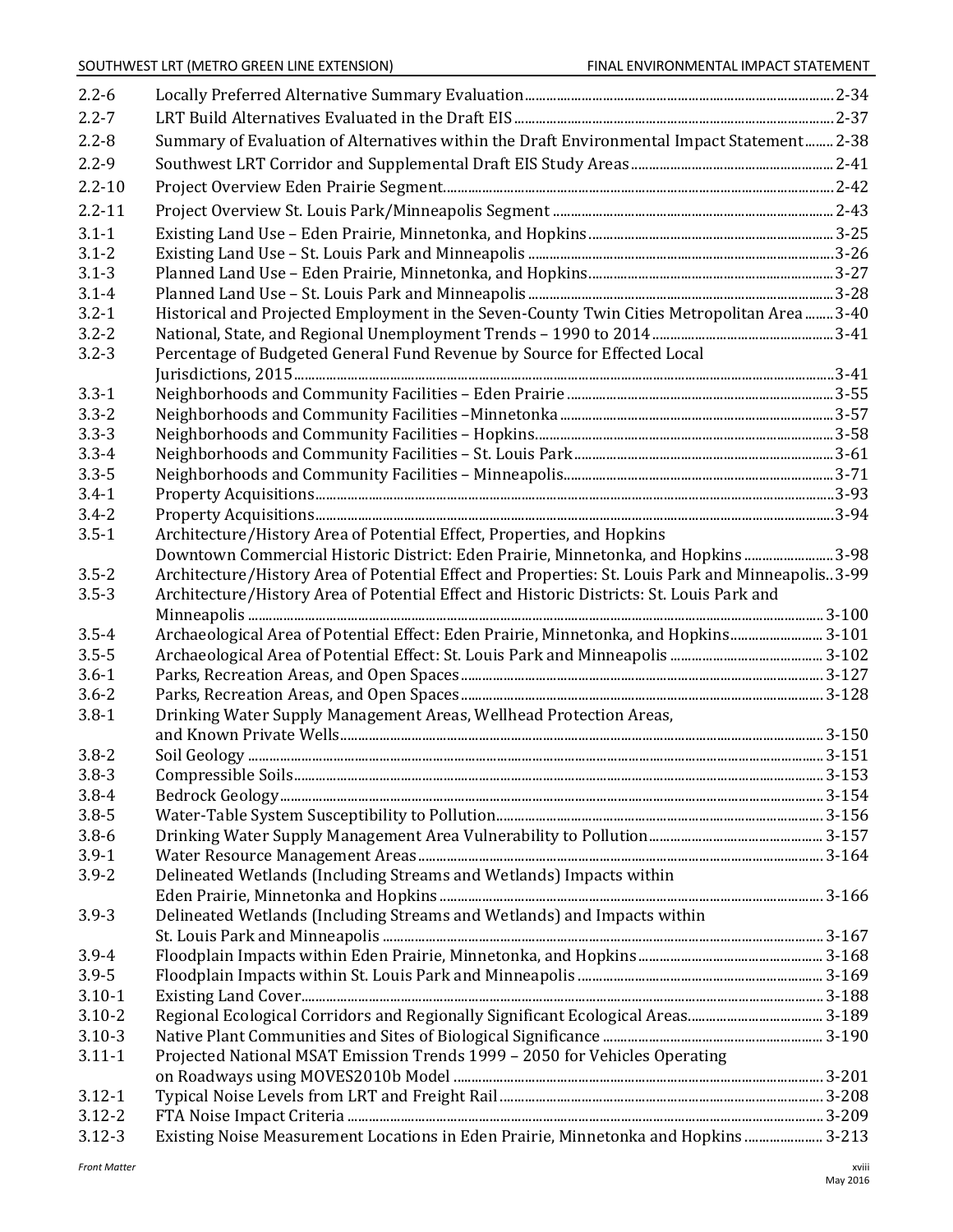| $3.12 - 4$ |                                                                                                   |  |
|------------|---------------------------------------------------------------------------------------------------|--|
| $3.12 - 5$ | Noise Impact Locations without Mitigation in St. Louis Park and Minneapolis 3-216                 |  |
| $3.13 - 1$ |                                                                                                   |  |
| $3.13 - 2$ |                                                                                                   |  |
| $3.13 - 3$ | Vibration Propagation Measurement Locations and Vibration Impact Locations without                |  |
| 3.13.4     | Vibration Propagation Measurement Locations and Vibration Impact Locations without                |  |
|            |                                                                                                   |  |
| $3.14 - 1$ |                                                                                                   |  |
| $3.14 - 2$ |                                                                                                   |  |
| $3.17 - 1$ |                                                                                                   |  |
| $4.1 - 1$  |                                                                                                   |  |
| $4.1 - 2$  |                                                                                                   |  |
| $4.1 - 3$  |                                                                                                   |  |
| $4.1 - 4$  |                                                                                                   |  |
| $4.1 - 5$  |                                                                                                   |  |
| $4.2 - 1$  |                                                                                                   |  |
| $4.2 - 2$  |                                                                                                   |  |
| $4.2 - 3$  | Existing and Forecast (No Build) Average Daily Traffic Volumes - Eden Prairie,                    |  |
| $4.2 - 4$  | Existing and Forecast (No Build) Average Daily Traffic Volumes - St. Louis Park and               |  |
| $4.3 - 1$  |                                                                                                   |  |
| $4.3 - 2$  |                                                                                                   |  |
| $4.4 - 1$  |                                                                                                   |  |
| $4.5 - 1$  |                                                                                                   |  |
| $4.5 - 2$  |                                                                                                   |  |
| $4.5 - 3$  |                                                                                                   |  |
| $4.5 - 4$  |                                                                                                   |  |
| $5.2 - 1$  |                                                                                                   |  |
| $5.2 - 2$  |                                                                                                   |  |
| $5.2 - 3$  |                                                                                                   |  |
| $5.2 - 4$  |                                                                                                   |  |
| $5.2 - 5$  |                                                                                                   |  |
| $5.2 - 6$  |                                                                                                   |  |
| $5.2 - 7$  | Two of More Race/Ethnicity Group Populations within the Study area, by Census Block5-12           |  |
| $5.2 - 8$  |                                                                                                   |  |
| $5.2 - 9$  |                                                                                                   |  |
| $6.6 - 1$  | Section 4(f) Properties within the vicinity of the Proposed Project - Eden Prairie,               |  |
|            |                                                                                                   |  |
| $6.6 - 2A$ | Section 4(f) Properties within the vicinity of the Proposed Project – St. Louis Park and          |  |
| $6.6 - 2B$ | Section 4(f) Historic District Properties within the vicinity of the Proposed Project - St. Louis |  |
| $6.6 - 3$  |                                                                                                   |  |
| $6.6 - 4$  |                                                                                                   |  |
| $6.6 - 5A$ | Final Section 4(f) Evaluation - Unnamed Open Space B Boundary and Features 6-23                   |  |
| $6.6 - 5B$ |                                                                                                   |  |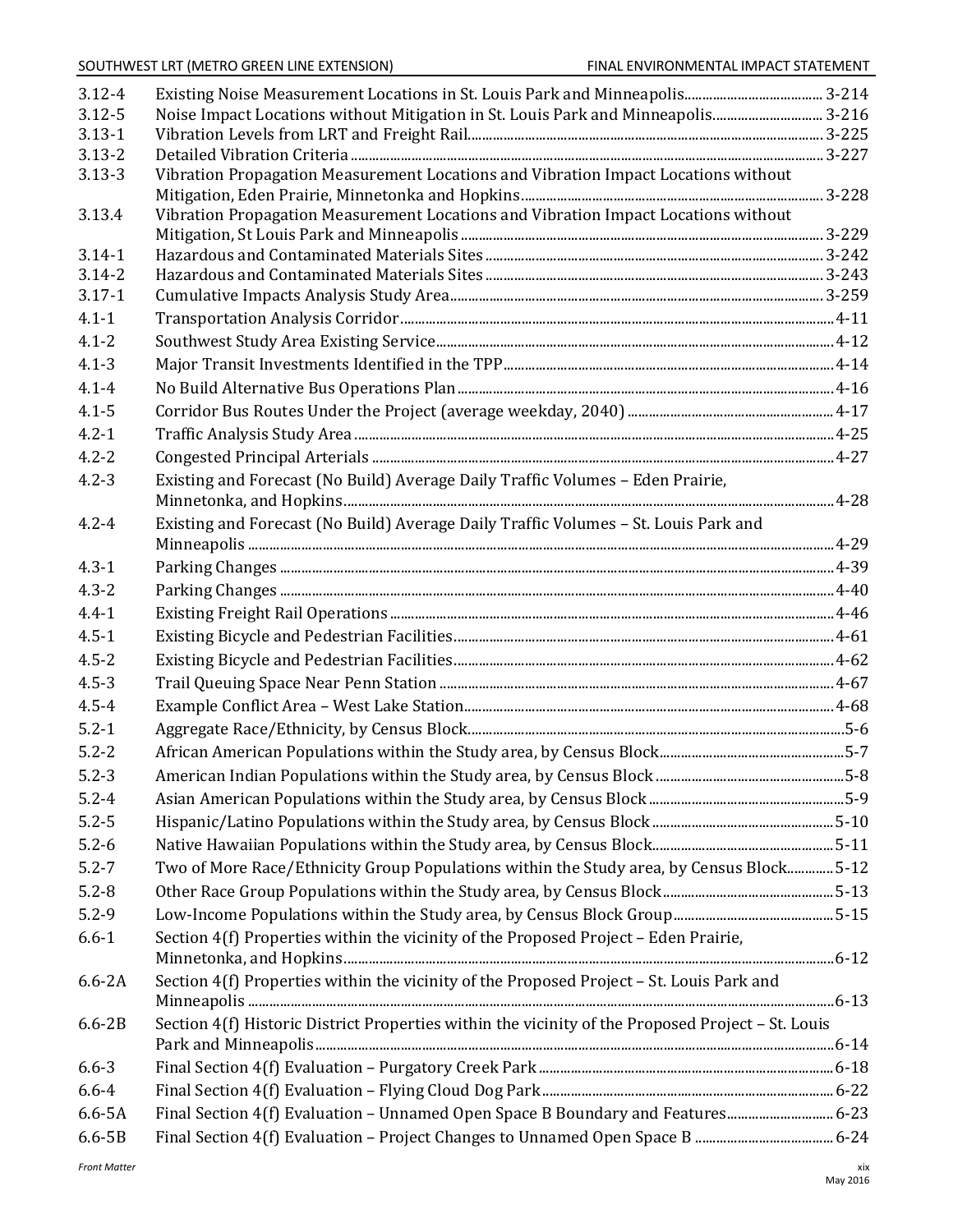| $6.6 - 6$   |                                                                                                |  |
|-------------|------------------------------------------------------------------------------------------------|--|
| $6.6 - 7$   | Final Section 4(f) Evaluation - Project Changes to the Opus Development Area Trail Network     |  |
|             |                                                                                                |  |
| $6.6 - 8$   | Final Section 4(f) Evaluation - Project Changes to the Opus Development Area Trail Network     |  |
|             |                                                                                                |  |
| $6.6 - 9$   |                                                                                                |  |
| $6.6 - 10$  |                                                                                                |  |
| $6.6 - 11$  |                                                                                                |  |
| $6.6 - 12$  |                                                                                                |  |
| $6.6 - 13$  |                                                                                                |  |
| $6.6 - 14$  |                                                                                                |  |
| $6.6 - 15$  |                                                                                                |  |
| $6.6 - 16A$ | Final Section 4(f) Evaluation - Kenilworth Channel/Lagoon Recreational Resource                |  |
| $6.6 - 16B$ | Final Section 4(f) Evaluation - Proposed Kenilworth Channel/Lagoon Freight Rail, Light Rail,   |  |
|             |                                                                                                |  |
| $6.6 - 17$  | Final Section 4(f) Evaluation - Bridge Construction Sequence over the Kenilworth               |  |
|             |                                                                                                |  |
| $6.6 - 18$  |                                                                                                |  |
| $6.6 - 19$  |                                                                                                |  |
| $6.6 - 20$  |                                                                                                |  |
| $6.6 - 21$  |                                                                                                |  |
| $6.6 - 22$  |                                                                                                |  |
| $6.6 - 23$  | Final Section 4(f) Evaluation - Kenilworth Lagoon/Grand Rounds Historic District Existing      |  |
| $6.6 - 24$  | Final Section 4(f) Evaluation - Kenilworth Lagoon/Grand Rounds Historic District Existing      |  |
| $6.6 - 25$  | Final Section 4(f) Evaluation - Kenilworth Lagoon/Grand Rounds Historic District Existing      |  |
|             |                                                                                                |  |
| $6.6 - 26$  | Final Section 4(f) Evaluation - Kenilworth Lagoon/Grand Rounds Historic District Existing      |  |
| $6.6 - 27$  | Final Section 4(f) Evaluation - Kenilworth Channel/Lagoon (element of the Grand Rounds         |  |
|             |                                                                                                |  |
| $6.6 - 28$  | Final Section 4(f) Evaluation - Proposed Kenilworth Lagoon Freight Rail, Light Rail, and Trail |  |
|             |                                                                                                |  |
| $6.6 - 29$  | Final Section 4(f) Evaluation - Proposed Kenilworth Lagoon Light Rail and Trail Bridges -      |  |
| $6.6 - 30$  | Final Section 4(f) Evaluation - Proposed Kenilworth Lagoon Freight Rail Bridge -               |  |
|             |                                                                                                |  |
| 6.6-31      | Final Section 4(f) Evaluation - Proposed Kenilworth Lagoon Freight Rail, Light Rail, and Trail |  |
|             |                                                                                                |  |
| 6.6-32      | Final Section 4(f) Evaluation - Kenilworth Lagoon/Grand Rounds Historic District under the     |  |
| 6.6-33      | Final Section 4(f) Evaluation - Kenilworth Lagoon/Grand Rounds Historic District under the     |  |
|             |                                                                                                |  |
| 6.6-34      | Final Section 4(f) Evaluation - Kenilworth Lagoon/Grand Rounds Historic District under the     |  |
|             |                                                                                                |  |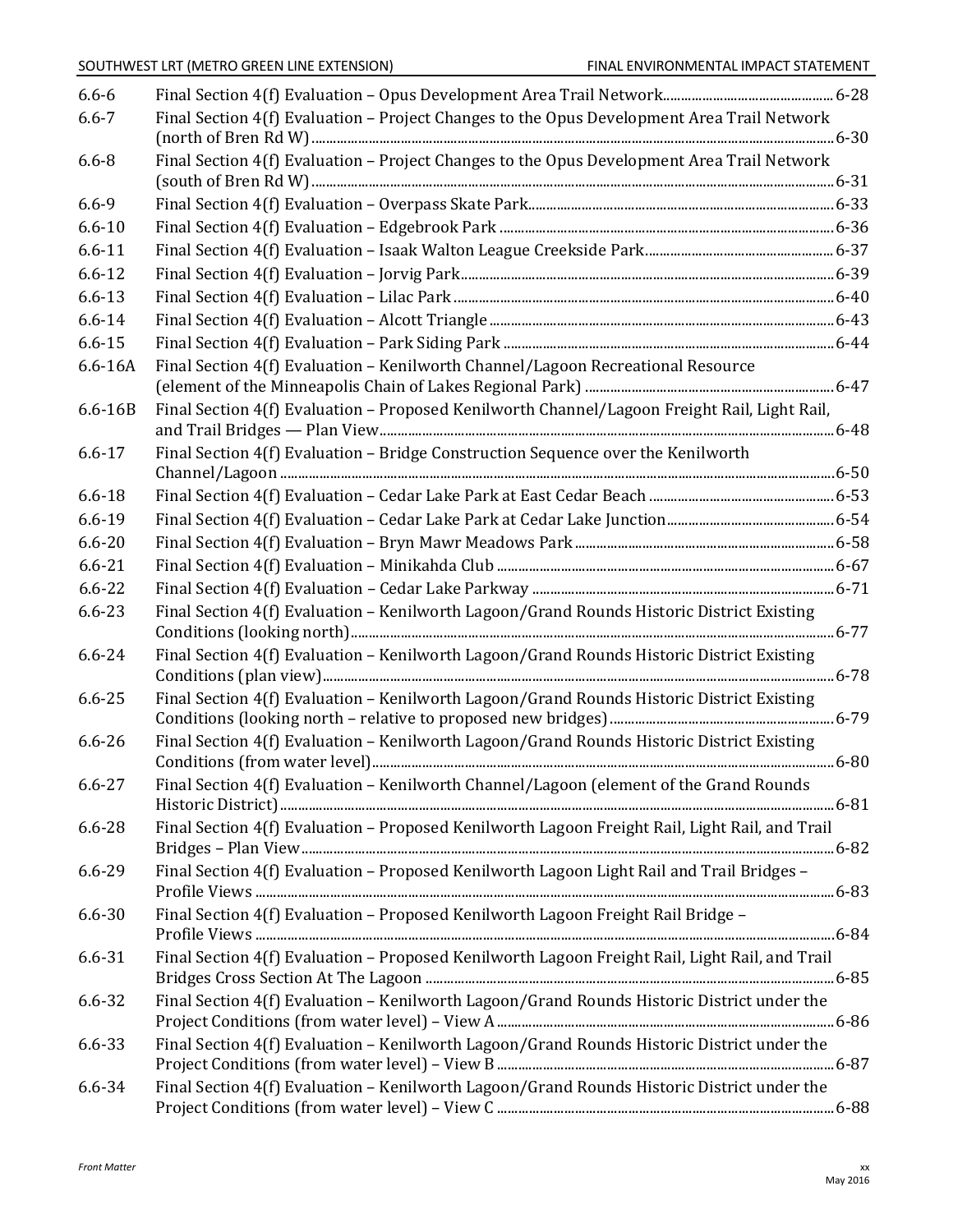| $6.6 - 35$  | Final Section 4(f) Evaluation - Kenilworth Lagoon/Grand Rounds Historic District under the        |
|-------------|---------------------------------------------------------------------------------------------------|
| 6.6-36      |                                                                                                   |
| 6.6-37      |                                                                                                   |
| 6.6-38A     | Construction Sequence for the Shallow LRT Tunnel Under Kenilworth Lagoon (cut-and cover           |
| 6.6-38B     | Construction Sequence for the Shallow LRT Tunnel Under Kenilworth Lagoon (cut-and-cover           |
| $6.6 - 39A$ | Shallow LRT Tunnel - Jacked Box Tunnel Under Kenilworth Lagoon Construction                       |
| 6.6-39B     | Shallow LRT Tunnel - Jacked Box Tunnel Under Kenilworth Lagoon Construction                       |
|             |                                                                                                   |
| 6.6-40      | Final Section 4(f) Evaluation - St. Paul, Minneapolis & Manitoba Railroad Historic District 6-109 |
| $9.1 - 1$   |                                                                                                   |
| $9.2 - 1$   |                                                                                                   |
| $10.2 - 1$  |                                                                                                   |
| $10.4 - 1$  | Visual Simulation of the Beltline Station Joint Development Project Site - Without the Joint      |
|             |                                                                                                   |
| $10.4 - 2$  | Visual Simulation of the Beltline Station Joint Development Project Site - With the Joint         |
|             |                                                                                                   |
| $10.4 - 3$  |                                                                                                   |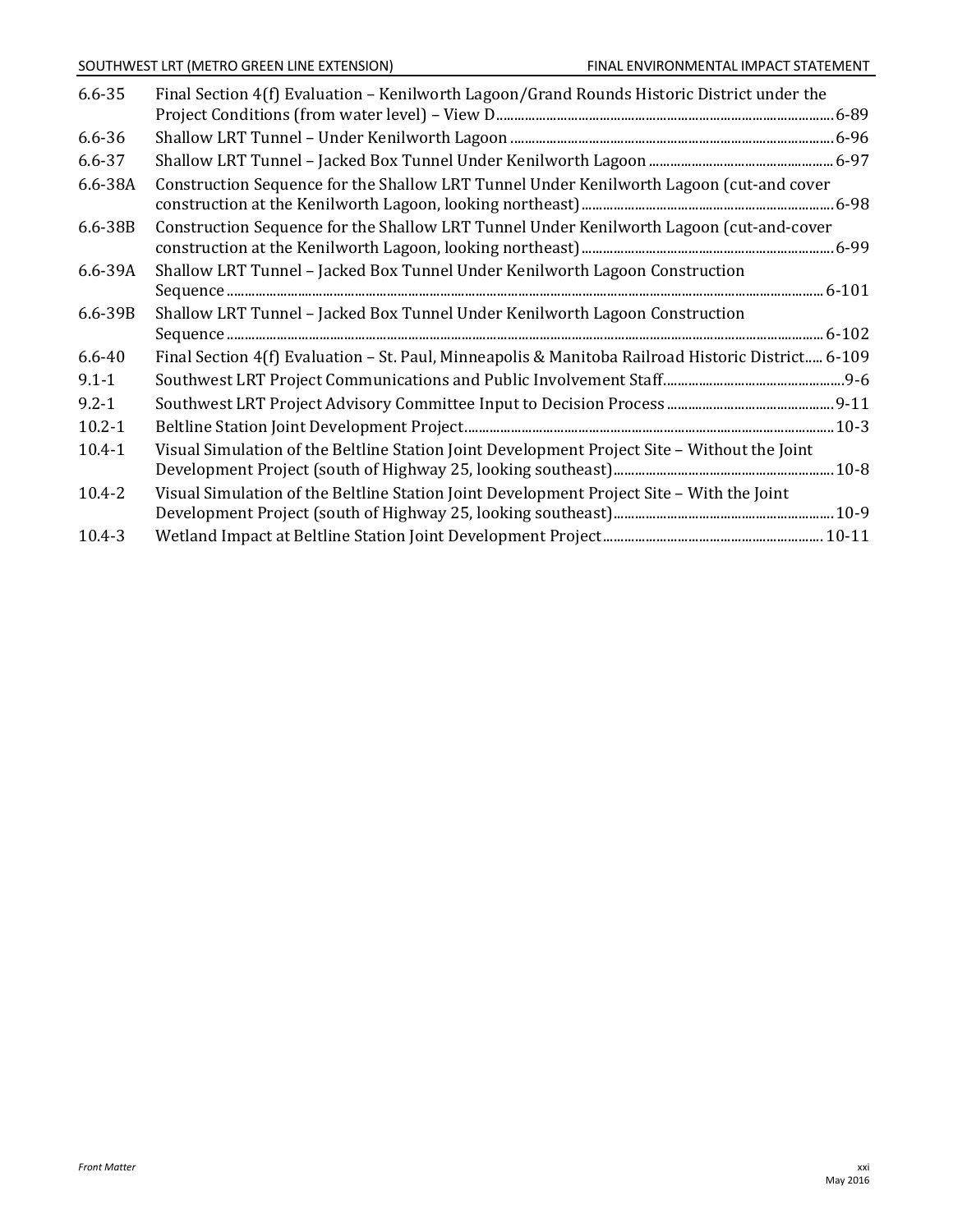This page intentionally left blank.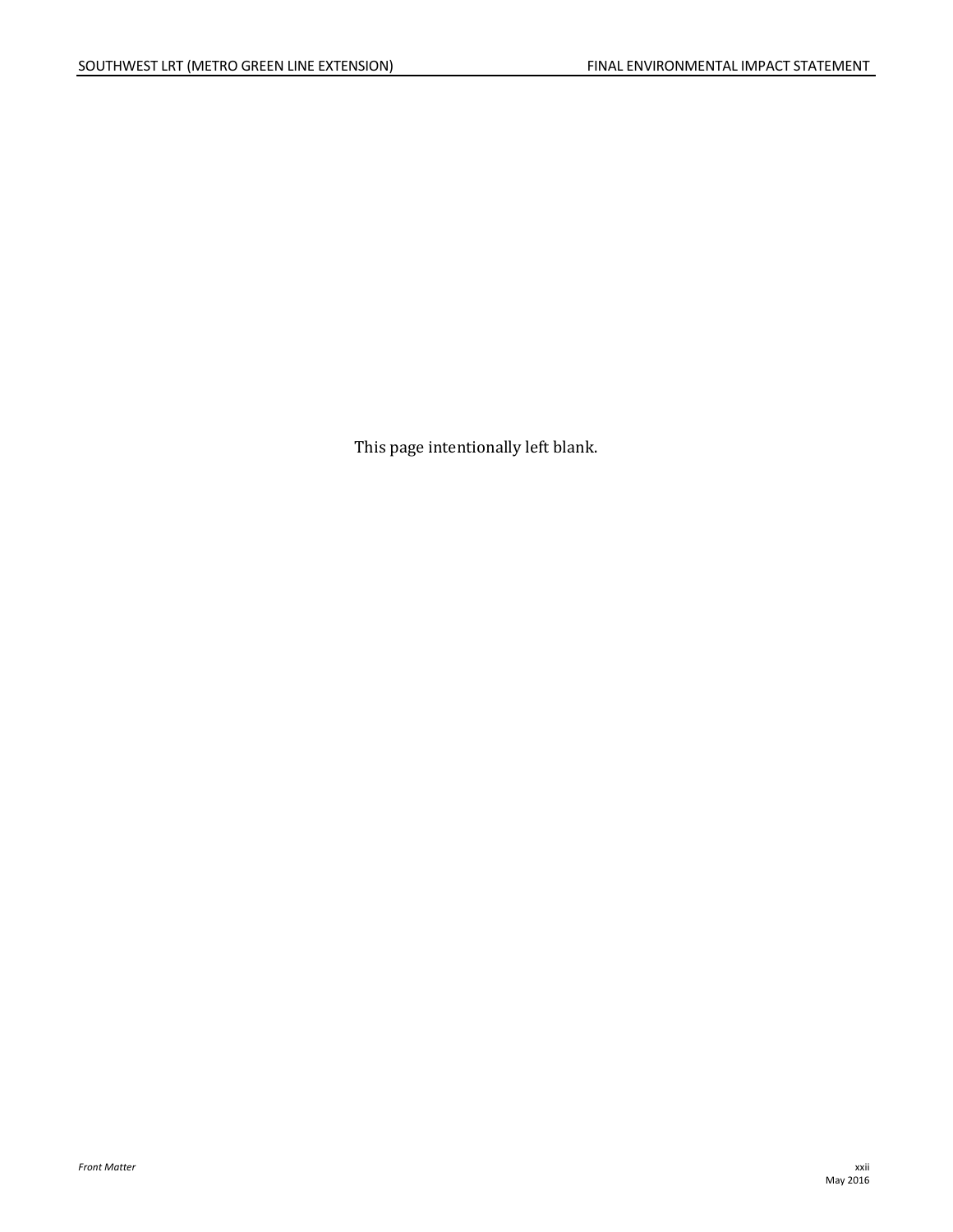# **Project Nomenclature**

**Forecast Year**. The forecast year for this Final Environmental Impact Statement (EIS) is the year 2040 (revised from 2030 for the Draft EIS).

**No Build Alternative**. Required under the National Environmental Policy Act (NEPA) for all Environmental Impact Statements, the No Build Alternative represents the existing transportation system with all planned transportation improvements included in the Current Revenue Scenarios (i.e., financially constrained) of the 2040 Transportation Policy Plan (adopted January 2015), except for the Southwest Light Rail (LRT) Project Locally Preferred Alternative (LPA).

**Locally Preferred Alternative**. The Southwest LRT Project's Locally Preferred Alternative (LPA) was adopted by the Metropolitan Council (Council) as the Kenilworth-Opus-Golden Triangle (3A) LRT alignment in May 2010. Within the Draft EIS, the LPA was included within LRT 3A (Freight Rail Relocation) and LRT 3A-1 (Freight Rail Co-Location), with different freight rail alignments. In April and July of 2014, the Council identified adjustments to the LPA, which included the co-location of freight rail and light rail within the Kenilworth Corridor, similar to LRT 3A-1. The LPA was further adjusted by the Council in July 2015 to be a 14.5-mile double-tracked light rail extension of the existing METRO Green Line with 16 new light rail stations (including the Eden Prairie Town Center Station, which is deferred and not expected to be in place when the Project opens in 2020), and a new light rail operations and maintenance facility in Hopkins.

**Locally Requested Capital Investments**. Locally Requested Capital Investments (LRCIs) are improvements proposed by the Cities of Eden Prairie, Minnetonka, Hopkins, and St. Louis Park and Hennepin County to be undertaken separate from, but contingent upon, implementation of the LPA. These proposed improvements are not needed to support the base function of the LPA, nor do they represent mitigation for any impact of the LPA. These proposed activities may be implemented independently by the stakeholder cities at a future date, and are not conditions of the Southwest LRT LPA.

**Project**. Within this Final EIS, the Project is defined as the LPA plus the identified LRCIs as defined to date.

**Environmentally Preferred Alternative**. Section 1505.2(b) requires that, in cases where an EIS is prepared, the agency must specify the alternative or alternatives in the Record of Decision (ROD) that were considered to be environmentally preferable, which is generally the alternative that causes the least damage to the biological and physical environment and that best protects, preserves, and enhances historic, cultural, and natural resources. The Federal Transit Administration (FTA) has determined that the LPA with the retention of freight rail in the Kenilworth Corridor (LRT 3A-1) would be the Project's environmentally preferred alternative, rather than the LPA with the relocation of freight rail (LRT 3A).

**Least Environmentally Damaging Practicable Alternative**. Identification of the Least Environmentally Damaging Practicable Alternative (LEDPA) is a requirement of the U.S. Army Corps of Engineers (USACE) wetland permitting process under the Clean Water Act, as defined in 40 CFR Part 230.10(a). The LEDPA is defined as the alternative with the least impacts to the aquatic ecosystem, so long as the alternative does not have other significant adverse environmental consequences. As a result of identified design adjustments to LRT 3A and LRT 3A-1, as documented in the NEPA/404 Merger Process – Southwest LRT Concurrence Points Package (submitted to the USACE by the Council on May 5, 2014), the USACE made the preliminary determination that LRT 3A-1 is Southwest LRT Project's LEDPA in October 2014. The USACE will make a final LEDPA determination as part of its review and approval of the Council's Section 404 wetland permit application, which will occur after publication of this Final EIS.

**New Starts and Fixed Guideway Capital Investment Grant.** Within this Final EIS, the terms *New Starts* and *Capital Investment Grant* (officially termed *Fixed Guideway Capital Investment Grant*) are used interchangeably. A Capital Investment Grant (CIG) provides funding for new and expanded rail, bus rapid transit, and ferry systems that reflect local priorities to improve transportation options in key corridors. Those projects include what are termed *New Starts Projects*, as well as *Small Starts* and *Core Capacity*  projects.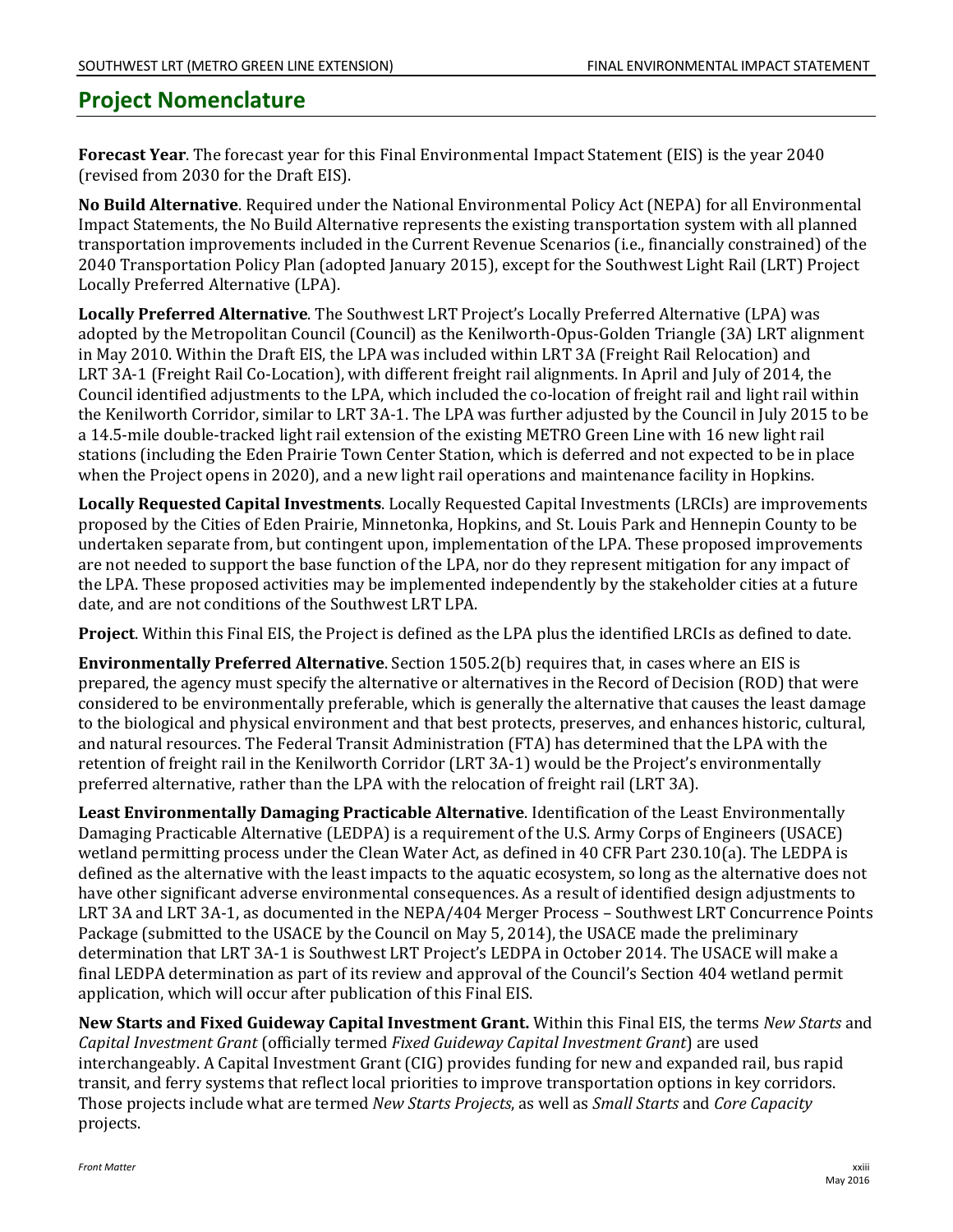**Project Station Names.** The following table presents the station names for the Proposed Project that are used throughout this Final EIS, compared to the official names of those stations.

| <b>Final EIS Station Name</b>    | <b>Official Station Name<sup>a</sup></b> |
|----------------------------------|------------------------------------------|
| <b>Royalston Station</b>         | Royalston Avenue/Farmers Market Station  |
| Van White Station                | <b>Bassett Creek Valley Station</b>      |
| Penn Station                     | <b>Bryn Mawr Station</b>                 |
| 21st Street Station              | West 21st Street Station                 |
| <b>West Lake Station</b>         | West Lake Street Station                 |
| <b>Beltline Station</b>          | <b>Beltline Boulevard Station</b>        |
| <b>Wooddale Station</b>          | <b>Wooddale Avenue Station</b>           |
| Louisiana Station                | Louisiana Avenue Station                 |
| <b>Blake Station</b>             | <b>Blake Road Station</b>                |
| Downtown Hopkins Station         | Downtown Hopkins Station                 |
| Shady Oak Station                | <b>Shady Oak Station</b>                 |
| <b>Opus Station</b>              | <b>Opus Station</b>                      |
| <b>City West Station</b>         | <b>City West Station</b>                 |
| <b>Golden Triangle Station</b>   | <b>Golden Triangle Station</b>           |
| Eden Prairie Town Center Station | <b>Eden Prairie Town Center Station</b>  |
| Southwest Station                | SouthWest Station                        |

a Source: adopted by the Metropolitan Council, February 24, 2016.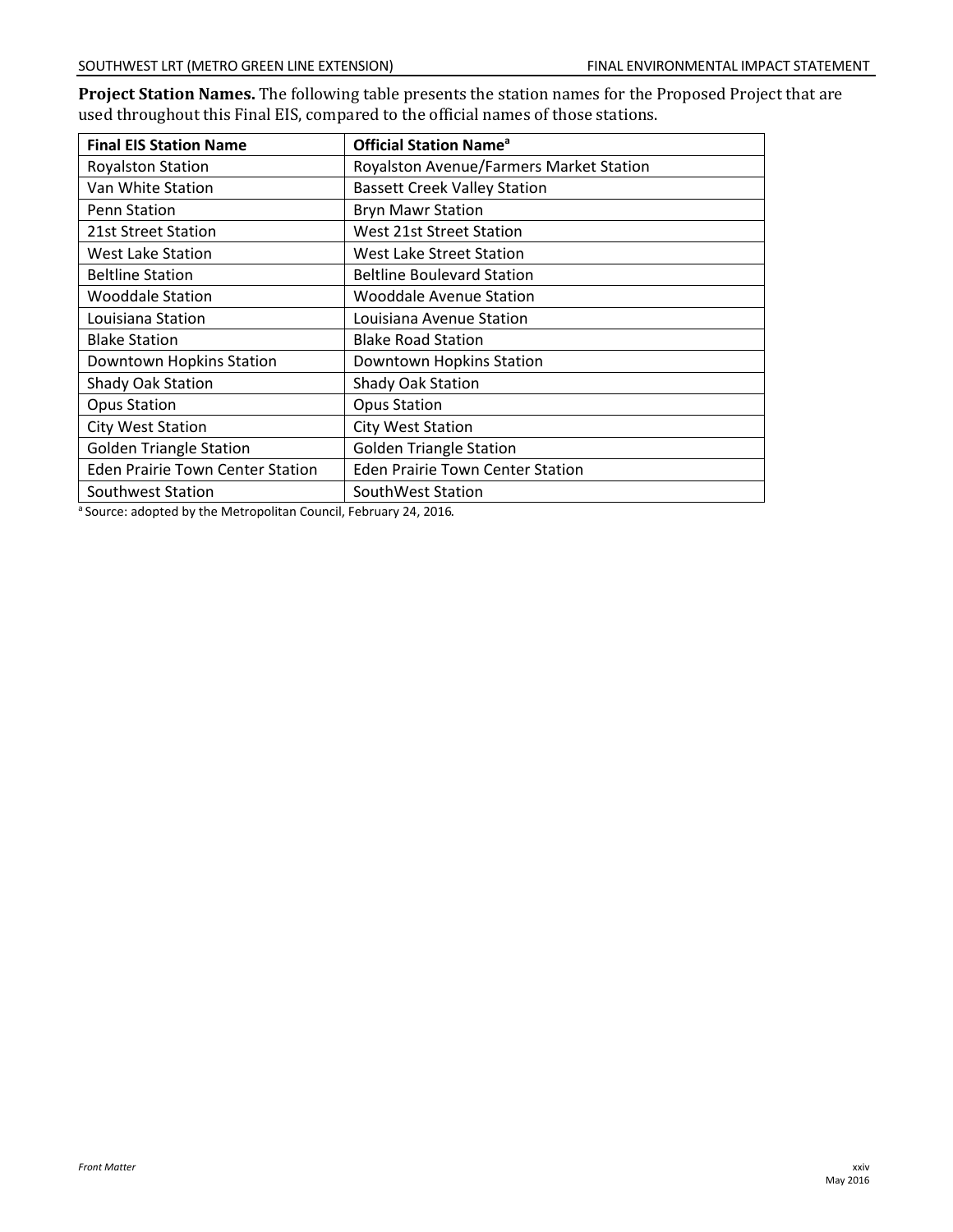# **Introduction to the Final Environmental Impact Statement**

This Introduction provides a general overview of the Final Environmental Impact Statement (EIS), which updates information provided in the Draft EIS, published in October 2012 and the Supplemental Draft EIS, published in May 2015. This Introduction includes a general description of the Project, its current status relative to federal and state environmental processes, and an overall description of the purpose of the Final EIS. The information provided in this Introduction is only intended to provide a general orientation to the Final EIS, which should be referred to for more detailed information.

# **Project Description**

The Southwest LRT (METRO Green Line Extension) is approximately 14.5 miles of new double track proposed as an extension of the METRO Green Line (Central Corridor LRT), which will operate from downtown Minneapolis through the communities of St. Louis Park, Hopkins, Minnetonka, and Eden Prairie, passing in close proximity to Edina. The proposed alignment includes 16 new light rail stations (including the Eden Prairie Town Center Station that is deferred for construction at a later date), approximately 2,500 additional park-and-ride spaces, accommodations for passenger drop-off, bicycle and pedestrian access, as well as new or restructured local bus route connection stations to nearby residential, commercial and education destinations. Major activity centers from Eden Prairie to St. Paul, including UnitedHealth Group campuses, the Opus/Golden Triangle employment area, Park Nicollet Methodist Hospital, the Minneapolis Chain of Lakes, downtown Minneapolis and St. Paul, the University of Minnesota, and the State Capitol area, will be accessible by a one-seat ride. Passengers will be able to connect to the greater METRO system, including METRO Blue Line (Hiawatha LRT), METRO Orange Line (I-35W Bus Rapid Transit [BRT]), Northstar Commuter Rail, METRO Red Line (Cedar Avenue BRT) via Blue Line, and the planned METRO Blue Line Extension (Bottineau LRT), as well as future commuter rail and planned Arterial BRT lines connecting at multiple locations on the METRO system.

The Metropolitan Council (Council) is the FTA grantee and will serve as the owner-operator of the completed Southwest LRT Line.

The Southwest LRT will operate primarily at-grade and with structures providing grade separation of LRT crossings, roadways and water bodies at specified locations. For just under one-half mile, it will operate in a shallow LRT tunnel in the Kenilworth Corridor south of the channel with an at-grade LRT bridge over the channel.

The westernmost station on the line will be located at Southwest Station in Eden Prairie, providing rail/bus connections at the existing transit center. Between Southwest Station and Glenwood Avenue in Minneapolis, the line will operate in dedicated right-of-way (ROW). From Target Field Station through downtown Minneapolis, the University of Minnesota, and downtown St. Paul, Southwest LRT service will be interlined/through-routed with the Green Line, sharing tracks on South 5th Street in downtown Minneapolis with the Blue Line.

The 16 planned stations along the Southwest LRT line are: Southwest, Eden Prairie Town Center (deferred), Golden Triangle, and City West Stations in Eden Prairie; Opus Station in Minnetonka; Shady Oak, Downtown Hopkins, and Blake Stations in Hopkins; Louisiana, Wooddale, and Beltline Stations in St. Louis Park; and West Lake, Penn, 21st Street, Van White, and Royalston Stations in Minneapolis.

An additional 27 light rail vehicles (LRVs) will be added to the Green Line fleet for the operation of the Southwest LRT line. The additional LRVs will be stored and maintained in a new operations and maintenance facility (OMF) to be located in Hopkins.

Additional project requirements include traction power substations (TPSS) to supply electrical power to the LRVs and signal bungalows housing equipment needed to operate and monitor train signals. The Council will identify specific sites for TPSS and signal bungalows during the Project Development and Engineering phases of the Project.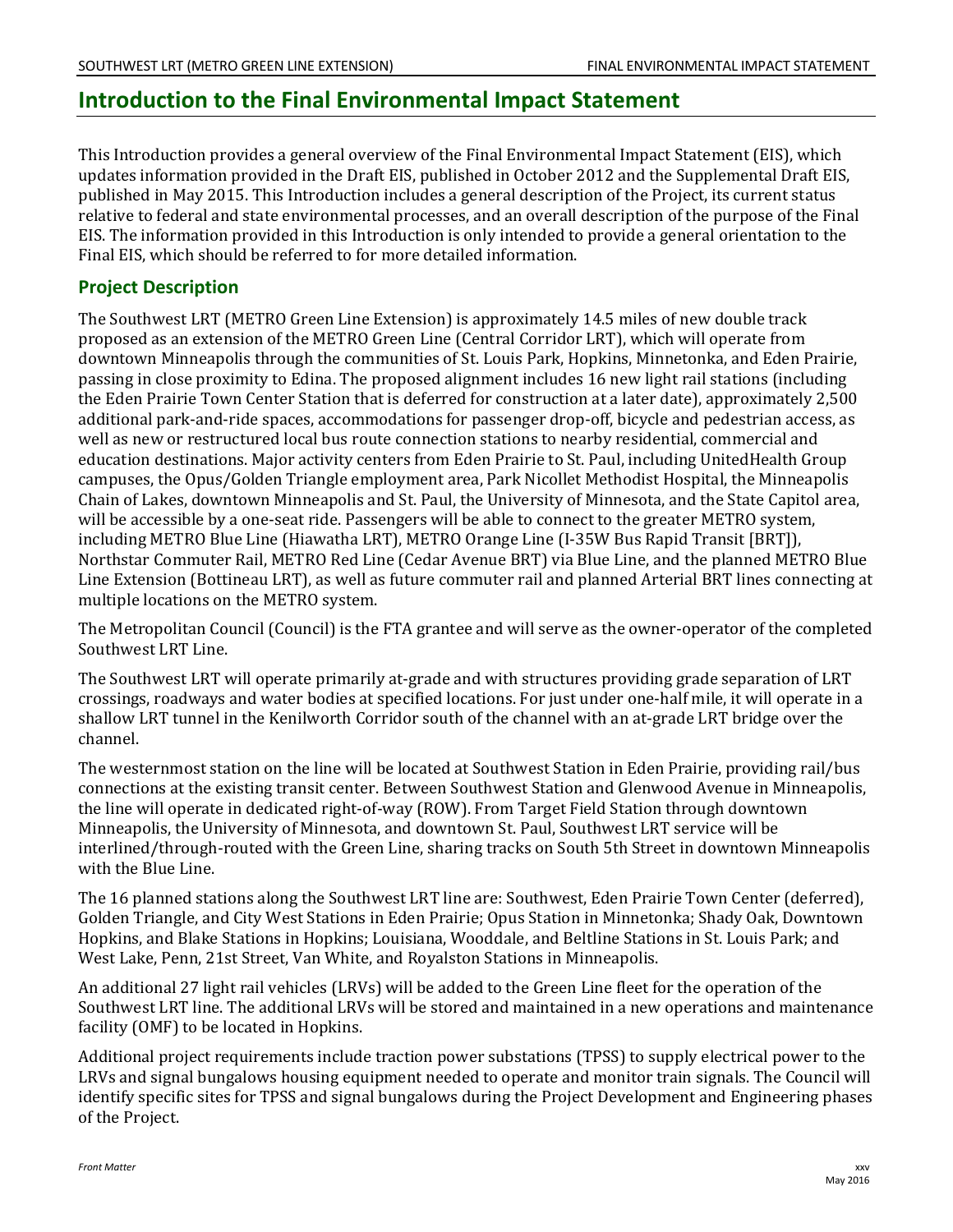# **Regulatory and Project Background**

The Federal Transit Administration (FTA), as the Project's lead federal agency, will ensure that the Project completes its environmental review process and documentation in compliance with the National Environmental Policy Act (NEPA). The Minnesota Environmental Policy Act (MEPA) requires that where federal laws have environmental document requirements in addition to but not in conflict with those in Minnesota Statutes, Section 116D.04, governmental units cooperate in fulfilling these requirements as well as those of state laws so that one document can comply with all applicable laws.

FTA issued its *Notice of Intent to prepare a Draft Environmental Impact Statement* for the Southwest Transitway Project in September 2008 and authorized the Project to advance into Preliminary Engineering (now termed Project Development) in September 2011. The Southwest Transitway Draft EIS was published by FTA, Hennepin County Regional Railroad Authority (HCRRA), and the Metropolitan Council (Council), in October 2012. The public comment period for the Draft EIS concluded on December 31, 2012. The Draft EIS evaluated seven alternatives, including the No Build and Enhanced Bus alternatives and five light rail alternatives. The five light rail alternatives also included proposed locations for freight rail currently operating on the Bass Lake Spur and Cedar Lake Junction, commonly known as the Kenilworth Corridor, rail lines. Four of the light rail alternatives included relocation of freight rail from a portion of the Bass Lake Spur and the Kenilworth Corridor to the Minneapolis, Northfield, and Southern Railway (MN&S) Spur near Louisiana Avenue South, then connecting to the Wayzata Subdivision (LRT 1A, LRT 3A, LRT 3C-1, and LRT 3C-2). The remaining alternative was a variation of LRT 3A, consisting of the same light rail alignment, but with freight rail remaining in its current location, co-located with light rail in the Bass Lake Spur and Kenilworth Corridor (LRT 3A-1). The Draft EIS also identified the Project's Locally Preferred Alternative (LPA), the LRT route included as part of LRT 3A and LRT 3A-1, which was adopted into the 2030 Transportation Policy Plan by the Council in May 2010. Within the Draft EIS, LRT 3A and LRT 3A-1 generally differ only in the location of freight rail within the cities of St. Louis Park and Minneapolis.

Following the end of the Draft EIS public comment period on December 31, 2012, local lead agency authority for completion of the environmental process transferred from HCRRA to the Council. At that time, the Project's name was changed from Southwest Transitway to Southwest LRT.

Based on comments submitted on the Draft EIS, the Council continued the Project Development process by identifying and evaluating adjustments to the LPA's light rail and related improvements, as defined in the Draft EIS. The Council also developed and evaluated adjustments to the design of the two sets of freight rail modifications evaluated in the Draft EIS (termed freight rail "relocation" and "co-location") and identified the freight rail modifications to be included within the LPA.

As Project Development activities continued, in coordination with the Project's advisory committees, stakeholders, and host cities and county, the FTA and the Council identified three areas requiring further environmental consideration based on the potential for new significant environmental impacts from the proposed Project not addressed in the Draft EIS. These three areas, which are listed below, were the focus of a Supplemental Draft EIS, which was published by FTA and the Council in May 2015.

- Eden Prairie Segment (generally between the intersections of Technology Drive and Mitchell Road and of Flying Cloud Drive and Valley View Road)
- The location of a new light rail Operations and Maintenance Facility (OMF) in the City of Hopkins
- $\bullet$ St. Louis Park/Minneapolis Segment (generally between Louisiana Avenue South in St. Louis Park and Penn Avenue South in Minneapolis)

The public comment period for the Supplemental Draft EIS concluded on July 21, 2015.

The Council further adjusted the Project in July 2015, in part to reduce proposed project costs. These adjustments included elimination of Mitchell Station in Eden Prairie, making SouthWest Station the western most station in the Project, as well as adjustments to several project elements, including adjustments to proposed light rail park-and-ride lots and stations (including deferral of the proposed Eden Prairie Town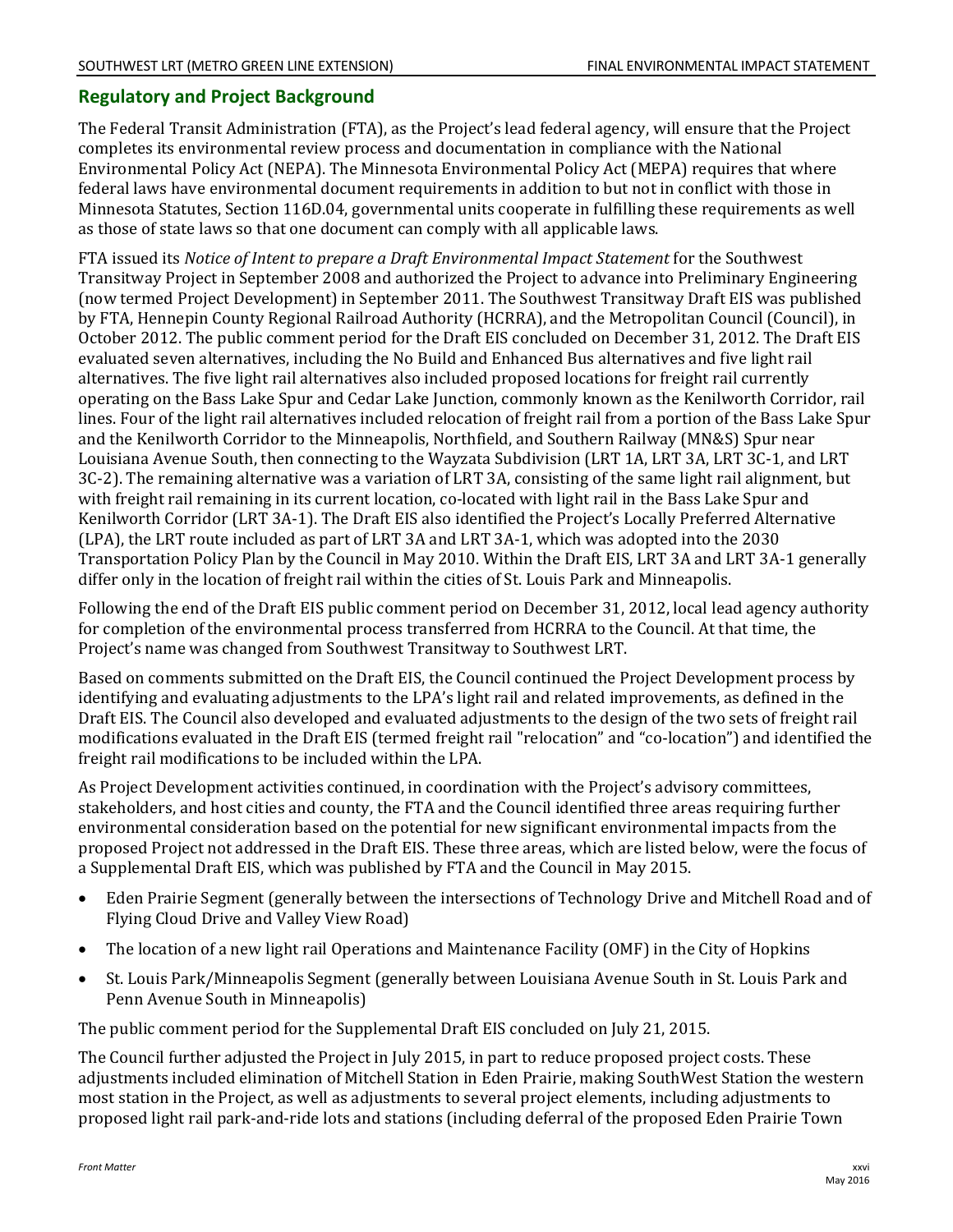Center Station until after the Project's opening in 2020). These changes to the Project, made since publication of the Supplemental Draft EIS, are incorporated into this Final EIS.

# **Contents of the Final Environmental Impact Statement**

The FTA and the Council prepared this Final EIS to comply with Federal NEPA and related requirements. The analysis in this Final EIS reflects design adjustments made since publication of the Project's Draft EIS and Supplemental Draft EIS.

The United States Army Corps of Engineers (USACE) is a federal Cooperating Agency for this project under NEPA. Impacts to waters of the United States associated with the Southwest LRT Project will require an Individual Permit under Section 404 of the Clean Water Act; this permit program is administered by the USACE. This Final EIS reflects coordination to date between FTA and USACE on the NEPA/Section 404 merger process, which has led to the USACE making a preliminary determination that the Project as described in this Final EIS is the Least Environmentally Damaging Practicable Alternative (LEDPA) for the Southwest LRT Project.

The Final EIS was also prepared to comply with the Minnesota environmental regulations.

The Final EIS addresses the following items:

- The Project's Purpose and Need Statement from the Draft EIS and the Supplemental Draft EIS (see Chapter 1)
- A description of the Project and the No Build Alternative, including base year costs, as well as a description of other alternatives developed and considered in the Project's Alternatives Analysis, Scoping, Draft EIS and Supplemental Draft EIS (see Chapter 2)
- A description of 16 environmental categories, including methods, regulations, affected environment, analysis of long-term, short-term direct and indirect impacts, cumulative impacts, and mitigation measures (see Chapters 3)
- A description of six transportation categories, including methods, regulations, affected environment, analysis of long-term, short-term direct and indirect impacts, and mitigation measures (see Chapters 4) (cumulative transportation impacts are addressed in Chapter 3)
- An overview of the Project's environmental justice compliance, including the Project's final environmental justice finding (see Chapter 5)
- An overview of the Project's compliance with the federal Section 4(f) requirements addressing publicly owned parks and recreation areas, historic resources, and publicly owned wildlife and waterfowl refuges (see Chapter 6)
- A description of the next steps, funding, and actions under NEPA and MEPA (see Chapter 7)
- An evaluation of alternatives (see Chapter 8)
- A summary of agency coordination and community outreach activities and known governmental permits and approvals (see Chapter 9)
- A summary of impacts associated with joint development efforts associated with the Project (see Chapter 10)

The following list briefly describes the contents of the appendices to the Final EIS:

- A list of recipients of the Final EIS (see Appendix A)
- A list of project team members who helped prepare the Final EIS (see Appendix B)
- $\bullet$ A list of the supporting documents and technical reports to the Final EIS that are incorporated by reference, including information on how to obtain copies of the documents (see Appendix C)
- A list of sources and references that are cited within the Final EIS (see Appendix D)

**Front Matter**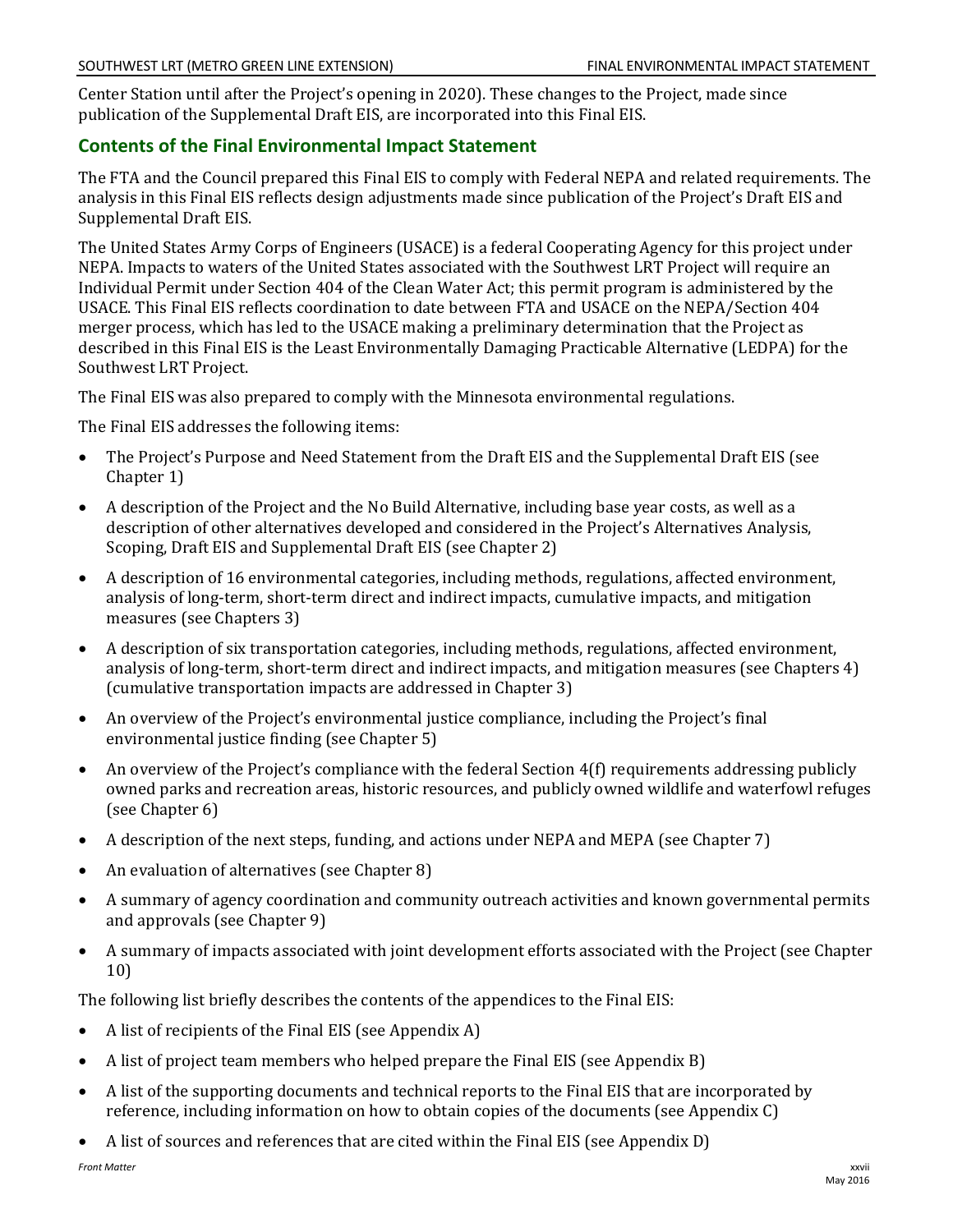- Preliminary engineering plans showing the current Project and lists of capital improvements under the Project (see Appendix E)
- $\bullet$ A description of design adjustments developed and evaluated between publication of the Draft EIS and the Supplemental Draft EIS (see Appendix F)
- $\bullet$ Public notices since publication of the Project's Notice of Intent to publish an EIS (see Appendix G)
- The documentation of the Section 106 determinations of effects for historic resources and the Section 106 Memorandum of Agreement, which addresses historic resources adversely affected by the Project (see Appendix H)
- Supporting documentation for the Final 4(f) Evaluation (see Appendix I)
- $\bullet$ Supporting documentation for the visual resources analysis (see Appendix J)
- $\bullet$ Memoranda providing additional detail on the noise and vibration (see Appendix K)
- $\bullet$ Comments received on the Draft EIS and responses (see Appendix L)
- Comments received on the Supplemental Draft EIS and responses (see Appendix M)
- Copies of resource agency coordination letters received since the close of the Draft EIS public comment period (see Appendix N)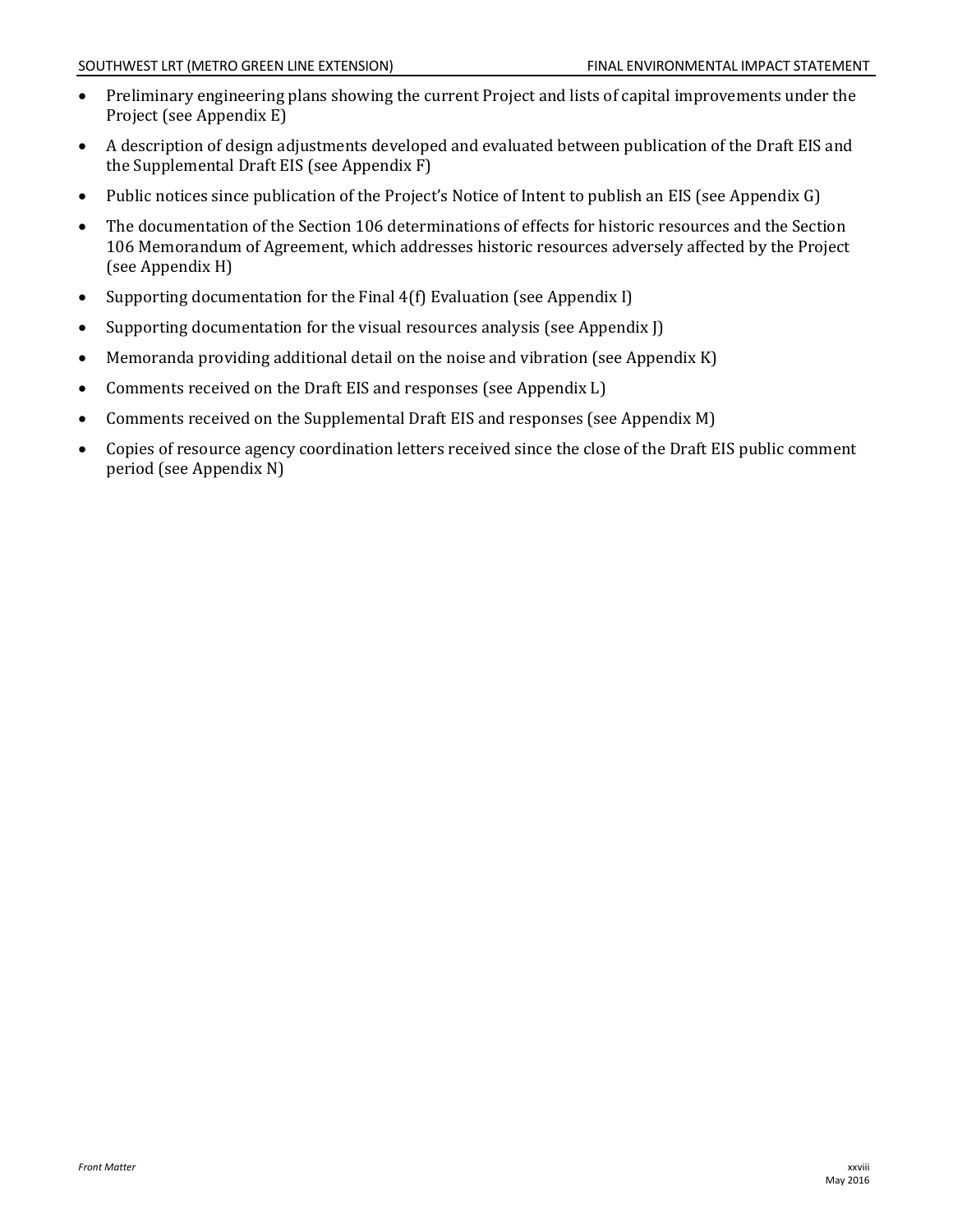# **Acronyms and Abbreviations**

| $\mu$ g/m3     | micrograms per cubic meter                                                                    |
|----------------|-----------------------------------------------------------------------------------------------|
| 2040 TPP       | 2040 Transportation Policy Plan                                                               |
| AA             | <b>Alternatives Analysis</b>                                                                  |
| AADT           | annual average daily traffic                                                                  |
| <b>AASHTO</b>  | American Association of State Highway and Transportation Officials                            |
| <b>ABRT</b>    | <b>Arterial Bus Rapid Transit</b>                                                             |
| <b>ACHP</b>    | Advisory Council on Historic Preservation                                                     |
| <b>ACS</b>     | <b>American Community Survey</b>                                                              |
| <b>ADA</b>     | Americans with Disabilities Act                                                               |
| AMS            | <b>American Medical Systems</b>                                                               |
| <b>ANSI</b>    | American National Standards Institute                                                         |
| APE            | Area of Potential Effect                                                                      |
| <b>BAC</b>     | <b>Business Advisory Committee</b>                                                            |
| <b>BCWMC</b>   | <b>Bassett Creek Watershed Management Commission</b>                                          |
| <b>BEA</b>     | <b>Bureau of Economic Analysis</b>                                                            |
| <b>BMP</b>     | <b>Best Management Practice</b>                                                               |
| <b>BRCC</b>    | <b>Blake Road Corridor Collaborative</b>                                                      |
| <b>BRT</b>     | bus rapid transit                                                                             |
| <b>Btu</b>     | British thermal unit                                                                          |
| CAA            | Clean Air Act                                                                                 |
| CAC            | <b>Community Advisory Committee</b>                                                           |
| Caltrans       | California Department of Transportation                                                       |
| CCP            | <b>Construction Contingency Plan</b>                                                          |
| Census         | <b>United States Census Bureau</b>                                                            |
| <b>CEQ</b>     | <b>Council on Environmental Quality</b>                                                       |
| <b>CERCLA</b>  | Comprehensive Environmental Response, Compensation and Liability Act of<br>1980               |
| <b>CERCLIS</b> | Comprehensive Environmental Response, Compensation and Liability<br><b>Information System</b> |
| <b>CET</b>     | Corridors of Opportunity's Community Engagement Team                                          |
| <b>CFR</b>     | <b>Code of Federal Regulations</b>                                                            |
| <b>CGP</b>     | <b>Construction General Permit</b>                                                            |
| <b>CIG</b>     | Capital Investment Grant                                                                      |
| <b>CMC</b>     | <b>Corridor Management Committee</b>                                                          |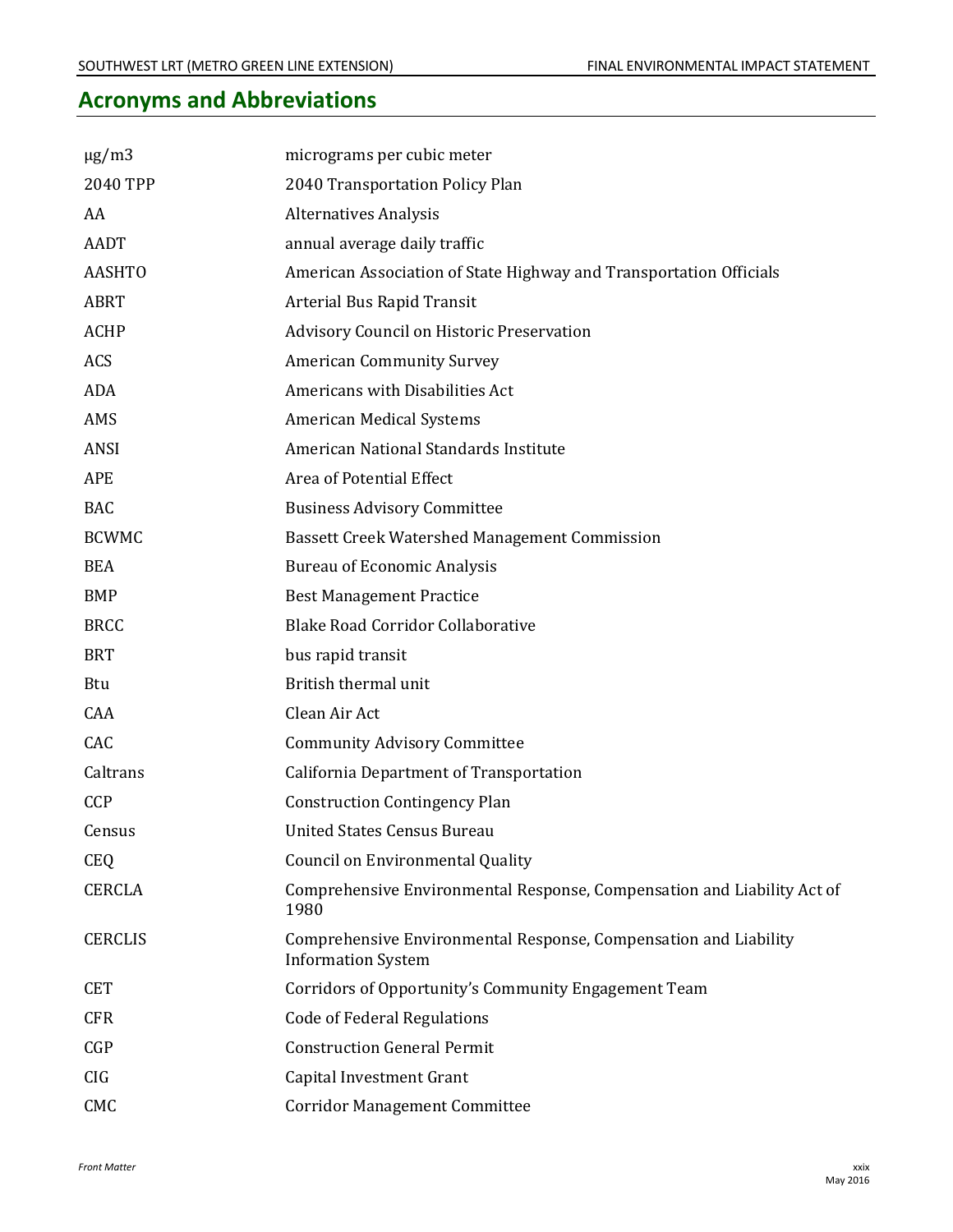| <b>CNG</b>                               | <b>Compressed Natural Gas</b>                                                          |
|------------------------------------------|----------------------------------------------------------------------------------------|
| CO                                       | carbon monoxide                                                                        |
| CO <sub>2</sub>                          | carbon dioxide                                                                         |
| CO <sub>2</sub> e                        | carbon dioxide equivalent                                                              |
| Council                                  | Metropolitan Council                                                                   |
| CP                                       | Canadian Pacific Railway                                                               |
| <b>CPI</b>                               | <b>Consumer Price Index</b>                                                            |
| <b>CPIP</b>                              | Communications and Public Involvement Plan                                             |
| <b>CRU</b>                               | <b>Cultural Resources Unit</b>                                                         |
| <b>CSAH</b>                              | county state aid highway                                                               |
| <b>CTIB</b>                              | <b>Counties Transit Improvement Board</b>                                              |
| <b>CTUL</b>                              | Centro de Trabajadores Unidos en la Lucha                                              |
| <b>CWA</b>                               | Clean Water Act                                                                        |
| dB                                       | decibel                                                                                |
| dBA                                      | decibels on an A-weighted scale                                                        |
| DC                                       | direct current                                                                         |
| <b>DCE</b>                               | dichloroethene                                                                         |
| <b>DMU</b>                               | Diesel Multiple Unit                                                                   |
| <b>DOI</b>                               | Department of Interior                                                                 |
| <b>DOT</b>                               | <b>United States Department of Transportation</b>                                      |
| EB                                       | eastbound                                                                              |
| <b>ECCO</b>                              | East Calhoun Community Organization                                                    |
| <b>EIS</b>                               | environmental impact statement                                                         |
| EJ                                       | <b>Environmental Justice</b>                                                           |
| <b>EMF</b>                               | electromagnetic fields                                                                 |
| EMI                                      | electromagnetic interference                                                           |
| <b>EMR</b>                               | electromagnetic radiation                                                              |
| <b>EMU</b>                               | Electric Multiple Unit                                                                 |
| <b>Environmental Justice</b><br>Circular | Environmental Justice Policy Guidance for Federal Transit Administration<br>Recipients |
| EO                                       | <b>Executive Order</b>                                                                 |
| <b>EPA</b>                               | <b>United States Environmental Protection Agency</b>                                   |
| <b>ESA</b>                               | <b>Endangered Species Act</b>                                                          |
| <b>ESA</b>                               | environmental site assessment                                                          |
| FAQ                                      | <b>Frequently Asked Questions</b>                                                      |
| <b>FEMA</b>                              | <b>Federal Emergency Management Agency</b>                                             |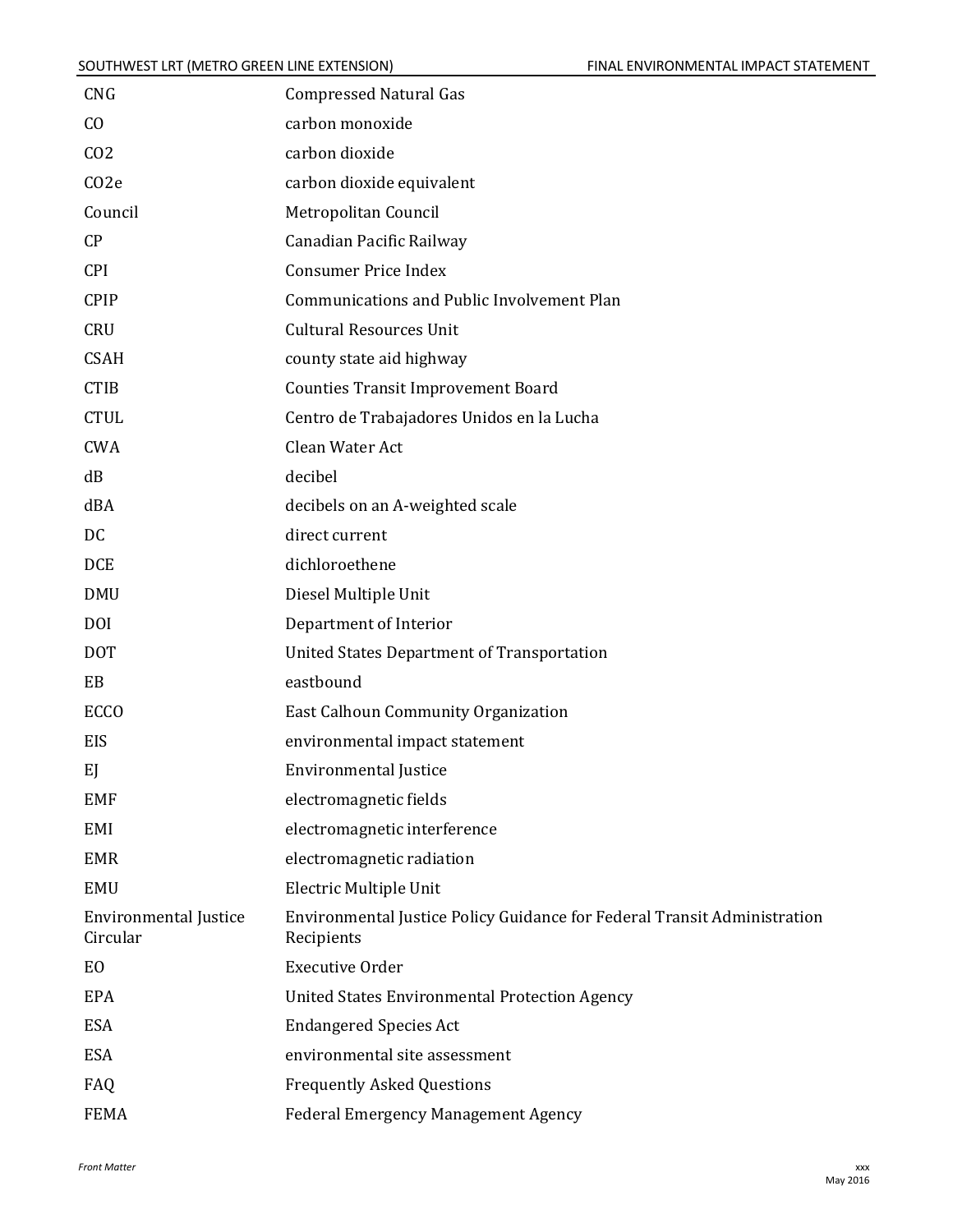| <b>FFRMS</b> | Federal Flood Risk Management Standard                               |
|--------------|----------------------------------------------------------------------|
| <b>FHWA</b>  | Federal Highway Administration                                       |
| <b>FIA</b>   | National Flood Insurance Act of 1968                                 |
| <b>FIRM</b>  | Flood Insurance Rate Map                                             |
| <b>FR</b>    | <b>Federal Register</b>                                              |
| <b>FRA</b>   | <b>Federal Railroad Authority</b>                                    |
| <b>FTA</b>   | <b>Federal Transit Authority</b>                                     |
| <b>GEARS</b> | <b>Grant Evaluation and Ranking System Committee</b>                 |
| GHG          | greenhouse gas                                                       |
| GIS          | geographic information system                                        |
| <b>GRHD</b>  | <b>Grand Rounds Historic District</b>                                |
| <b>HASP</b>  | Health and Safety Plan                                               |
| <b>HCM</b>   | <b>Highway Capacity Manual</b>                                       |
| <b>HCRRA</b> | Hennepin County Regional Railroad Authority                          |
| HEI          | <b>Health Effects Institute</b>                                      |
| <b>HEPA</b>  | high efficiency particulate air                                      |
| HOT          | high-occupancy toll                                                  |
| HOV          | High-occupancy vehicle                                               |
| <b>HPO</b>   | <b>Historic Preservation Officer</b>                                 |
| <b>HVAC</b>  | heating, ventilation, and air conditioning                           |
| Hz           | Hertz                                                                |
| ICA          | <b>Intercongregation Communities Association</b>                     |
| ICE          | <b>Infrastructure Carbon Estimator</b>                               |
| <b>IRIS</b>  | <b>Integrated Risk Information System</b>                            |
| <b>KPRHD</b> | Kenwood Parkway Residential Historic District                        |
| <b>KPRHD</b> | Kenwood Parkway Residential Historic District                        |
| L10          | Noise level exceeded 10 percent of the time over a given time period |
| L50          | Noise level exceeded 50 percent of the time over a given time period |
| Ldn          | Day-Night Sound Level                                                |
| <b>LEDPA</b> | Least Environmentally Damaging Practicable Alternative               |
| Leq          | equivalent sound level                                               |
| LGU          | local government unit                                                |
| <b>LIRHD</b> | Lake of the Isles Residential Historic District                      |
| <b>LOD</b>   | limits of disturbance                                                |
| LOS          | level of service                                                     |
| <b>LPA</b>   | <b>Locally Preferred Alternative</b>                                 |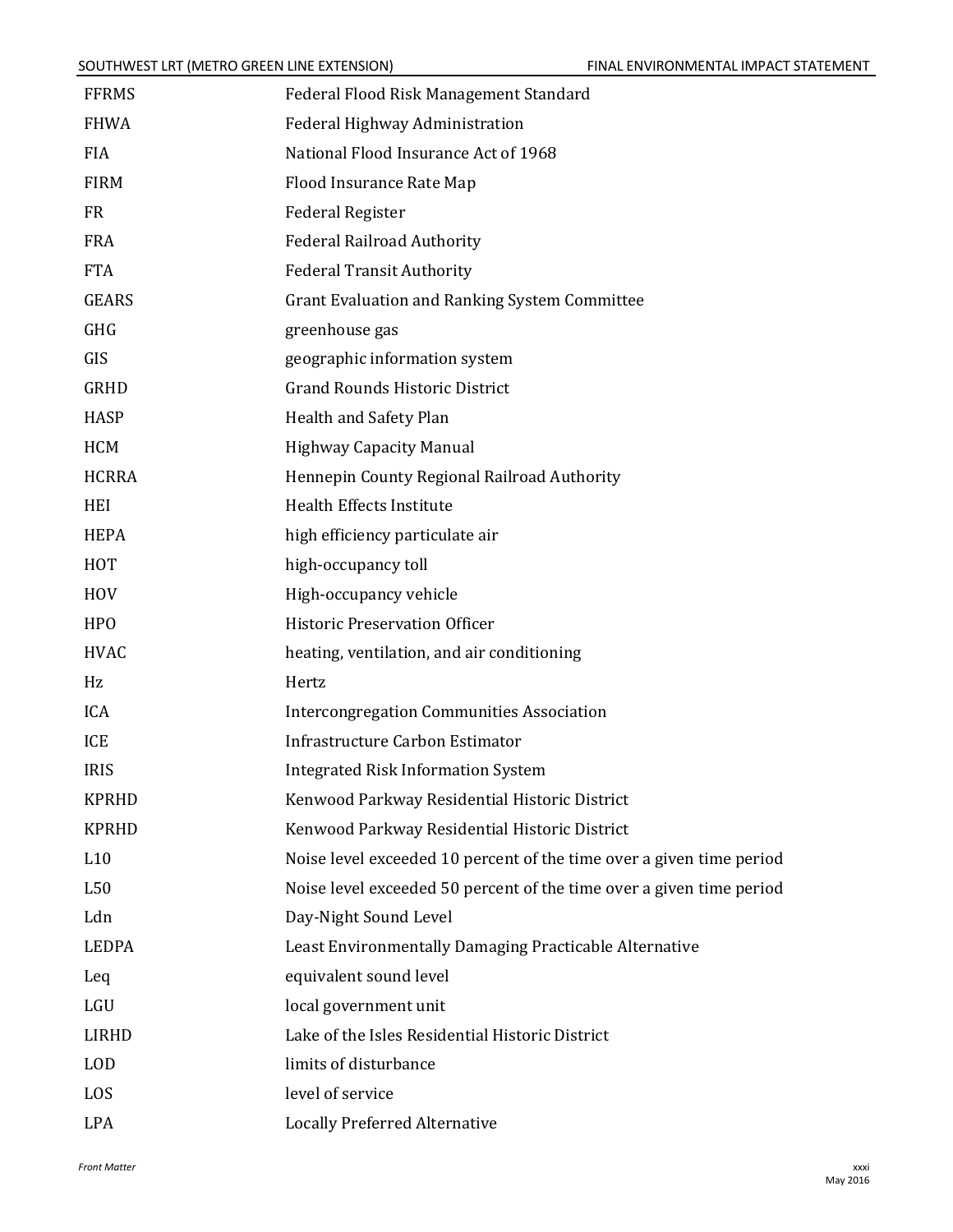| <b>LRCI</b>    | locally requested capital investment                  |
|----------------|-------------------------------------------------------|
| <b>LRT</b>     | light rail transit                                    |
| <b>LRV</b>     | Light Rail Vehicle                                    |
| <b>LUST</b>    | leaking underground storage tank                      |
| M&StL          | Minneapolis & St. Louis Railway                       |
| <b>MAP-21</b>  | Moving Ahead for Progress in the 21st Century Act     |
| MARQ2          | Marquette and 2nd Avenue Project                      |
| <b>MBS</b>     | Minnesota Biological Survey                           |
| <b>MCES</b>    | Metropolitan Council Environmental Services           |
| <b>MCWD</b>    | Minnehaha Creek Watershed District                    |
| <b>MDH</b>     | Minnesota Department of Health                        |
| <b>MEPA</b>    | Minnesota Environmental Policy Act                    |
| <b>MES</b>     | master entity system                                  |
| <b>MICAH</b>   | Metropolitan Interfaith Council on Affordable Housing |
| <b>MLCCS</b>   | Minnesota Land Cover Classification System            |
| MN             | Minnesota                                             |
| MN&S           | Minneapolis, Northfield, and Southern Railway         |
| MnBWSR         | Minnesota Board of Water and Soil Resources           |
| <b>MnDNR</b>   | Minnesota Department of Natural Resources             |
| MnDOT          | Minnesota Depart of Transportation                    |
| MnHPO          | Minnesota Historic Preservation Officer               |
| <b>MN Stat</b> | Minnesota Statute                                     |
| Model          | Council's Regional Travel Demand Forecast Model       |
| <b>MPCA</b>    | Minnesota Pollution Control Agency                    |
| mph            | miles per hour                                        |
| Mpls           | <b>City of Minneapolis</b>                            |
| <b>MPRB</b>    | Minneapolis Parks and Recreation Board                |
| MS4            | Municipal Separate Storm Sewer System                 |
| <b>MSA</b>     | Metropolitan Statistical Area                         |
| <b>MSA</b>     | municipal state aid                                   |
| <b>MSAT</b>    | Mobile Source Air Toxic                               |
| <b>MSVP</b>    | Motor Vehicle Sales Tax Reserves                      |
| МT             | metric tons                                           |
| <b>MUSA</b>    | Metropolitan Urban Service Area                       |
| <b>MUTCD</b>   | Minnesota Manual of Uniform Traffic Control Devices   |
| <b>MVST</b>    | Motor Vehicle Sales Tax                               |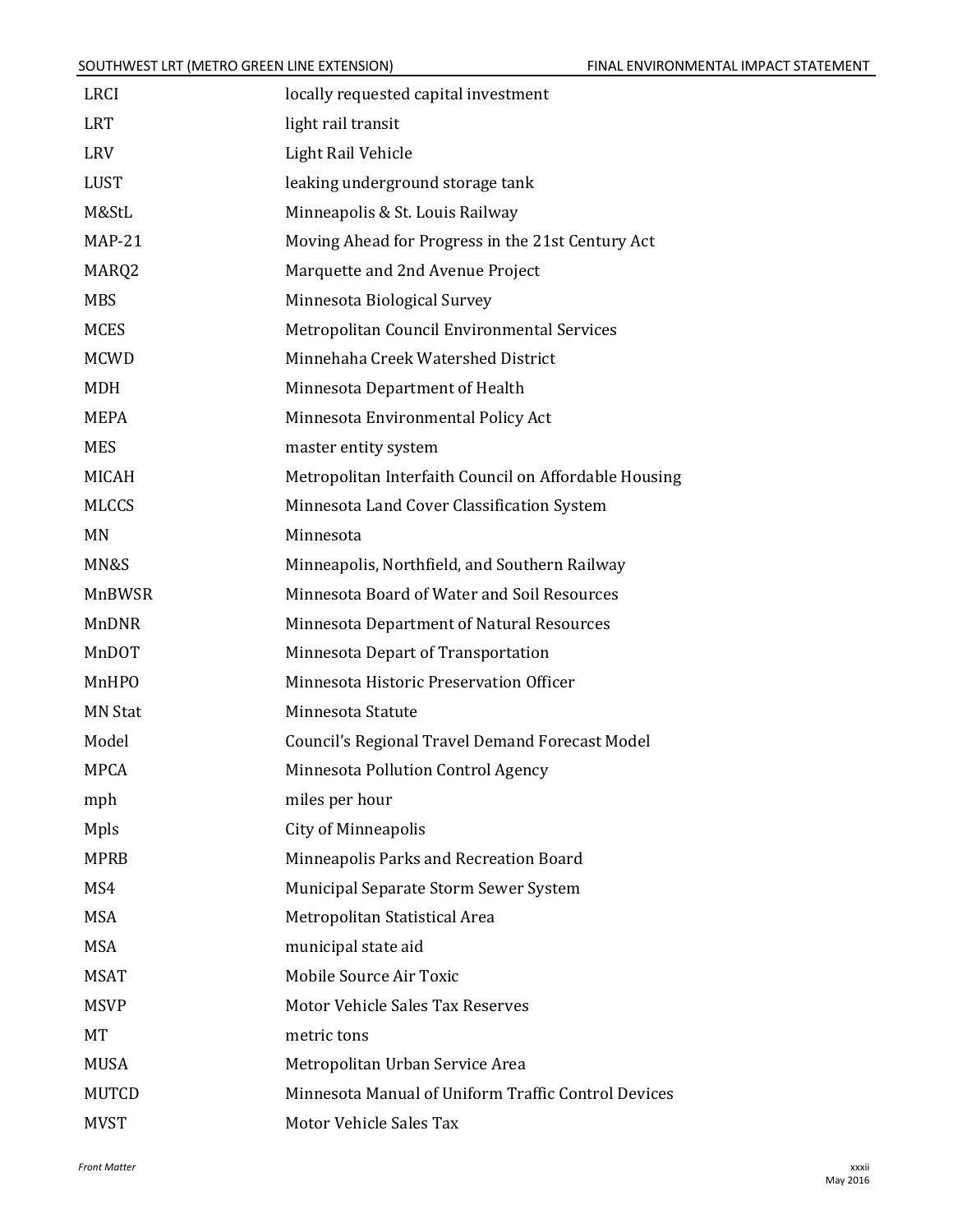| <b>MVTA</b>      | Minnesota Valley Transit Authority                              |
|------------------|-----------------------------------------------------------------|
| <b>MWMO</b>      | Mississippi Watershed Management Organization                   |
| N/A              | not available/not applicable                                    |
| N/C              | size not calculated                                             |
| <b>NAA</b>       | New American Academy                                            |
| <b>NAAQS</b>     | National Ambient Air Quality Standards                          |
| <b>NATA</b>      | <b>National Air Toxics Assessment</b>                           |
| ND               | no data collected                                               |
| <b>NEPA</b>      | National Environmental Policy Act of 1969                       |
| <b>NFIA</b>      | National Flood Insurance Act of 1968, as amended                |
| <b>NFIP</b>      | National Flood Insurance Program                                |
| <b>NFRAP</b>     | no further remedial action planned                              |
| <b>NHIS</b>      | Natural Heritage Information System                             |
| <b>NHPA</b>      | National Historic Preservation Act                              |
| <b>NHTSA</b>     | National Highway Traffic Safety Administration                  |
| <b>NMCWD</b>     | Nine Mile Creek Watershed District                              |
| <b>NMFS</b>      | National Marine Fisheries Service                               |
| N <sub>0</sub> 2 | nitrogen dioxide                                                |
| <b>NPDES</b>     | National Pollutant Discharge Elimination System                 |
| <b>NPL</b>       | <b>National Priority List</b>                                   |
| <b>NRCS</b>      | <b>Natural Resource Conservation Service</b>                    |
| <b>NRHP</b>      | National Register of Historic Places                            |
| <b>NWI</b>       | National Wetland Inventory                                      |
| 0&M              | operations and maintenance                                      |
| <b>OCS</b>       | overhead structures                                             |
| <b>OMF</b>       | Operations and Maintenance Facility                             |
| <b>OSHA</b>      | Occupational Safety and Health Administration                   |
| <b>PAC</b>       | Southwest Transitway Policy Advisory Committee                  |
| PAH              | polycyclic aromatic hydrocarbons                                |
| <b>PCB</b>       | polychlorinated biphenyl                                        |
| <b>PCE</b>       | tetrachloroethene                                               |
| <b>PCP</b>       | pentachlorophenol                                               |
| <b>PEC</b>       | Preliminary Engineering Consultant                              |
| <b>PFOS</b>      | perfluorooctane sulfonate                                       |
| <b>PLP</b>       | <b>Permanent List of Priorities</b>                             |
| <b>PM10</b>      | particulate matter less than 10 microns in aerodynamic diameter |
|                  |                                                                 |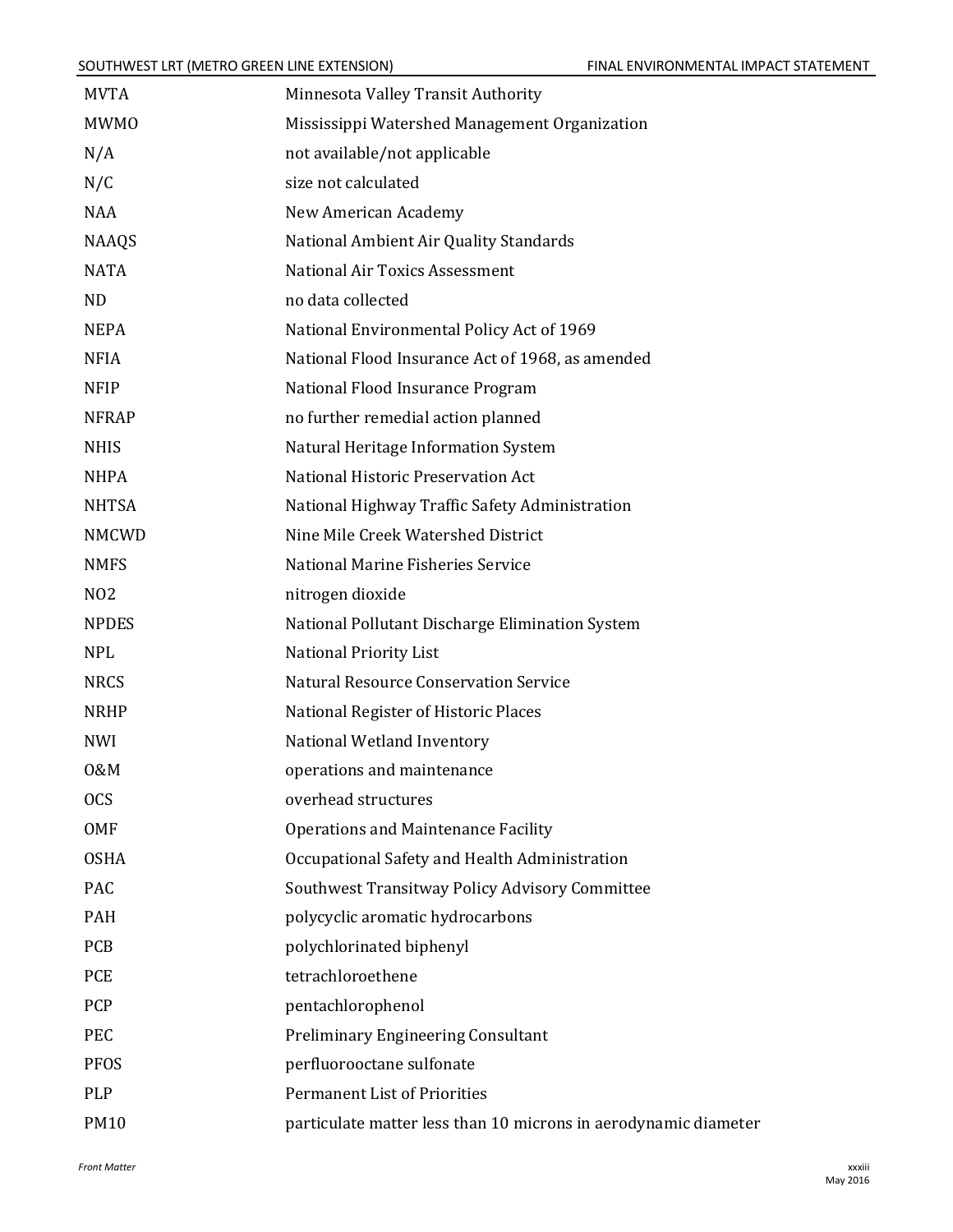| PM2.5            | articulate matter less than 2.5 microns in aerodynamic diameter                                |
|------------------|------------------------------------------------------------------------------------------------|
| ppb              | parts per billion (by volume)                                                                  |
| ppm              | parts per million (by volume)                                                                  |
| Project          | Southwest Light Rail Transit Project Locally Preferred Alternative                             |
| <b>PWI</b>       | <b>Public Waters Inventory</b>                                                                 |
| <b>RAP</b>       | <b>Response Action Plan</b>                                                                    |
| <b>RCRA</b>      | Resource Conservation and Recovery Act of 1976                                                 |
| <b>REC</b>       | Regional Ecological Corridor                                                                   |
| <b>RHA</b>       | Rivers and Harbors Act of 1899                                                                 |
| <b>RIMS</b>      | Regional Input-Output Modeling System                                                          |
| <b>ROD</b>       | Record of Decision                                                                             |
| <b>ROW</b>       | right-of-way                                                                                   |
| <b>RPBCWD</b>    | Riley Purgatory Bluff Creek Watershed District                                                 |
| <b>RRA</b>       | <b>Regional Railroad Authorities</b>                                                           |
| <b>RTIP</b>      | Regional Transportation Improvement Program                                                    |
| <b>RTP</b>       | <b>Regional Transportation Plan</b>                                                            |
| SAFETEA-LU       | Safe, Accountable, Flexible, Efficient Transportation Equity Act: A Legacy for<br><b>Users</b> |
| <b>SCC</b>       | <b>Standardized Cost Category</b>                                                              |
| Section 106      | Section 306108 of the National Historic Preservation Act                                       |
| <b>SEL</b>       | sound exposure level                                                                           |
| Services, the    | U.S. Fish and Wildlife Service and National Marine Fisheries Service                           |
| <b>SIP</b>       | <b>State Implementation Plan</b>                                                               |
| S <sub>0</sub> 2 | sulfur dioxide                                                                                 |
| SOI's Standards  | Secretary of the Interior's Standards for the Treatment of Historic Properties                 |
| <b>SPCC</b>      | Spill Prevention, Control, and Countermeasure                                                  |
| SRV S            | oil Reference Value                                                                            |
| staging plan     | construction staging plan                                                                      |
| Stat.            | Statute                                                                                        |
| <b>STB</b>       | <b>Surface Transportation Board</b>                                                            |
| <b>SWPPP</b>     | <b>Stormwater Pollution Prevention Plan</b>                                                    |
| <b>TAC</b>       | <b>Technical Advisory Committee</b>                                                            |
| TAZ              | <b>Transportation Analysis Zone</b>                                                            |
| TBD              | to be determined                                                                               |
| TC               | transit center                                                                                 |
| TC&W             | Twin Cities and Western Railway Company                                                        |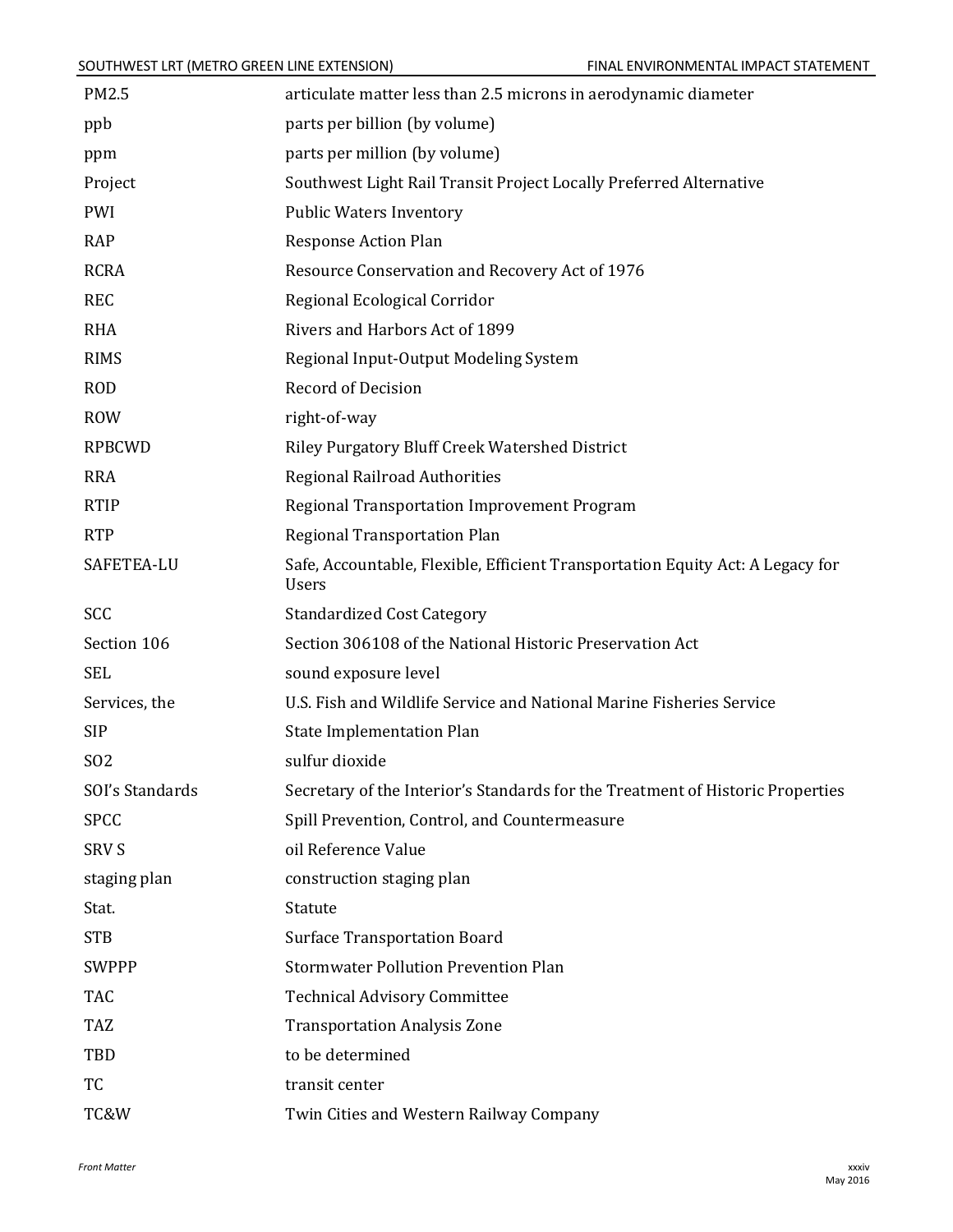| TCE                                              | trichloroethene                                                                                                                                              |
|--------------------------------------------------|--------------------------------------------------------------------------------------------------------------------------------------------------------------|
| <b>TCRP</b>                                      | <b>Transit Cooperative Research Program</b>                                                                                                                  |
| <b>TDH</b>                                       | Telephonics Dynamic Headphone                                                                                                                                |
| <b>TEA-21</b>                                    | Transportation Equity Act for the 21st Century of 1998                                                                                                       |
| TEP                                              | <b>Technical Evaluation Panel</b>                                                                                                                            |
| TIP                                              | <b>Transportation Improvement Program</b>                                                                                                                    |
| Title VI Requirements<br>and Guidelines Circular | Title VI of the Civil Rights Act of 1964, FTA Circular, FTA C 4702.1B, Title VI<br>Requirements and Guidelines for Federal Transit Administration Recipients |
| <b>TLC</b>                                       | transit for livable communities                                                                                                                              |
| TMDL                                             | total maximum daily load                                                                                                                                     |
| <b>TOD</b>                                       | transit-oriented development                                                                                                                                 |
| <b>TPAC</b>                                      | <b>Technical Project Advisory Committee</b>                                                                                                                  |
| <b>TPAR</b>                                      | temporary pedestrian access route                                                                                                                            |
| TPP                                              | <b>Transportation Policy Plan</b>                                                                                                                            |
| <b>TPSS</b>                                      | <b>Traction Power Substation</b>                                                                                                                             |
| <b>TRPD</b>                                      | Three Rivers Park District                                                                                                                                   |
| <b>TSAAPs</b>                                    | <b>Transitional Station Area Action Plans</b>                                                                                                                |
| <b>TSM</b>                                       | <b>Transportation Surface Management</b>                                                                                                                     |
| TSP                                              | <b>Traffic Signal Priority</b>                                                                                                                               |
| U of MN                                          | University of Minnesota                                                                                                                                      |
| U.S.C.                                           | <b>United States Code</b>                                                                                                                                    |
| Uniform Act/<br><b>Uniform Relocation Act</b>    | Uniform Relocation Assistance and Real Property Acquisition Policies Act                                                                                     |
| <b>URT</b>                                       | urban rapid transit                                                                                                                                          |
| <b>USACE</b>                                     | <b>United States Army Corps of Engineers</b>                                                                                                                 |
| <b>USBEA</b>                                     | United States Bureau of Economic Analysis                                                                                                                    |
| <b>USDA</b>                                      | <b>United States Department of Agriculture</b>                                                                                                               |
| <b>USGS</b>                                      | <b>United States Geological Survey</b>                                                                                                                       |
| <b>USFWS</b>                                     | United States Fish and Wildlife Service                                                                                                                      |
| <b>UST</b>                                       | underground storage tank                                                                                                                                     |
| VdB                                              | vibration decibel                                                                                                                                            |
| <b>VHD</b>                                       | vehicle hours of delay                                                                                                                                       |
| <b>VHT</b>                                       | vehicle hours traveled                                                                                                                                       |
| <b>VIC</b>                                       | Voluntary Investigation and Cleanup Program                                                                                                                  |
| <b>VMT</b>                                       | vehicle miles traveled                                                                                                                                       |
| <b>VOC</b>                                       | volatile organic compound                                                                                                                                    |